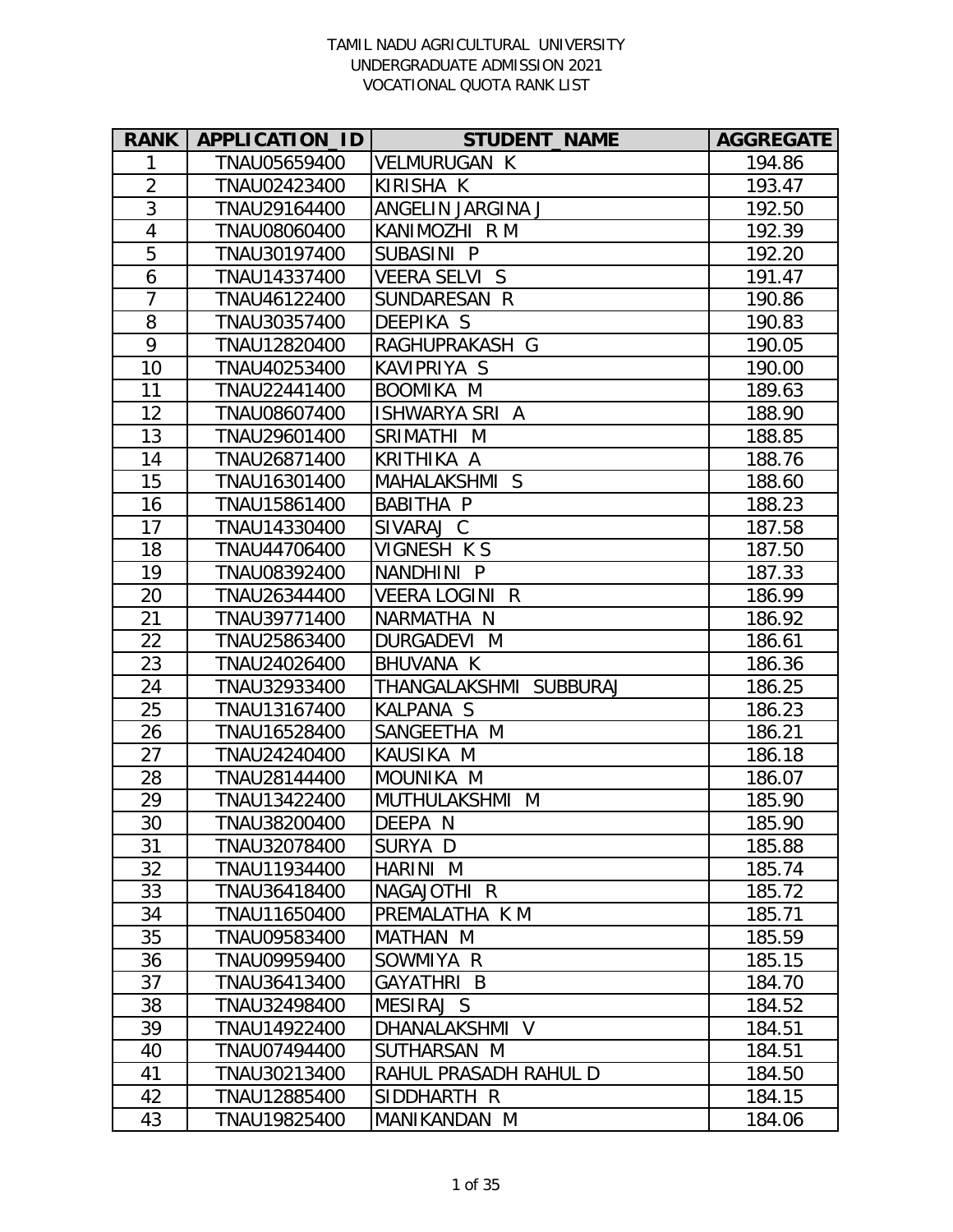| <b>RANK</b> | APPLICATION_ID | <b>STUDENT_NAME</b>      | <b>AGGREGATE</b> |
|-------------|----------------|--------------------------|------------------|
| 44          | TNAU13672400   | MUTHUKAMATCHI P          | 183.74           |
| 45          | TNAU26351400   | DEEPIKA R                | 183.70           |
| 46          | TNAU05051400   | PUNITHA C                | 183.52           |
| 47          | TNAU25761400   | THIRUMALAI P             | 183.50           |
| 48          | TNAU12447400   | RAGUL P                  | 183.42           |
| 49          | TNAU20703400   | ANUJOTHSANA P            | 183.35           |
| 50          | TNAU02888400   | MUTHUKUMAR M             | 183.30           |
| 51          | TNAU19890400   | CHINRASU S               | 183.19           |
| 52          | TNAU02704400   | <b>GNAYIRU NILAVAN S</b> | 183.15           |
| 53          | TNAU32388400   | SELVASARANYA P           | 183.14           |
| 54          | TNAU19929400   | <b>BARANI M</b>          | 183.12           |
| 55          | TNAU45964400   | GOKILAPRIYA T            | 183.07           |
| 56          | TNAU20331400   | GIRITHARAN K             | 182.90           |
| 57          | TNAU00575400   | MONISH GU                | 182.85           |
| 58          | TNAU06886400   | MANIPRIYA S              | 182.85           |
| 59          | TNAU16223400   | RAJKUMAR C               | 182.83           |
| 60          | TNAU45635400   | ARUL MARIYADOSS A        | 182.75           |
| 61          | TNAU13439400   | MANOJ R                  | 182.74           |
| 62          | TNAU06282400   | MONIKA V                 | 182.55           |
| 63          | TNAU24833400   | RANJITH KUMAR N          | 182.53           |
| 64          | TNAU04809400   | THIRIVENI S              | 182.39           |
| 65          | TNAU16887400   | MANIVASAKAM M            | 182.34           |
| 66          | TNAU32168400   | <b>BALAJI V</b>          | 182.29           |
| 67          | TNAU37176400   | ASHA AR                  | 182.20           |
| 68          | TNAU36805400   | MEIYANATHAN B            | 182.15           |
| 69          | TNAU13297400   | NITISH G                 | 182.06           |
| 70          | TNAU00458400   | MONISHA M                | 181.66           |
| 71          | TNAU21299400   | PRAVINKUMAR V            | 181.55           |
| 72          | TNAU00716400   | JEYSRI R P               | 181.50           |
| 73          | TNAU16106400   | SUDHAN V                 | 181.45           |
| 74          | TNAU19513400   | MAKIL NILAVAN J K        | 181.35           |
| 75          | TNAU07996400   | MUTHUKKAMANAN M          | 181.33           |
| 76          | TNAU34738400   | GAYATHRI P               | 181.30           |
| 77          | TNAU14857400   | CHANDIRASEKAR R          | 180.96           |
| 78          | TNAU11449400   | HARSAN G                 | 180.90           |
| 79          | TNAU12930400   | DEVENDHIRAN MURUGESAN    | 180.83           |
| 80          | TNAU13295400   | POOVITHA P               | 180.65           |
| 81          | TNAU05204400   | ARISH RAJ R              | 180.61           |
| 82          | TNAU14229400   | <b>IMMANUVEL R</b>       | 180.50           |
| 83          | TNAU28472400   | SEBASTIN NIRMAL J        | 180.40           |
| 84          | TNAU24633400   | SARASWATHI R             | 180.21           |
| 85          | TNAU10743400   | SARAVANAKUMAR K          | 180.08           |
| 86          | TNAU30636400   | APSARA M                 | 179.88           |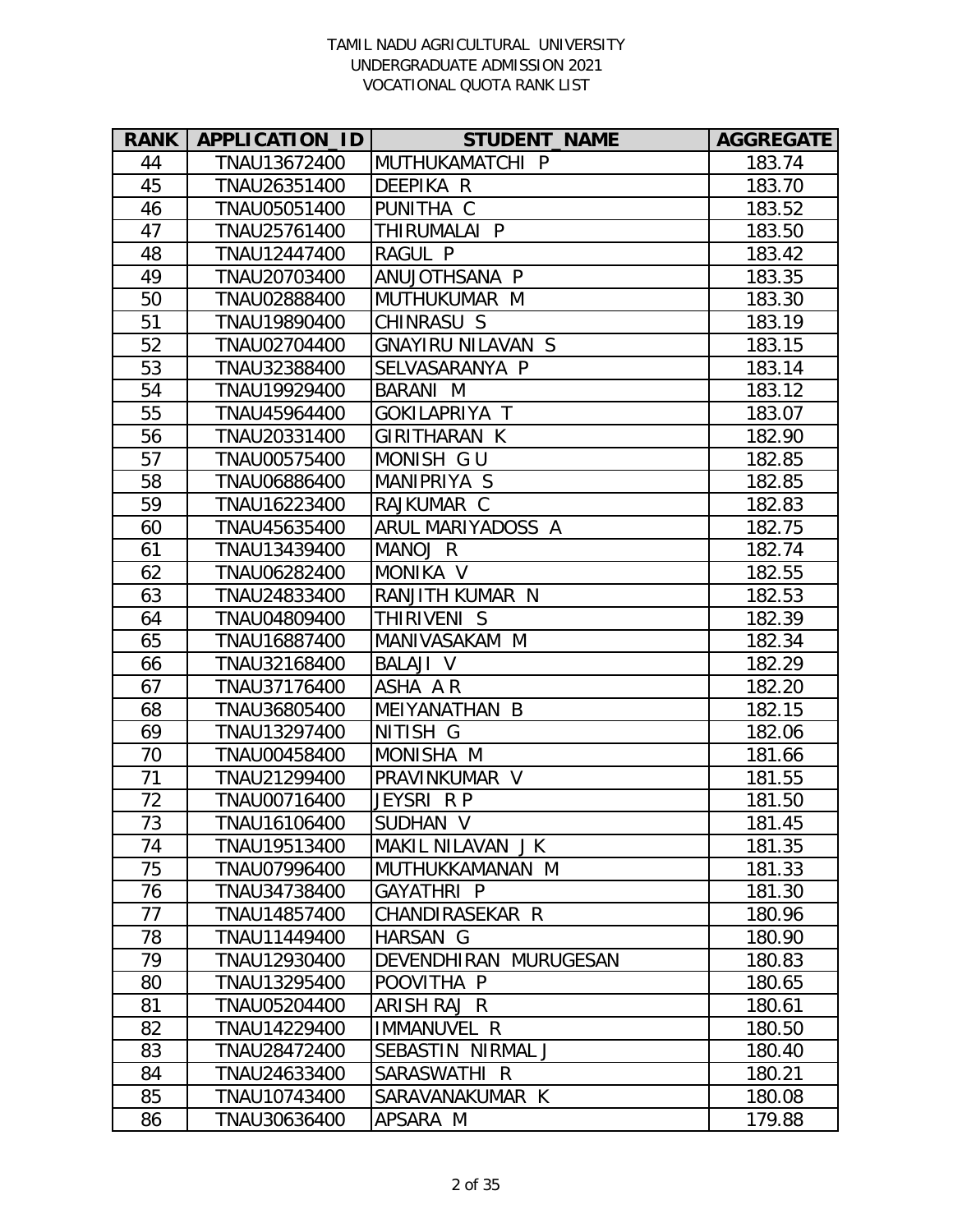| <b>RANK</b> | APPLICATION_ID | <b>STUDENT_NAME</b>  | <b>AGGREGATE</b> |
|-------------|----------------|----------------------|------------------|
| 87          | TNAU09565400   | KOWSIGAN L           | 179.87           |
| 88          | TNAU02789400   | ATCHAYA DEVI R       | 179.82           |
| 89          | TNAU16957400   | VIKRAMAN O           | 179.58           |
| 90          | TNAU06635400   | ABINAYA S            | 179.57           |
| 91          | TNAU06007400   | BYRESH A             | 179.57           |
| 92          | TNAU26247400   | THIRUMALAI K         | 179.57           |
| 93          | TNAU25034400   | SARANYA P            | 179.50           |
| 94          | TNAU24789400   | IRAIMATHI S          | 179.36           |
| 95          | TNAU19626400   | MOORTHI A            | 179.32           |
| 96          | TNAU07797400   | EJAS AHAMMED B       | 179.26           |
| 97          | TNAU45373400   | BHUVANESHWARI K      | 179.19           |
| 98          | TNAU36649400   | STALIN A             | 179.17           |
| 99          | TNAU07454400   | NITHISHKUMAR M       | 179.00           |
| 100         | TNAU23253400   | ROWNKUMAR M          | 179.00           |
| 101         | TNAU35198400   | SANTHOSH R           | 178.77           |
| 102         | TNAU05426400   | SANTHOSH S           | 178.72           |
| 103         | TNAU36281400   | DIVYA S              | 178.68           |
| 104         | TNAU06892400   | SONA R               | 178.58           |
| 105         | TNAU46724400   | PANDIYAN M           | 178.50           |
| 106         | TNAU09032400   | GEERTHANA G          | 178.40           |
| 107         | TNAU40506400   | <b>BALAMURUGAN L</b> | 178.39           |
| 108         | TNAU09628400   | RAKSHANA S           | 178.33           |
| 109         | TNAU27050400   | APARNA S             | 178.31           |
| 110         | TNAU25463400   | PRAVINRAJ N N        | 178.30           |
| 111         | TNAU23317400   | <b>KAVIYAN R</b>     | 178.29           |
| 112         | TNAU44339400   | PAHUTHARIVU P C      | 178.29           |
| 113         | TNAU24885400   | <b>BHARATH P</b>     | 178.23           |
| 114         | TNAU32389400   | KEERTHIKA L          | 178.18           |
| 115         | TNAU13690400   | JEFFRIN JOE J        | 178.17           |
| 116         | TNAU08517400   | <b>GOWTHAM R</b>     | 178.17           |
| 117         | TNAU10245400   | MAHESH B             | 178.16           |
| 118         | TNAU05388400   | JAYACHANDRAN D       | 178.16           |
| 119         | TNAU01472400   | BHARATHIRAJA K       | 178.11           |
| 120         | TNAU16093400   | RAMALAKSHMI S        | 178.10           |
| 121         | TNAU32955400   | RAJAPANDI K          | 178.07           |
| 122         | TNAU47882400   | SANJAYKUMAR S        | 178.07           |
| 123         | TNAU45689400   | THAVASI S            | 178.00           |
| 124         | TNAU38324400   | VIJAYAKUMAR S        | 177.99           |
| 125         | TNAU07145400   | NAVEEN P             | 177.96           |
| 126         | TNAU45479400   | <b>ASHWIN V</b>      | 177.89           |
| 127         | TNAU11225400   | MALAISAMI<br>R.      | 177.81           |
| 128         | TNAU06951400   | JEBA JANCY Y         | 177.80           |
| 129         | TNAU07251400   | BHARATHI R K         | 177.73           |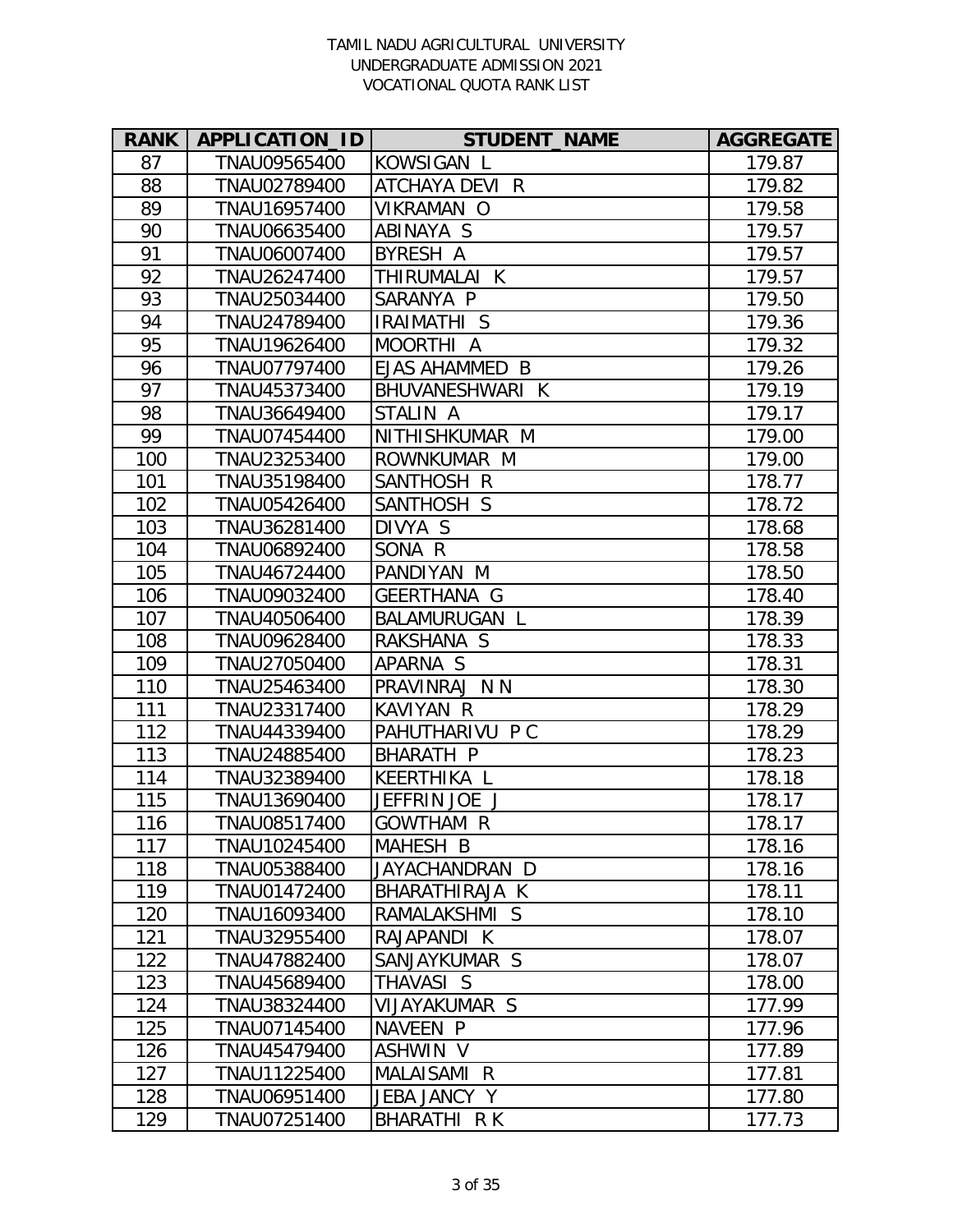| <b>RANK</b> | APPLICATION_ID | <b>STUDENT_NAME</b>       | <b>AGGREGATE</b> |
|-------------|----------------|---------------------------|------------------|
| 130         | TNAU20151400   | J. ATHIRA JEYA RAJAN      | 177.61           |
| 131         | TNAU17113400   | ABIRAMI K                 | 177.54           |
| 132         | TNAU18509400   | CHANDRU M                 | 177.52           |
| 133         | TNAU23257400   | VISHNU A                  | 177.50           |
| 134         | TNAU08546400   | THRISHA G                 | 177.39           |
| 135         | TNAU00928400   | DEVASRI A                 | 177.34           |
| 136         | TNAU27625400   | TAMIZHAKILAN D            | 177.29           |
| 137         | TNAU39185400   | THRISNA K                 | 177.24           |
| 138         | TNAU35250400   | AKASH V                   | 177.21           |
| 139         | TNAU16258400   | KAVIYA SRI E              | 177.18           |
| 140         | TNAU12300400   | BALACHANDRA M             | 177.14           |
| 141         | TNAU18674400   | NAVEENRAJ R               | 177.14           |
| 142         | TNAU17608400   | MADHUMITHA N              | 177.13           |
| 143         | TNAU45482400   | ARUL A                    | 177.09           |
| 144         | TNAU20059400   | MANIKANDAN S              | 177.04           |
| 145         | TNAU19970400   | AKASH M                   | 176.97           |
| 146         | TNAU00633400   | <b>REVATHI S</b>          | 176.93           |
| 147         | TNAU17798400   | AKASH R                   | 176.87           |
| 148         | TNAU10647400   | <b>KASTHURI S</b>         | 176.70           |
| 149         | TNAU20469400   | <b>ROBIN R</b>            | 176.68           |
| 150         | TNAU06243400   | SANJEEVITHA SANJEEVITHA.S | 176.59           |
| 151         | TNAU41640400   | PRABHU K                  | 176.57           |
| 152         | TNAU26190400   | KAVITHA V                 | 176.52           |
| 153         | TNAU10280400   | CHANTHRAKANTH M           | 176.51           |
| 154         | TNAU16581400   | DEEPAK K                  | 176.50           |
| 155         | TNAU41861400   | JEEVARATHINAM V           | 176.50           |
| 156         | TNAU14774400   | JEEVANANDHAM R            | 176.48           |
| 157         | TNAU02174400   | ANUSIYA K                 | 176.40           |
| 158         | TNAU47411400   | ALAGAMMAL C               | 176.25           |
| 159         | TNAU46722400   | PASUPATHIPANDIYAN T       | 176.25           |
| 160         | TNAU51984400   | SUVETHA A                 | 176.22           |
| 161         | TNAU21283400   | KEERTHANA G               | 176.22           |
| 162         | TNAU14965400   | DEEPARAJ S                | 176.22           |
| 163         | TNAU19697400   | PRAKASH S                 | 176.17           |
| 164         | TNAU29784400   | MUNIYASELAM B             | 176.07           |
| 165         | TNAU34647400   | KAVIVISHNU N              | 175.87           |
| 166         | TNAU24176400   | ARAVIND S                 | 175.82           |
| 167         | TNAU49307400   | KAVINKUMAR M              | 175.81           |
| 168         | TNAU43339400   | STEPHENRAJ K              | 175.75           |
| 169         | TNAU38395400   | PRIYADHARSHINI E          | 175.74           |
| 170         | TNAU13738400   | SARAVANAN S               | 175.74           |
| 171         | TNAU06682400   | ARUNKUMAR P               | 175.74           |
| 172         | TNAU24509400   | SHEELADEVI M              | 175.64           |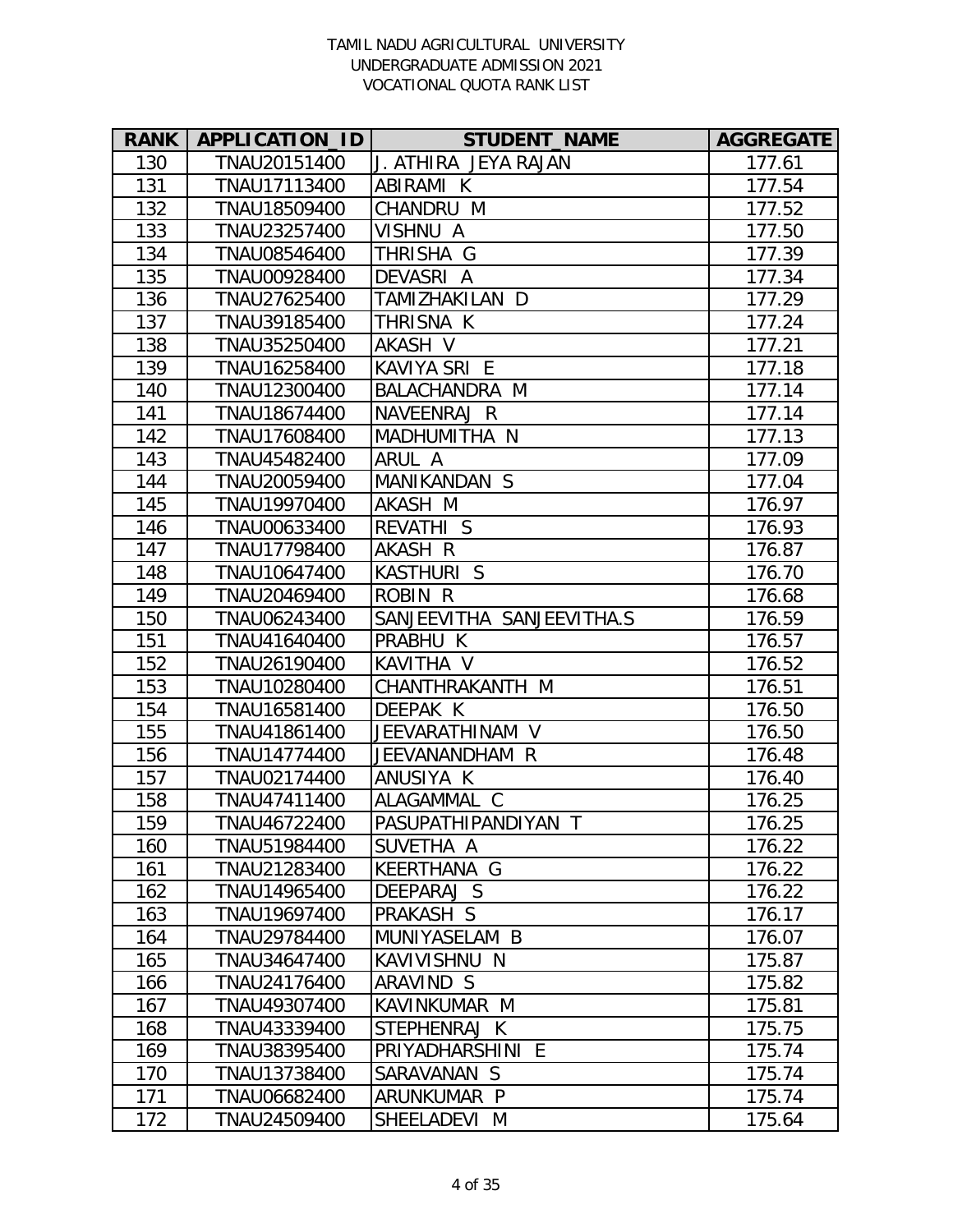| <b>RANK</b> | APPLICATION_ID | <b>STUDENT_NAME</b> | <b>AGGREGATE</b> |
|-------------|----------------|---------------------|------------------|
| 173         | TNAU20337400   | SERAN T             | 175.61           |
| 174         | TNAU08457400   | JEEVANANTHAM M      | 175.58           |
| 175         | TNAU05634400   | RAJASEKAR D         | 175.55           |
| 176         | TNAU09518400   | RAMALINGAM K        | 175.54           |
| 177         | TNAU48016400   | GOBIPRASATH P       | 175.50           |
| 178         | TNAU07003400   | <b>VINOTHINI K</b>  | 175.39           |
| 179         | TNAU39921400   | RAMYA S             | 175.09           |
| 180         | TNAU20275400   | PERINBASUBHA K      | 175.06           |
| 181         | TNAU06463400   | <b>ESTHER M</b>     | 175.06           |
| 182         | TNAU12434400   | VASANTHAKUMAR M     | 175.00           |
| 183         | TNAU20526400   | SAKTHIVEL P         | 175.00           |
| 184         | TNAU48338400   | GOKULSELVAM S       | 174.95           |
| 185         | TNAU46580400   | MADHESHWARAN M      | 174.88           |
| 186         | TNAU09097400   | DILIPKUMAR M        | 174.86           |
| 187         | TNAU24691400   | PRAVEENKUMAR A      | 174.83           |
| 188         | TNAU08775400   | KANISHKAR S         | 174.83           |
| 189         | TNAU23890400   | KALAIVANI P         | 174.81           |
| 190         | TNAU07451400   | RUTHRAKUMAR G       | 174.81           |
| 191         | TNAU34732400   | PRADEEPA R          | 174.74           |
| 192         | TNAU08414400   | DINESH M            | 174.70           |
| 193         | TNAU17842400   | SATHISH KUMAR S     | 174.68           |
| 194         | TNAU19497400   | AZHAGURAJA P        | 174.65           |
| 195         | TNAU41042400   | DHARANI P           | 174.56           |
| 196         | TNAU19940400   | ANISHA M            | 174.52           |
| 197         | TNAU34932400   | BOOBALAN M          | 174.47           |
| 198         | TNAU14126400   | SOWMIYA V           | 174.39           |
| 199         | TNAU01361400   | <b>BRANISHAFR</b>   | 174.39           |
| 200         | TNAU36420400   | <b>BRANISHA F R</b> | 174.39           |
| 201         | TNAU08931400   | DINESH V            | 174.38           |
| 202         | TNAU32534400   | MOHANASELVAM M      | 174.34           |
| 203         | TNAU08811400   | VISWANATHAN T       | 174.34           |
| 204         | TNAU11848400   | PANDIYAMMAL K       | 174.25           |
| 205         | TNAU22001400   | ARAVINTH K          | 174.22           |
| 206         | TNAU09342400   | NOBAN NISHANTH A    | 174.09           |
| 207         | TNAU20826400   | JEENU N             | 173.99           |
| 208         | TNAU05350400   | PRIYADHARSHINI B    | 173.99           |
| 209         | TNAU10595400   | CHARULATHA S        | 173.95           |
| 210         | TNAU00835400   | BHAVANI R           | 173.82           |
| 211         | TNAU49123400   | BHAVANI R           | 173.82           |
| 212         | TNAU29860400   | ARAVINDA LOSANAN J  | 173.79           |
| 213         | TNAU12492400   | ANITHA M            | 173.76           |
| 214         | TNAU09201400   | KRISHNAMOORTHY S    | 173.73           |
| 215         | TNAU46507400   | KRISHNAMOORTHY S    | 173.73           |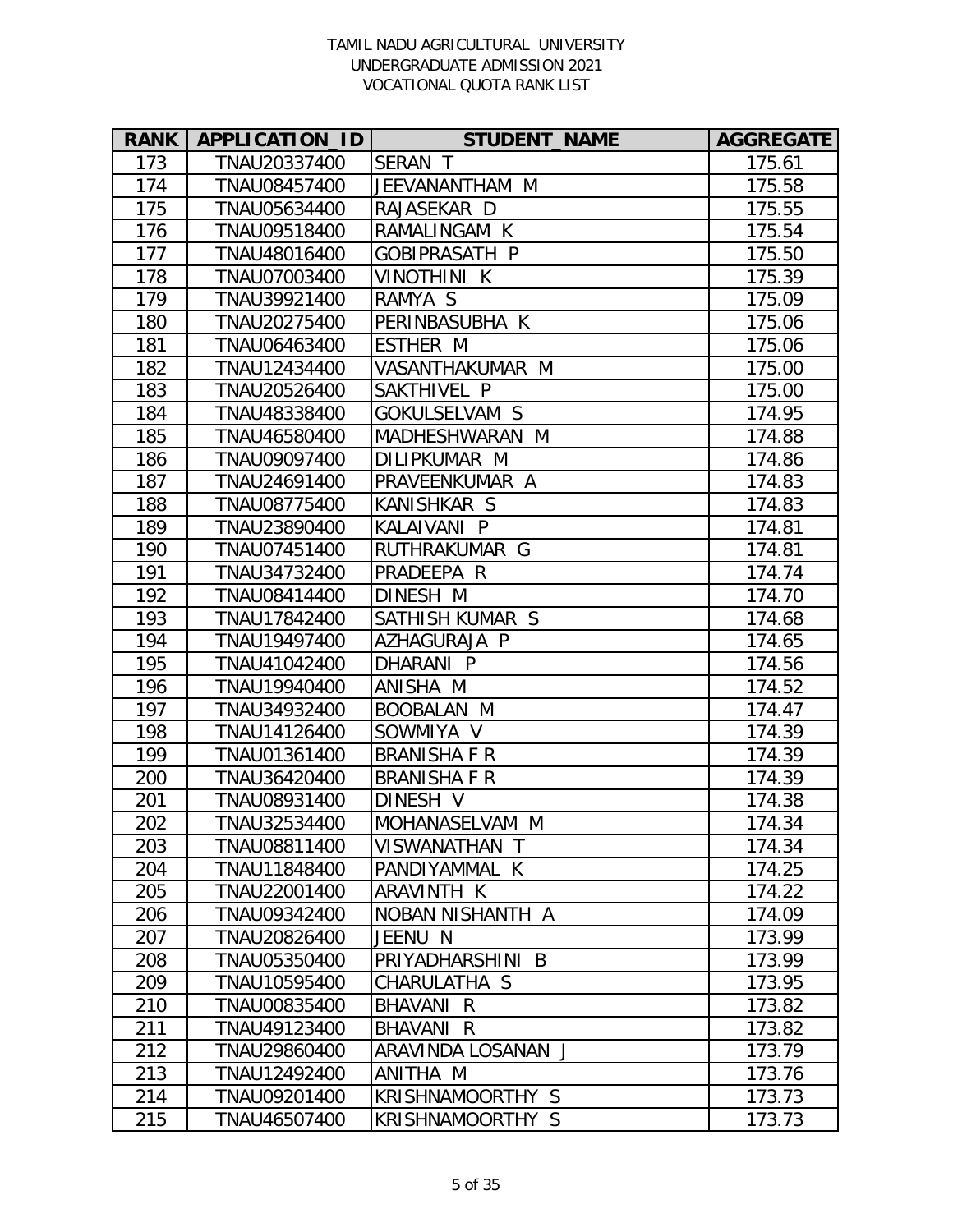| <b>RANK</b> | APPLICATION_ID | <b>STUDENT_NAME</b>       | <b>AGGREGATE</b> |
|-------------|----------------|---------------------------|------------------|
| 216         | TNAU50729400   | ESWARAPANDIYAN R          | 173.69           |
| 217         | TNAU33866400   | DHINESHKUMAR P            | 173.68           |
| 218         | TNAU02674400   | ANBALAGAN C               | 173.54           |
| 219         | TNAU41710400   | SARBU NISHA V             | 173.54           |
| 220         | TNAU21880400   | SHARANRAJ S               | 173.50           |
| 221         | TNAU28865400   | ARUL M                    | 173.42           |
| 222         | TNAU29758400   | NAVAVARNAM KANAGARAJ      | 173.41           |
| 223         | TNAU03549400   | AKSHAYA S                 | 173.41           |
| 224         | TNAU45523400   | KARTHIKEYAN S             | 173.36           |
| 225         | TNAU26234400   | KARTHIKEYAN S             | 173.36           |
| 226         | TNAU04642400   | VIKRAM P                  | 173.32           |
| 227         | TNAU07714400   | NAGARAJAN T               | 173.29           |
| 228         | TNAU45701400   | PRIYA KUMAR V             | 173.27           |
| 229         | TNAU43765400   | MALAVIKA V                | 173.24           |
| 230         | TNAU05971400   | JAYASURYA D               | 173.23           |
| 231         | TNAU08491400   | ANAND R                   | 173.16           |
| 232         | TNAU13218400   | NEELAKANDAN S             | 173.11           |
| 233         | TNAU09520400   | SASIKUMAR M               | 173.10           |
| 234         | TNAU05092400   | DHARMARAJ P               | 173.07           |
| 235         | TNAU43404400   | DIVYA M                   | 173.05           |
| 236         | TNAU17438400   | PRAVEENA B                | 173.03           |
| 237         | TNAU51807400   | AJAY G                    | 173.00           |
| 238         | TNAU51698400   | MUTHUPANDIVEL A           | 173.00           |
| 239         | TNAU39100400   | SUMITHIRA P               | 172.98           |
| 240         | TNAU18574400   | ARAVINDHAN P              | 172.98           |
| 241         | TNAU07029400   | KUMAR S                   | 172.97           |
| 242         | TNAU30851400   | RAGAVENDAR S              | 172.86           |
| 243         | TNAU27058400   | SELVI E                   | 172.84           |
| 244         | TNAU18644400   | RAVIKUAMAR P              | 172.82           |
| 245         | TNAU40752400   | VIJAYADURAI JOTHEESHWAR M | 172.80           |
| 246         | TNAU39743400   | VIKRAM M                  | 172.79           |
| 247         | TNAU00250400   | KABILAN K                 | 172.78           |
| 248         | TNAU06558400   | INBASELVI C               | 172.74           |
| 249         | TNAU12219400   | KUMARAN V V               | 172.72           |
| 250         | TNAU36925400   | <b>GUNA M</b>             | 172.69           |
| 251         | TNAU25217400   | RAMAJAYAM V               | 172.65           |
| 252         | TNAU01664400   | NITHISHRAAM AS            | 172.60           |
| 253         | TNAU24816400   | ABISHEK ABISHEK B         | 172.53           |
| 254         | TNAU32621400   | HARI M                    | 172.50           |
| 255         | TNAU21952400   | KANIMOZHI M               | 172.50           |
| 256         | TNAU21375400   | LIBI RS                   | 172.37           |
| 257         | TNAU36983400   | MONIKA M                  | 172.29           |
| 258         | TNAU21843400   | MOHANKUMAR D              | 172.27           |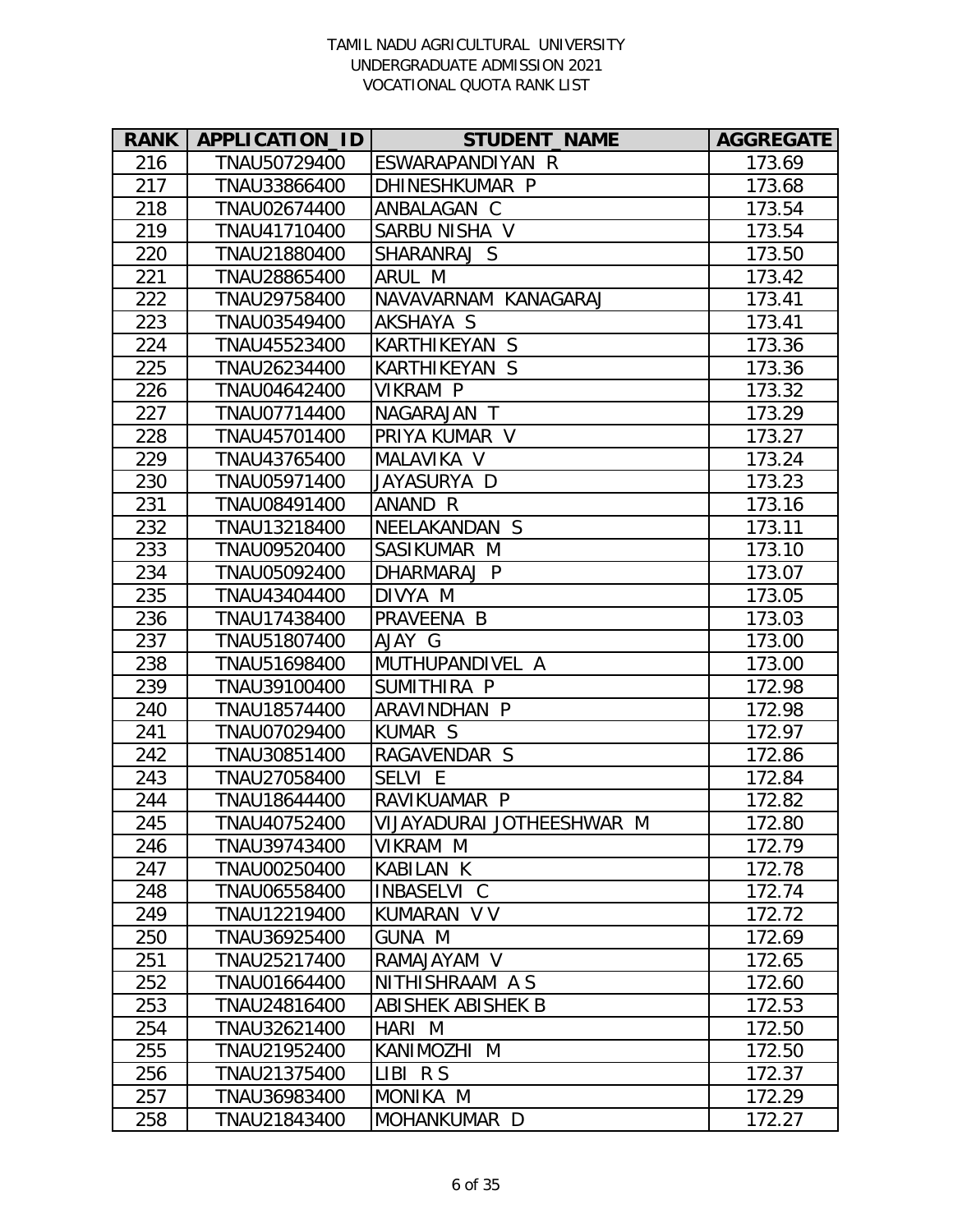| <b>RANK</b> | APPLICATION_ID | <b>STUDENT_NAME</b>          | <b>AGGREGATE</b> |
|-------------|----------------|------------------------------|------------------|
| 259         | TNAU04411400   | MURALI KRISHNAN P            | 172.20           |
| 260         | TNAU08116400   | AAKASH R                     | 172.19           |
| 261         | TNAU11499400   | SUDHARSAN N S                | 172.13           |
| 262         | TNAU38058400   | MUKILAN M                    | 172.12           |
| 263         | TNAU11977400   | RAJESH U                     | 172.11           |
| 264         | TNAU06827400   | SANTHIYA M                   | 172.11           |
| 265         | TNAU18737400   | KEERTHANA M                  | 172.06           |
| 266         | TNAU27315400   | VASANTH M                    | 172.06           |
| 267         | TNAU29159400   | DHINAKARAN S                 | 172.05           |
| 268         | TNAU12807400   | MADHANKUMAR S                | 172.04           |
| 269         | TNAU36853400   | DHANUSHRAJ S                 | 172.01           |
| 270         | TNAU45468400   | MARISELVAM M                 | 171.95           |
| 271         | TNAU26519400   | GOKULAKRISHNAN S             | 171.93           |
| 272         | TNAU17873400   | TAMIZHSELVAN T               | 171.93           |
| 273         | TNAU32863400   | GOKULNATH T                  | 171.92           |
| 274         | TNAU08488400   | KARUPPASAMY R                | 171.88           |
| 275         | TNAU09155400   | BAGAWATHIAPPAN T             | 171.84           |
| 276         | TNAU07593400   | NIRANJANA DEVI G             | 171.67           |
| 277         | TNAU31680400   | HARI HARAN M                 | 171.58           |
| 278         | TNAU05111400   | SIVA SANKAR B                | 171.54           |
| 279         | TNAU35966400   | ARUNACHALAM SENTHILARTHANARI | 171.52           |
| 280         | TNAU01816400   | THANGAMOORTHY M              | 171.51           |
| 281         | TNAU47986400   | CHANDRAN U                   | 171.50           |
| 282         | TNAU23310400   | SIVAKUMAR C                  | 171.39           |
| 283         | TNAU24532400   | SANTHOSHKUMAR S              | 171.33           |
| 284         | TNAU16532400   | DHANALAKSHMI G               | 171.28           |
| 285         | TNAU05404400   | SANTHOSHKUMAR B              | 171.26           |
| 286         | TNAU21905400   | SIVA A                       | 171.26           |
| 287         | TNAU26958400   | RAVID S                      | 171.24           |
| 288         | TNAU01616400   | DHARSHINI G                  | 171.23           |
| 289         | TNAU09218400   | THENMOZHI A                  | 171.13           |
| 290         | TNAU45800400   | CHITHRADEVI P                | 171.07           |
| 291         | TNAU04456400   | MAHALAKSHMI B                | 171.00           |
| 292         | TNAU21394400   | <b>MANISH KUMAR P</b>        | 171.00           |
| 293         | TNAU51165400   | ABIMANYU N                   | 170.95           |
| 294         | TNAU19521400   | VAIDESWARI R                 | 170.94           |
| 295         | TNAU05846400   | AMARNATH S                   | 170.90           |
| 296         | TNAU33985400   | NALINI M                     | 170.88           |
| 297         | TNAU38267400   | ABINAYA A                    | 170.88           |
| 298         | TNAU06280400   | RAGUL MATHIYAZHAGAN          | 170.81           |
| 299         | TNAU12889400   | KRISHNAN MOORTHY M           | 170.67           |
| 300         | TNAU39044400   | SUMITHRA V                   | 170.56           |
| 301         | TNAU05648400   | KAVINRAJ V                   | 170.56           |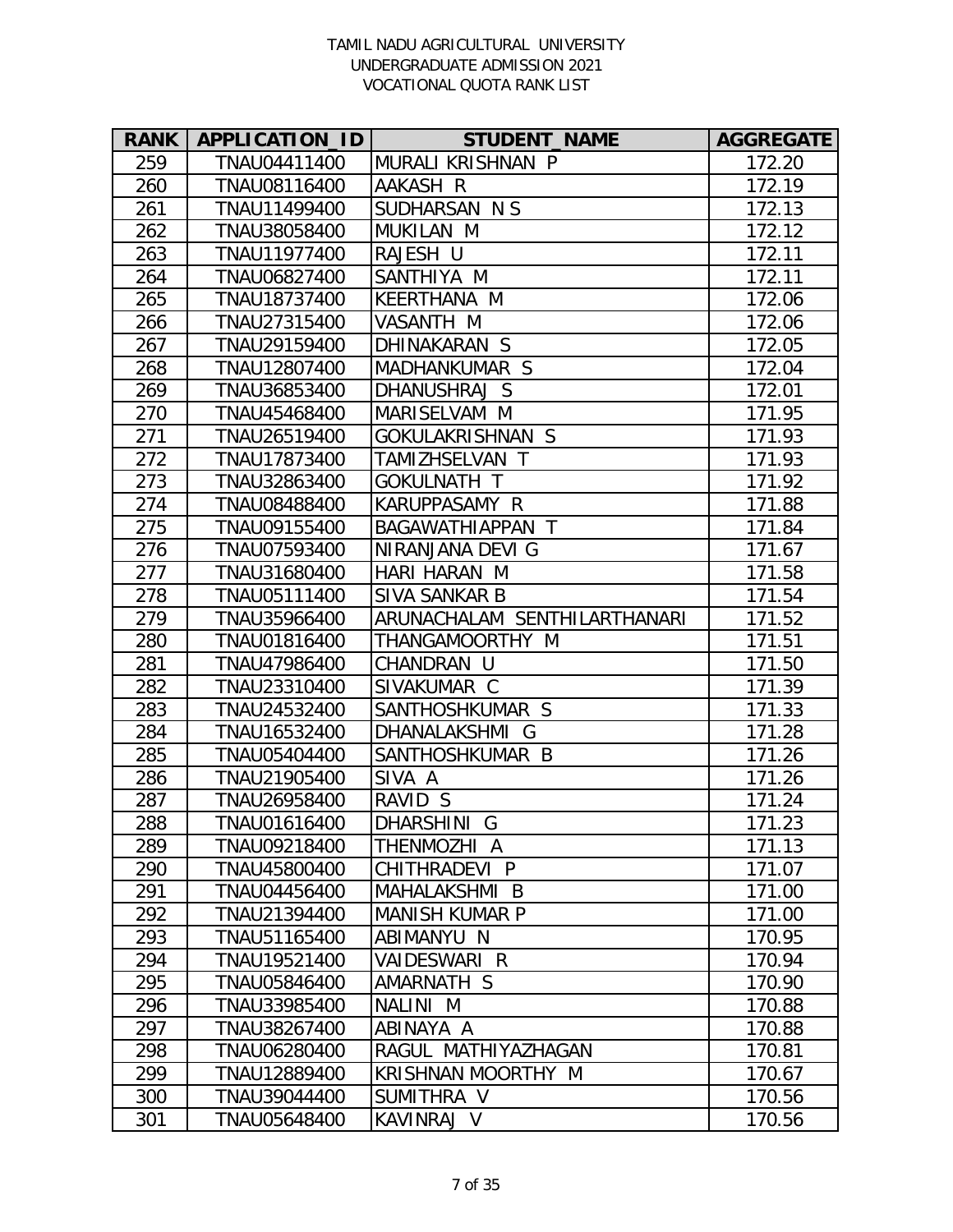| <b>RANK</b> | APPLICATION_ID | <b>STUDENT_NAME</b>    | <b>AGGREGATE</b> |
|-------------|----------------|------------------------|------------------|
| 302         | TNAU20907400   | UTHAYASOORIYAN V       | 170.55           |
| 303         | TNAU09278400   | MAHARAJA M             | 170.55           |
| 304         | TNAU05440400   | ABIRAMI S              | 170.51           |
| 305         | TNAU44443400   | JAYASRI E              | 170.50           |
| 306         | TNAU06078400   | <b>KARTHIK K</b>       | 170.46           |
| 307         | TNAU43291400   | DEVIPRIYA C            | 170.42           |
| 308         | TNAU00741400   | RAJESHWARI R RAMU      | 170.38           |
| 309         | TNAU06849400   | <b>VELU P</b>          | 170.34           |
| 310         | TNAU15833400   | <b>GNANAVEL T</b>      | 170.29           |
| 311         | TNAU09695400   | MUTHU PRAGADEESH G     | 170.27           |
| 312         | TNAU32889400   | MANICKAMKUMAR T        | 170.25           |
| 313         | TNAU02983400   | ARUNPANDI S            | 170.24           |
| 314         | TNAU07613400   | SELVAM P               | 170.19           |
| 315         | TNAU04504400   | SOORYAPRAKASH S        | 170.18           |
| 316         | TNAU14563400   | <b>DINESH KANNAN M</b> | 170.12           |
| 317         | TNAU22794400   | SUVETHA T              | 170.11           |
| 318         | TNAU28682400   | SINGARAVELAN S         | 170.09           |
| 319         | TNAU04109400   | VIDHYA VIGASHINI R     | 170.01           |
| 320         | TNAU28872400   | <b>GNANASEKARAN K</b>  | 169.97           |
| 321         | TNAU39079400   | SANGEETHA V            | 169.95           |
| 322         | TNAU15494400   | SNEKA S                | 169.87           |
| 323         | TNAU21481400   | GOWTHAM O              | 169.87           |
| 324         | TNAU12276400   | PRIYADHARSHINI S       | 169.80           |
| 325         | TNAU01418400   | AKILESH M              | 169.72           |
| 326         | TNAU40928400   | KUMAR M                | 169.70           |
| 327         | TNAU47046400   | AKALYA D               | 169.69           |
| 328         | TNAU14074400   | DIVAKAR G              | 169.65           |
| 329         | TNAU20413400   | POOJEGAN S             | 169.62           |
| 330         | TNAU13682400   | ELAMATHI G             | 169.58           |
| 331         | TNAU21480400   | KARUPPUCHAMY S         | 169.54           |
| 332         | TNAU10790400   | RANJITH K              | 169.50           |
| 333         | TNAU09096400   | ATHITHYA SARAVANAN     | 169.50           |
| 334         | TNAU48196400   | SAKTHIVEL J            | 169.50           |
| 335         | TNAU08503400   | <b>HARIPRASATH K</b>   | 169.50           |
| 336         | TNAU08867400   | MOHANA DURAISAMY       | 169.50           |
| 337         | TNAU38335400   | JOSHVA J               | 169.45           |
| 338         | TNAU00831400   | DHANUSHKUMAR R         | 169.40           |
| 339         | TNAU18121400   | DIVYA R                | 169.39           |
| 340         | TNAU37563400   | PAVITHRA B             | 169.31           |
| 341         | TNAU19417400   | <b>KARUPPAN S</b>      | 169.29           |
| 342         | TNAU11956400   | RAKSHITHA S            | 169.22           |
| 343         | TNAU44346400   | PAPPURAJ M             | 169.19           |
| 344         | TNAU05104400   | ESAKKIAMMAL P          | 169.18           |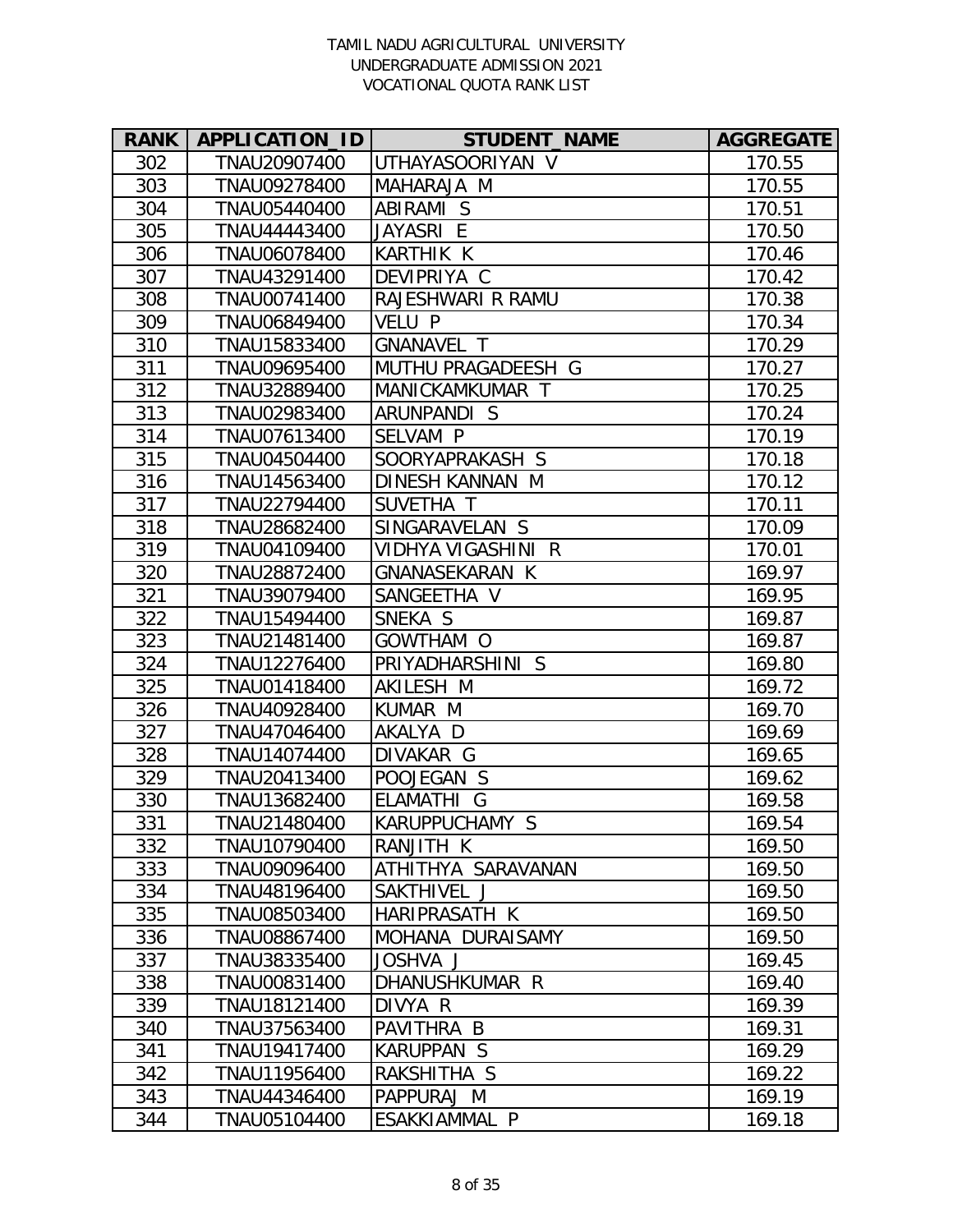| <b>RANK</b> | APPLICATION_ID | <b>STUDENT_NAME</b>    | <b>AGGREGATE</b> |
|-------------|----------------|------------------------|------------------|
| 345         | TNAU05552400   | SAKTHIVEL V            | 169.16           |
| 346         | TNAU49909400   | SRIRAM P               | 169.10           |
| 347         | TNAU04438400   | MOHAMED ABU SALMAN K   | 169.07           |
| 348         | TNAU39019400   | SUSMITHA M             | 169.07           |
| 349         | TNAU36862400   | <b>ISWARYA S</b>       | 169.06           |
| 350         | TNAU01265400   | SWATHI S               | 169.05           |
| 351         | TNAU22203400   | AJITHA R               | 169.02           |
| 352         | TNAU27043400   | RANI G                 | 169.02           |
| 353         | TNAU36093400   | SANMUGAPRIYA C         | 169.02           |
| 354         | TNAU40746400   | VINO SELVAM            | 168.99           |
| 355         | TNAU35938400   | LAKSHMI K              | 168.95           |
| 356         | TNAU18446400   | <b>KUMAR P</b>         | 168.89           |
| 357         | TNAU16207400   | THANGAPANDI M          | 168.88           |
| 358         | TNAU21324400   | RAMANA ST              | 168.81           |
| 359         | TNAU16937400   | <b>VEMBARASI S</b>     | 168.79           |
| 360         | TNAU20389400   | THIRUNEESHWARAN S      | 168.72           |
| 361         | TNAU11454400   | THIRUNEESHWARAN SELVAM | 168.72           |
| 362         | TNAU10390400   | VEERAMUTHU M           | 168.58           |
| 363         | TNAU17576400   | NAVEENKUMAR M          | 168.57           |
| 364         | TNAU50740400   | MOHANAPPRIYA K         | 168.54           |
| 365         | TNAU02867400   | MOHANAPRIYA K          | 168.54           |
| 366         | TNAU37610400   | NIVETHA E              | 168.53           |
| 367         | TNAU07879400   | SIVA S                 | 168.51           |
| 368         | TNAU07665400   | SAM ALLEN D            | 168.51           |
| 369         | TNAU16209400   | MURUGESHWARI A         | 168.50           |
| 370         | TNAU16152400   | MOHAN P                | 168.50           |
| 371         | TNAU46587400   | VELVIZHI K             | 168.50           |
| 372         | TNAU36856400   | RAJA P                 | 168.49           |
| 373         | TNAU31250400   | SASITHA V              | 168.48           |
| 374         | TNAU01966400   | SRIPRIYA S             | 168.44           |
| 375         | TNAU01592400   | BHARATHAN U            | 168.40           |
| 376         | TNAU06130400   | BHAGIYALAKSHMI M       | 168.36           |
| 377         | TNAU42856400   | SANTHOSH KUMAR D       | 168.34           |
| 378         | TNAU07932400   | MUTHULAKSHMI K         | 168.33           |
| 379         | TNAU05282400   | PRADEEPAN M            | 168.30           |
| 380         | TNAU45726400   | MUNIESWARI G           | 168.20           |
| 381         | TNAU09200400   | SATHIYASHREE P         | 168.19           |
| 382         | TNAU48211400   | SUBARANJANI P          | 168.15           |
| 383         | TNAU24806400   | MANIKANDAN S           | 168.10           |
| 384         | TNAU17370400   | SATHISH KUMAR M        | 168.09           |
| 385         | TNAU32733400   | PURUSHOTH S            | 168.08           |
| 386         | TNAU08150400   | MANOJ P                | 168.04           |
| 387         | TNAU03150400   | SABITHARAN M           | 168.00           |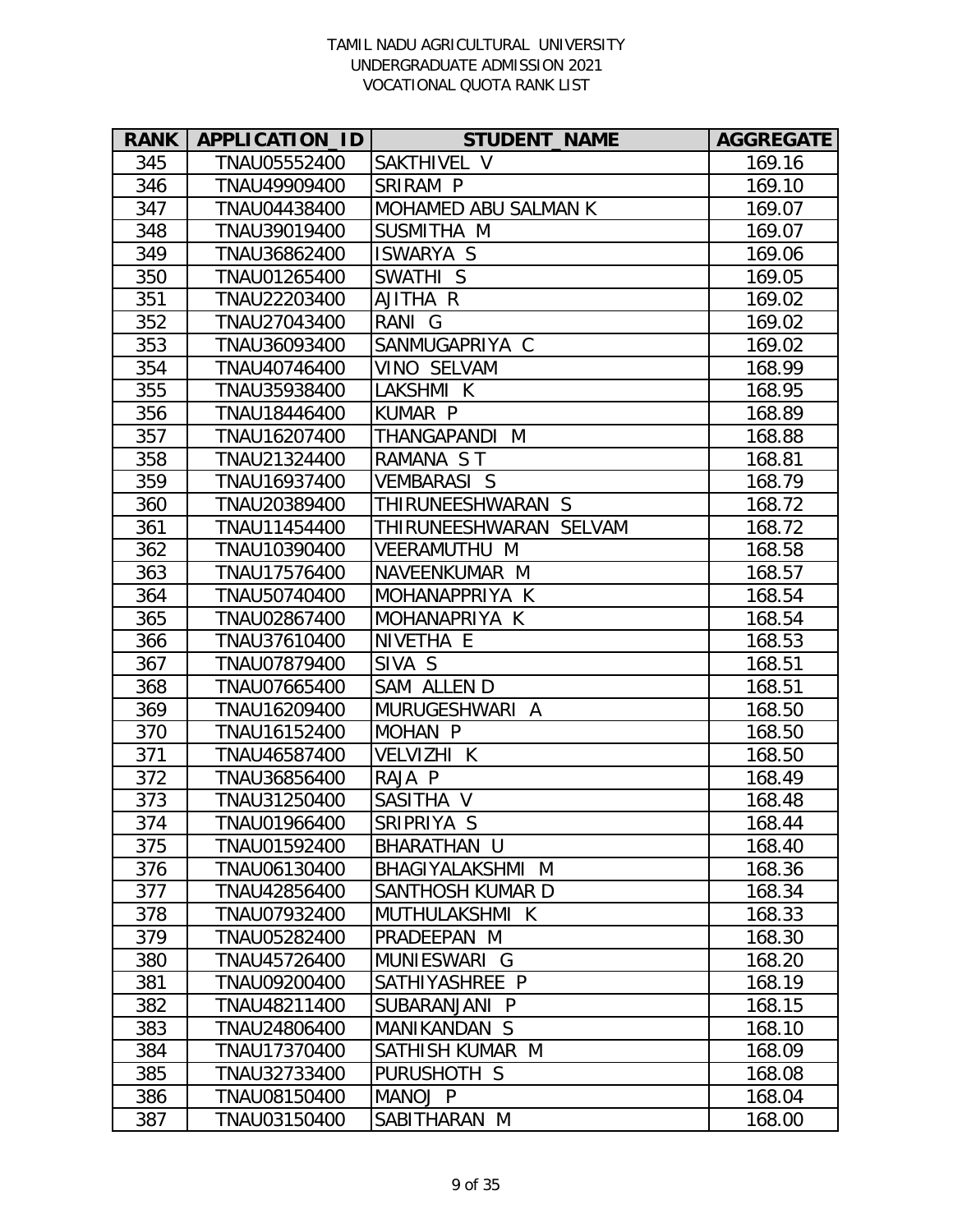| <b>RANK</b> | APPLICATION_ID | <b>STUDENT_NAME</b>  | <b>AGGREGATE</b> |
|-------------|----------------|----------------------|------------------|
| 388         | TNAU35814400   | <b>FAIZAL KHAN A</b> | 167.94           |
| 389         | TNAU36184400   | MONIKA S             | 167.90           |
| 390         | TNAU05207400   | SUBASHCHANDRABOSE N  | 167.89           |
| 391         | TNAU01446400   | SUTHARSAN R          | 167.84           |
| 392         | TNAU03104400   | SEENIVASAN L         | 167.83           |
| 393         | TNAU19360400   | POONTAMIL SELVAN R   | 167.77           |
| 394         | TNAU38167400   | SUDHANTHIRA M        | 167.74           |
| 395         | TNAU18769400   | PRABAKARAN T         | 167.74           |
| 396         | TNAU24412400   | BALATHANDABANI P     | 167.72           |
| 397         | TNAU00829400   | EZHILARASAN R        | 167.71           |
| 398         | TNAU12450400   | MADHUBALA P          | 167.58           |
| 399         | TNAU39577400   | HARIHARAN S          | 167.50           |
| 400         | TNAU16363400   | KEERTHANA V          | 167.46           |
| 401         | TNAU16954400   | <b>KRISHNA R</b>     | 167.37           |
| 402         | TNAU15350400   | NIKITHA SRI V        | 167.30           |
| 403         | TNAU06801400   | SRINATH V            | 167.26           |
| 404         | TNAU07194400   | PUGAZHENTHI S        | 167.24           |
| 405         | TNAU16281400   | MUTHUKUMARAN R       | 167.21           |
| 406         | TNAU26379400   | ARAVINTH M           | 167.12           |
| 407         | TNAU18408400   | THAMIZHARASAN M      | 167.09           |
| 408         | TNAU09848400   | RAJKUMAR K           | 167.08           |
| 409         | TNAU18419400   | <b>HARI HARAN K</b>  | 167.07           |
| 410         | TNAU42664400   | ANITHA S             | 167.00           |
| 411         | TNAU52110400   | PRAVEENKUMAR R       | 167.00           |
| 412         | TNAU24208400   | KAVIRAJ M            | 166.99           |
| 413         | TNAU18491400   | PAPPATHI G           | 166.97           |
| 414         | TNAU03521400   | RANJITHKUMAR P       | 166.95           |
| 415         | TNAU24442400   | KRISHNAMOORTHI S     | 166.89           |
| 416         | TNAU07870400   | EZHILDESIYAN N       | 166.86           |
| 417         | TNAU12501400   | SRIRAM T             | 166.84           |
| 418         | TNAU02927400   | SIVA AKASH M         | 166.83           |
| 419         | TNAU43069400   | KARTHIKEYAN K        | 166.79           |
| 420         | TNAU29216400   | RAJESH P             | 166.76           |
| 421         | TNAU37956400   | BHARATH R            | 166.75           |
| 422         | TNAU48442400   | TAMILSELVAN V        | 166.75           |
| 423         | TNAU48538400   | TAMILSELVAN V        | 166.75           |
| 424         | TNAU02628400   | AHAMED ISMAIL A      | 166.72           |
| 425         | TNAU24443400   | VISMAYA K            | 166.69           |
| 426         | TNAU05827400   | DEEPAK D             | 166.64           |
| 427         | TNAU39723400   | DEEPAK D             | 166.64           |
| 428         | TNAU44596400   | SRIDEVI M            | 166.64           |
| 429         | TNAU07946400   | ASHA B               | 166.61           |
| 430         | TNAU17359400   | HARIHARAN R          | 166.52           |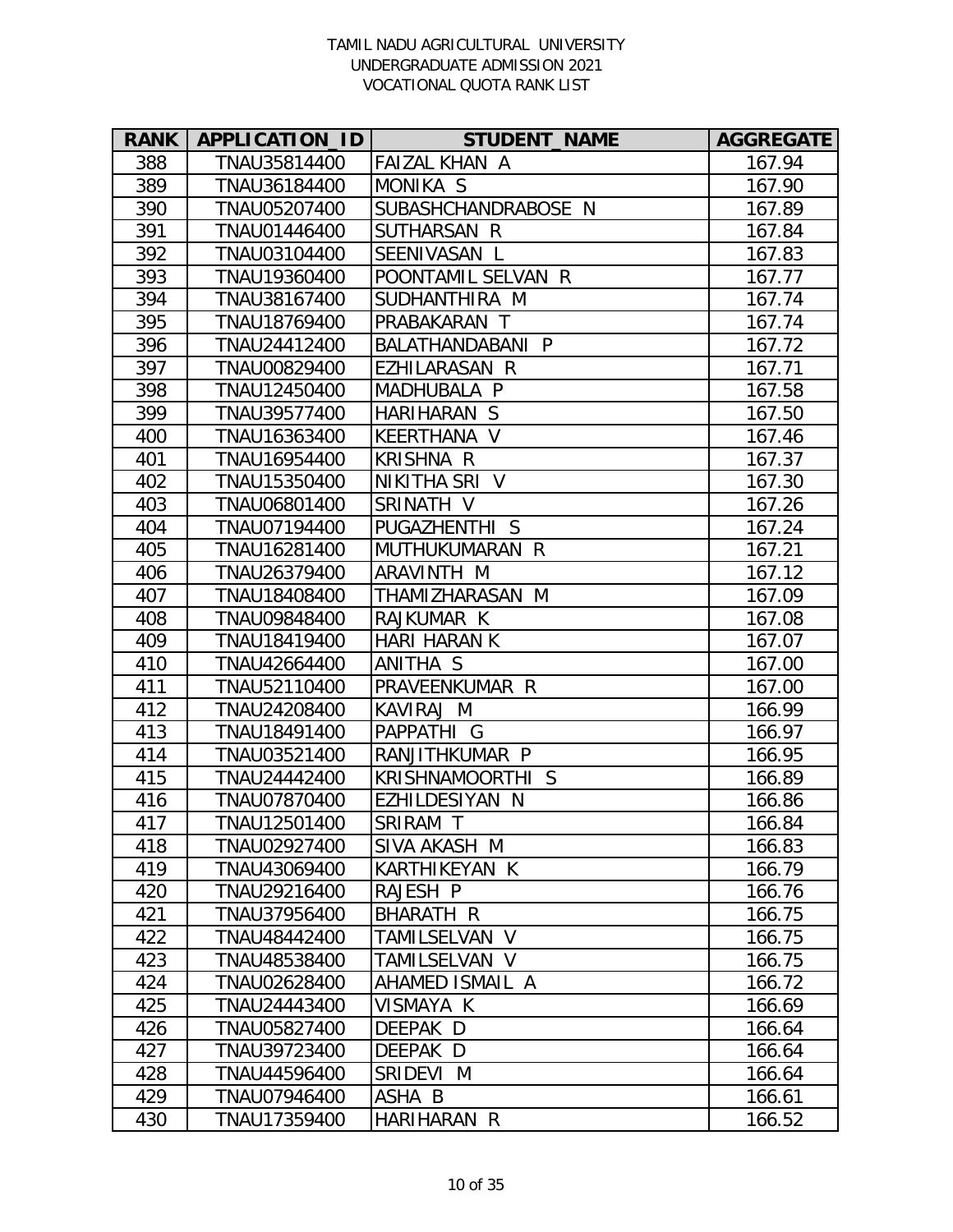| <b>RANK</b> | APPLICATION_ID | <b>STUDENT_NAME</b>    | <b>AGGREGATE</b> |
|-------------|----------------|------------------------|------------------|
| 431         | TNAU31829400   | SARANRAJ S             | 166.50           |
| 432         | TNAU19478400   | KANISHKA M             | 166.49           |
| 433         | TNAU01854400   | <b>BOOPATHI K</b>      | 166.39           |
| 434         | TNAU03403400   | SARAVANAVEL<br>R       | 166.34           |
| 435         | TNAU18693400   | SHREEDHARAN S          | 166.33           |
| 436         | TNAU22006400   | PAVITHRA R             | 166.25           |
| 437         | TNAU12670400   | PRADEEP P              | 166.23           |
| 438         | TNAU22338400   | DHASARATHAN S          | 166.19           |
| 439         | TNAU11478400   | <b>HARISH M</b>        | 166.18           |
| 440         | TNAU32686400   | DHOWLATHNISHA A        | 166.06           |
| 441         | TNAU36267400   | VINOTH P               | 166.00           |
| 442         | TNAU08254400   | THAMARAISELVAN M       | 165.99           |
| 443         | TNAU09791400   | <b>MOHAN KUMAR B</b>   | 165.97           |
| 444         | TNAU47420400   | DHANUSH P              | 165.89           |
| 445         | TNAU25444400   | VANI G                 | 165.87           |
| 446         | TNAU49685400   | DHANUSH S              | 165.83           |
| 447         | TNAU50566400   | KALIYAMOORTHY K        | 165.78           |
| 448         | TNAU32009400   | JAYASURYA JAYABAL      | 165.75           |
| 449         | TNAU11860400   | <b>VETRI SILAMBU S</b> | 165.74           |
| 450         | TNAU05016400   | ROJA V                 | 165.71           |
| 451         | TNAU26873400   | SOUNDHAR K             | 165.70           |
| 452         | TNAU22542400   | GOPIKA K               | 165.69           |
| 453         | TNAU51972400   | GOPIKA K               | 165.69           |
| 454         | TNAU05591400   | SANTHOSHKUMAR S        | 165.66           |
| 455         | TNAU05923400   | <b>RUBERT</b><br>G     | 165.60           |
| 456         | TNAU47283400   | SIBIRAJ R              | 165.52           |
| 457         | TNAU11203400   | GANESH CHANDRASEKAR    | 165.51           |
| 458         | TNAU25627400   | ARUN M                 | 165.50           |
| 459         | TNAU39426400   | ANUSHA S               | 165.49           |
| 460         | TNAU07142400   | RAHUMANKANI S          | 165.42           |
| 461         | TNAU15142400   | SOUNDHARYA P           | 165.37           |
| 462         | TNAU00514400   | SATHIYA S              | 165.36           |
| 463         | TNAU44925400   | <b>GUNASEELAN G</b>    | 165.31           |
| 464         | TNAU40034400   | PRAVEEN KUMAR M        | 165.30           |
| 465         | TNAU38459400   | DEVIKA G               | 165.25           |
| 466         | TNAU46162400   | SANTHOSH KUMAR M       | 165.25           |
| 467         | TNAU16666400   | PARTHASARATHI R        | 165.21           |
| 468         | TNAU15345400   | PRIJIN SAKTHIVEL       | 165.16           |
| 469         | TNAU10003400   | ARSHATH MOHAMMED R     | 165.08           |
| 470         | TNAU42167400   | MATHAN KUMAR P         | 165.08           |
| 471         | TNAU14149400   | JAYASURYA S            | 165.00           |
| 472         | TNAU41118400   | JAYANTHI.S JAYANTHI.S  | 164.92           |
| 473         | TNAU05830400   | ARULPANDIYAN E         | 164.83           |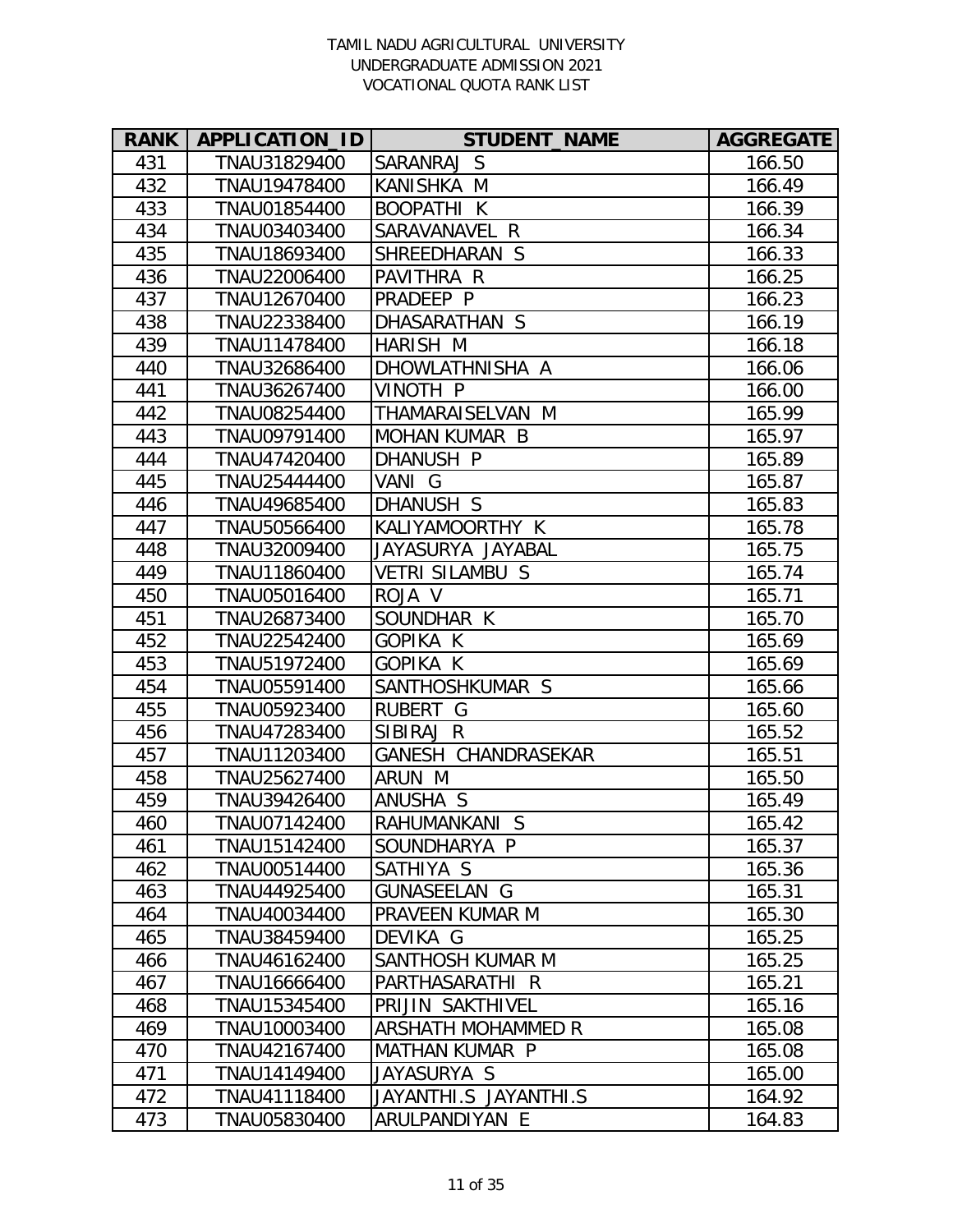| <b>RANK</b> | APPLICATION_ID | <b>STUDENT_NAME</b>       | <b>AGGREGATE</b> |
|-------------|----------------|---------------------------|------------------|
| 474         | TNAU16443400   | MANIBHARATHI N            | 164.82           |
| 475         | TNAU27991400   | MUNEESHWARI S             | 164.79           |
| 476         | TNAU51153400   | PUGAZHENTHI<br>N          | 164.69           |
| 477         | TNAU06570400   | <b>MANIKATHIR R</b>       | 164.67           |
| 478         | TNAU15837400   | SRIMAL B                  | 164.65           |
| 479         | TNAU08228400   | MONISHA K                 | 164.63           |
| 480         | TNAU16665400   | GANAPATHI D               | 164.62           |
| 481         | TNAU29760400   | SUVITHA R                 | 164.52           |
| 482         | TNAU39060400   | THRISHA J                 | 164.52           |
| 483         | TNAU20791400   | AZHAGU MURUGAN A          | 164.51           |
| 484         | TNAU32663400   | SASIKUMAR M               | 164.50           |
| 485         | TNAU19425400   | VINAYAKI M                | 164.47           |
| 486         | TNAU33872400   | <b>GAUTHAM S</b>          | 164.46           |
| 487         | TNAU26875400   | SANTHOSH G                | 164.41           |
| 488         | TNAU25009400   | MANIKANDAN J              | 164.38           |
| 489         | TNAU20346400   | VISHNU S                  | 164.37           |
| 490         | TNAU23036400   | DHANUSH K                 | 164.36           |
| 491         | TNAU20600400   | MOHIDEEN ABDUL RAZAK      | 164.22           |
| 492         | TNAU15116400   | PANDI PRAKASH N           | 164.18           |
| 493         | TNAU10798400   | ASHOK M                   | 164.14           |
| 494         | TNAU17703400   | KARMEGAM P                | 164.09           |
| 495         | TNAU38246400   | ARTHIKA R                 | 164.04           |
| 496         | TNAU00647400   | AMARAN M                  | 163.98           |
| 497         | TNAU11019400   | ARAVINDHAN<br>R           | 163.94           |
| 498         | TNAU17379400   | PRADEEP P                 | 163.91           |
| 499         | TNAU29097400   | VASANTHAKUMAR G           | 163.83           |
| 500         | TNAU40890400   | VIMALATHITHAN G           | 163.76           |
| 501         | TNAU13494400   | PRAVEENKUMAR S            | 163.71           |
| 502         | TNAU37336400   | SEETHA LAKSHMI V          | 163.70           |
| 503         | TNAU10593400   | RATHEESWARAN P            | 163.69           |
| 504         | TNAU00569400   | KABILAN M                 | 163.69           |
| 505         | TNAU20643400   | NITHISHKUMAR G            | 163.62           |
| 506         | TNAU13385400   | <b>IBRAHIM OLIULLAH R</b> | 163.60           |
| 507         | TNAU04251400   | SHABARISH GS              | 163.57           |
| 508         | TNAU16378400   | DINESH R                  | 163.51           |
| 509         | TNAU29258400   | SOWMIYA G                 | 163.51           |
| 510         | TNAU29655400   | CHINNA ESAKKIAMMAL S      | 163.44           |
| 511         | TNAU13269400   | MYTHILI P                 | 163.44           |
| 512         | TNAU10536400   | SATHEESHKUMAR S           | 163.40           |
| 513         | TNAU16229400   | ALEX PANDIYAN P           | 163.39           |
| 514         | TNAU01810400   | PRAVEENKUMAR P            | 163.36           |
| 515         | TNAU04926400   | SANJAY KUMAR B            | 163.34           |
| 516         | TNAU39027400   | KARMEGAM V                | 163.32           |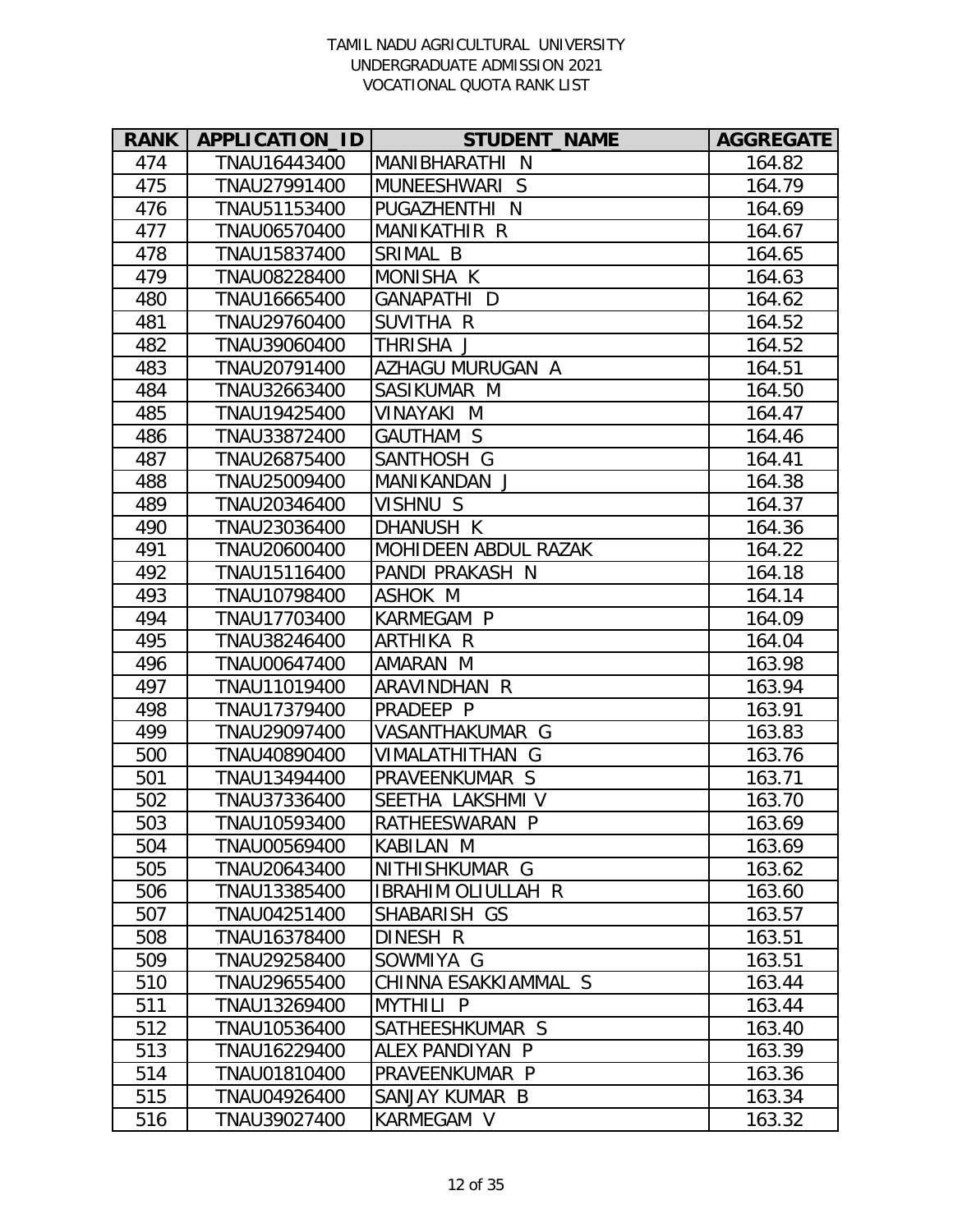| <b>RANK</b> | <b>APPLICATION ID</b> | <b>STUDENT_NAME</b>           | <b>AGGREGATE</b> |
|-------------|-----------------------|-------------------------------|------------------|
| 517         | TNAU34623400          | GAYATHIRI K                   | 163.31           |
| 518         | TNAU07221400          | LOKESH P                      | 163.28           |
| 519         | TNAU02512400          | METHESHWARAN J                | 163.24           |
| 520         | TNAU10082400          | <b>MAHA RAJA M</b>            | 163.24           |
| 521         | TNAU00130400          | KALAI SELVAN K                | 163.21           |
| 522         | TNAU24331400          | RADHAKRISHNAN M               | 163.19           |
| 523         | TNAU35416400          | ABINESH N                     | 163.18           |
| 524         | TNAU33241400          | SANJEEVKUMAR S                | 163.15           |
| 525         | TNAU11826400          | RAGUL S                       | 163.11           |
| 526         | TNAU34843400          | PRAGATHEESWARAN SENTHIL KUMAR | 163.04           |
| 527         | TNAU04192400          | <b>BHUVANESH WARAN R</b>      | 163.00           |
| 528         | TNAU40652400          | <b>GANESAN A</b>              | 163.00           |
| 529         | TNAU05692400          | JAYAPRAKASH J                 | 162.95           |
| 530         | TNAU19989400          | SUDHARSAN N                   | 162.94           |
| 531         | TNAU20235400          | <b>GOWRIP</b>                 | 162.94           |
| 532         | TNAU31054400          | SATHYA R                      | 162.94           |
| 533         | TNAU30885400          | OVIYA A                       | 162.91           |
| 534         | TNAU29461400          | GOKULRAJ CHITHAMPARAM         | 162.90           |
| 535         | TNAU19576400          | SANTHOSH S                    | 162.90           |
| 536         | TNAU05476400          | TAMILMANIYAN K                | 162.86           |
| 537         | TNAU24164400          | <b>NAVEEN RAJ R</b>           | 162.84           |
| 538         | TNAU30517400          | R. RENU KA                    | 162.75           |
| 539         | TNAU24127400          | GOKULADHARSHINI M             | 162.68           |
| 540         | TNAU25213400          | <b>KARTHICK K</b>             | 162.68           |
| 541         | TNAU11317400          | NAVANEETHAN T                 | 162.67           |
| 542         | TNAU36828400          | JAYASHRI A                    | 162.66           |
| 543         | TNAU12270400          | MANOJKUMAR S                  | 162.66           |
| 544         | TNAU24717400          | KARTHIKEYAN A                 | 162.64           |
| 545         | TNAU04193400          | <b>RAM KUMAR S</b>            | 162.63           |
| 546         | TNAU19956400          | RAGUL B                       | 162.59           |
| 547         | TNAU38011400          | SRINATH R                     | 162.53           |
| 548         | TNAU37170400          | <b>SELVA BHARATHY S</b>       | 162.50           |
| 549         | TNAU43460400          | RAMESH S                      | 162.50           |
| 550         | TNAU00183400          | VISHALAKSHI A                 | 162.47           |
| 551         | TNAU38788400          | MUKILAN G                     | 162.42           |
| 552         | TNAU08856400          | KALAI KANNAN G                | 162.42           |
| 553         | TNAU46958400          | NAGARATHINAM M                | 162.35           |
| 554         | TNAU10495400          | KAVIYARASAN P                 | 162.35           |
| 555         | TNAU40385400          | ABINAYA V                     | 162.32           |
| 556         | TNAU35827400          | PRAVEEN RAJ S                 | 162.26           |
| 557         | TNAU15424400          | DEEPAK V                      | 162.25           |
| 558         | TNAU20741400          | SURUTHIKA S                   | 162.15           |
| 559         | TNAU51317400          | RAMANAMOORTHI E               | 162.14           |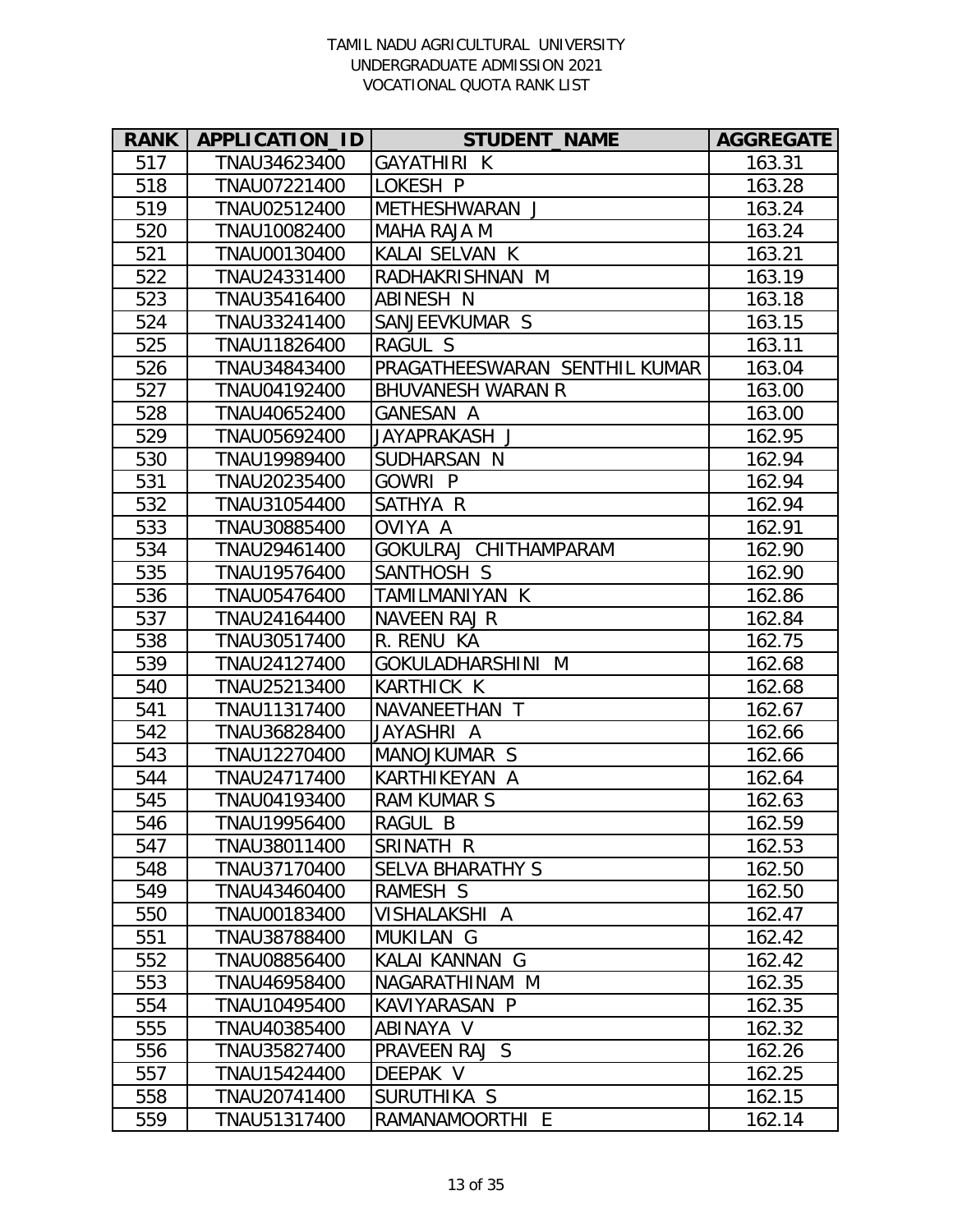| <b>RANK</b> | APPLICATION_ID | <b>STUDENT_NAME</b>     | <b>AGGREGATE</b> |
|-------------|----------------|-------------------------|------------------|
| 560         | TNAU02897400   | DHURGESHWARAN P         | 162.12           |
| 561         | TNAU40679400   | SATHISHKUMAR N          | 162.09           |
| 562         | TNAU19505400   | ARIVU SELVAN K          | 162.09           |
| 563         | TNAU08048400   | CHELLAPANDI P           | 162.01           |
| 564         | TNAU25470400   | MAHESWARAN P            | 162.00           |
| 565         | TNAU45705400   | RAMASAMY P              | 162.00           |
| 566         | TNAU45832400   | ANGEL V                 | 162.00           |
| 567         | TNAU41957400   | VIJAY R                 | 161.99           |
| 568         | TNAU00596400   | PRABHAKARAN V           | 161.99           |
| 569         | TNAU19528400   | HARISHRAJ K             | 161.94           |
| 570         | TNAU11565400   | AVATHAR E               | 161.93           |
| 571         | TNAU11400400   | MANIKANDAN M            | 161.89           |
| 572         | TNAU16619400   | M H NAFEEL AHAMED       | 161.89           |
| 573         | TNAU12545400   | RAMACHANDRAN R          | 161.83           |
| 574         | TNAU12578400   | ASHOK S                 | 161.74           |
| 575         | TNAU08687400   | ARAVINTHSAMY G          | 161.71           |
| 576         | TNAU00531400   | <b>ASHWIN VASANTH R</b> | 161.71           |
| 577         | TNAU02285400   | <b>MATHAN KUMAR S</b>   | 161.70           |
| 578         | TNAU34302400   | AMIRTHAVARSHINI<br>N    | 161.67           |
| 579         | TNAU17364400   | PRABU G                 | 161.67           |
| 580         | TNAU22315400   | PONPANDIS               | 161.64           |
| 581         | TNAU16844400   | MAHALAKSHMI P           | 161.63           |
| 582         | TNAU16023400   | KALAIPRIYAN M           | 161.62           |
| 583         | TNAU32035400   | ESAKIYEL RAJA S         | 161.60           |
| 584         | TNAU51577400   | AJITH KANNAN S          | 161.54           |
| 585         | TNAU46227400   | MOHANRAJ E              | 161.51           |
| 586         | TNAU15576400   | SATHESHKUMAR M          | 161.45           |
| 587         | TNAU10268400   | <b>HEMALATHA P</b>      | 161.44           |
| 588         | TNAU06574400   | SHUNMUGAPRIYA S         | 161.40           |
| 589         | TNAU34777400   | SRIKANTH C              | 161.35           |
| 590         | TNAU24248400   | SANKILI PANDIYAN S      | 161.27           |
| 591         | TNAU26110400   | HARIHARASUDHAN B        | 161.23           |
| 592         | TNAU18608400   | ANISTAN G               | 161.22           |
| 593         | TNAU03534400   | DHENADHAYALAN G         | 161.22           |
| 594         | TNAU09756400   | RAMYA M B               | 161.19           |
| 595         | TNAU24668400   | TAMILAZHAGAN C          | 161.15           |
| 596         | TNAU46849400   | AJITHKUMAR N            | 161.12           |
| 597         | TNAU39095400   | VELAN G                 | 161.08           |
| 598         | TNAU24427400   | KAVIYARASAN S           | 161.08           |
| 599         | TNAU05660400   | POTHUMPONNU C           | 161.03           |
| 600         | TNAU49444400   | ESAKKIMUTHU R           | 161.00           |
| 601         | TNAU38505400   | SURIYARAJ G K           | 160.99           |
| 602         | TNAU33476400   | KUMAR S                 | 160.99           |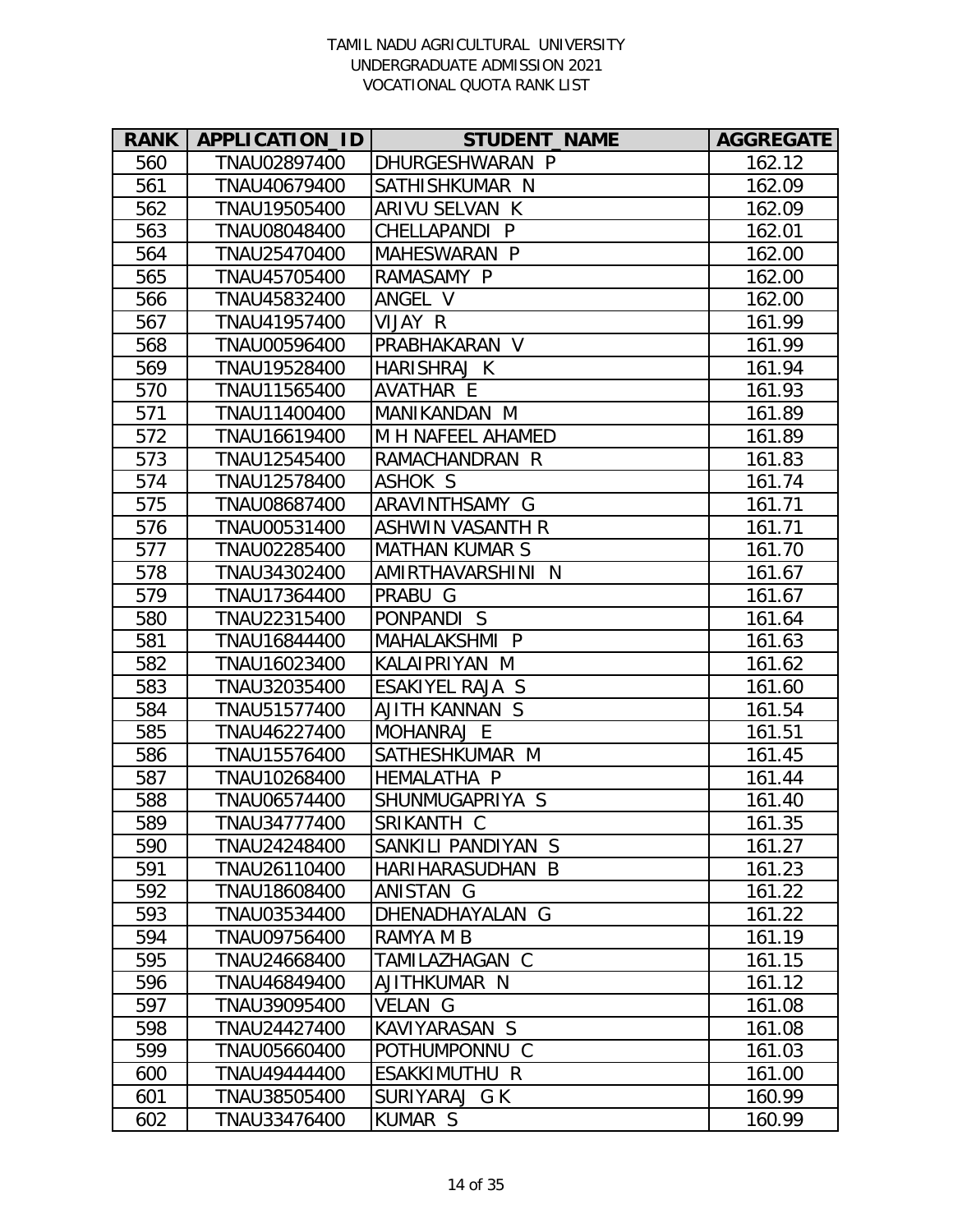| <b>RANK</b> | APPLICATION_ID | <b>STUDENT_NAME</b>        | <b>AGGREGATE</b> |
|-------------|----------------|----------------------------|------------------|
| 603         | TNAU42391400   | <b>KUMAR S</b>             | 160.99           |
| 604         | TNAU04909400   | <b>MADHAN KUMAR S</b>      | 160.96           |
| 605         | TNAU16237400   | SEDHUPRASAD S              | 160.96           |
| 606         | TNAU22500400   | PRAVEEN KUMAR M            | 160.95           |
| 607         | TNAU04741400   | SURENDAR P                 | 160.95           |
| 608         | TNAU25465400   | MANIBHARATHI B             | 160.92           |
| 609         | TNAU00813400   | <b>HARIHARAN</b><br>$\top$ | 160.91           |
| 610         | TNAU32690400   | RAMANUJAM S                | 160.90           |
| 611         | TNAU21654400   | JEYADHARANI K              | 160.87           |
| 612         | TNAU01388400   | RAGHUL KR                  | 160.86           |
| 613         | TNAU13820400   | SUNDARA SRIRAM M           | 160.85           |
| 614         | TNAU21828400   | MATHUMITHA M               | 160.82           |
| 615         | TNAU20116400   | GOWSALYA S                 | 160.79           |
| 616         | TNAU01189400   | RAMANI R                   | 160.79           |
| 617         | TNAU47137400   | DEVIPRIYA J                | 160.76           |
| 618         | TNAU46293400   | <b>VELMURUGAN M</b>        | 160.72           |
| 619         | TNAU16445400   | <b>INDHU G</b>             | 160.72           |
| 620         | TNAU15732400   | AMEER KHAN R               | 160.70           |
| 621         | TNAU52651400   | POOVARASAN T               | 160.67           |
| 622         | TNAU33655400   | ADHITHIAN R                | 160.60           |
| 623         | TNAU12107400   | PAULRAJ T                  | 160.58           |
| 624         | TNAU29502400   | ABINESH M                  | 160.58           |
| 625         | TNAU21026400   | NIVENTHAN P                | 160.58           |
| 626         | TNAU31281400   | RAGUL P                    | 160.53           |
| 627         | TNAU33900400   | PALANIMUTHU M              | 160.52           |
| 628         | TNAU32629400   | KALAIKOVAN S               | 160.50           |
| 629         | TNAU52033400   | ATHULYA V P                | 160.50           |
| 630         | TNAU26743400   | <b>VENNILA R</b>           | 160.42           |
| 631         | TNAU01728400   | LOGESWARAN S               | 160.34           |
| 632         | TNAU01232400   | AAKASH M                   | 160.33           |
| 633         | TNAU41816400   | POOVIZHI J                 | 160.30           |
| 634         | TNAU19515400   | SAKTHIMURUGAN R            | 160.29           |
| 635         | TNAU52470400   | INBATAMILAN S              | 160.29           |
| 636         | TNAU24344400   | ARUL A                     | 160.28           |
| 637         | TNAU42387400   | ARUN R                     | 160.26           |
| 638         | TNAU08671400   | <b>KAVINESH K</b>          | 160.19           |
| 639         | TNAU37298400   | SURUTHI V                  | 160.12           |
| 640         | TNAU18481400   | GOWDHAM G                  | 160.06           |
| 641         | TNAU16716400   | VASANTHKUMAR S             | 160.02           |
| 642         | TNAU49656400   | PRIYA DHARSHINI L          | 160.00           |
| 643         | TNAU45543400   | AARTHI N                   | 160.00           |
| 644         | TNAU12632400   | KAVITHA A                  | 159.99           |
| 645         | TNAU47651400   | ARUN KUMAR G               | 159.92           |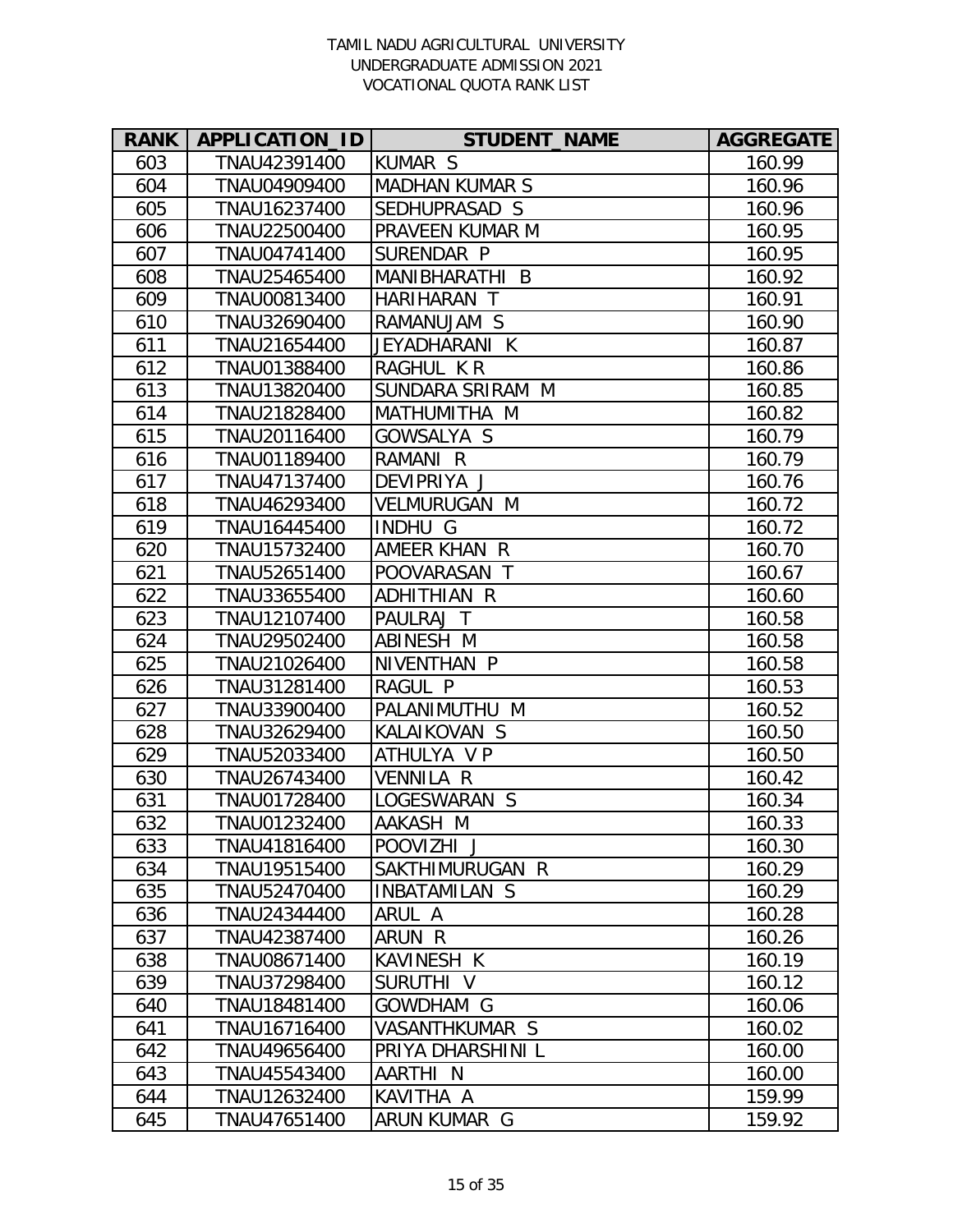| <b>RANK</b> | <b>APPLICATION ID</b> | <b>STUDENT NAME</b>  | <b>AGGREGATE</b> |
|-------------|-----------------------|----------------------|------------------|
| 646         | TNAU36430400          | NAVEENKUMAR N        | 159.90           |
| 647         | TNAU16975400          | <b>KESAVAN M</b>     | 159.87           |
| 648         | TNAU14751400          | SUNDAR S             | 159.81           |
| 649         | TNAU05512400          | MUTHUKUMAR M         | 159.80           |
| 650         | TNAU31335400          | SIVA DURAISAMY       | 159.79           |
| 651         | TNAU04639400          | SUNDAR M             | 159.67           |
| 652         | TNAU08774400          | ADHAVAN R            | 159.63           |
| 653         | TNAU09143400          | MARIMUTHU V          | 159.58           |
| 654         | TNAU45365400          | VADIVEL S            | 159.58           |
| 655         | TNAU47180400          | SIVAPERUMAL R        | 159.55           |
| 656         | TNAU49452400          | NISHA R              | 159.50           |
| 657         | TNAU35382400          | JAYAKEERTHI P        | 159.46           |
| 658         | TNAU20930400          | JOTHIKUMAR S         | 159.45           |
| 659         | TNAU48375400          | SIVASURYA P          | 159.30           |
| 660         | TNAU21103400          | ELAVARASAN G         | 159.30           |
| 661         | TNAU16127400          | <b>KRISHNAN C</b>    | 159.26           |
| 662         | TNAU08918400          | POOVARASAN R         | 159.25           |
| 663         | TNAU16921400          | PREETHI M            | 159.20           |
| 664         | TNAU23174400          | THENMOZHI S          | 159.17           |
| 665         | TNAU12712400          | NAVANITHA M          | 159.17           |
| 666         | TNAU42731400          | KARTHICK S           | 159.17           |
| 667         | TNAU10496400          | THIRUMALAI T         | 159.16           |
| 668         | TNAU34885400          | PALANIKUMAR P        | 159.13           |
| 669         | TNAU09438400          | SANKAR V             | 159.12           |
| 670         | TNAU43580400          | JAGADEESWARAN S      | 159.12           |
| 671         | TNAU04141400          | MOHANKUMAR S         | 159.09           |
| 672         | TNAU07241400          | ABINATH R            | 159.05           |
| 673         | TNAU37938400          | AJAY P               | 159.03           |
| 674         | TNAU30498400          | DINESH KUMAR V       | 159.00           |
| 675         | TNAU12316400          | PASUPATHI PANDIYAN P | 158.94           |
| 676         | TNAU39153400          | SINGATHAMILAN S      | 158.91           |
| 677         | TNAU20872400          | SWETHA P             | 158.91           |
| 678         | TNAU22652400          | ARUNKUMAR T          | 158.86           |
| 679         | TNAU13111400          | KAVYA S              | 158.83           |
| 680         | TNAU18239400          | AJAI K               | 158.79           |
| 681         | TNAU05226400          | SIVAGURANATHAN A     | 158.71           |
| 682         | TNAU20673400          | MAHALAKSHMI M        | 158.70           |
| 683         | TNAU06502400          | AKILAN P             | 158.69           |
| 684         | TNAU06346400          | <b>GANESHAN M</b>    | 158.68           |
| 685         | TNAU50674400          | VADIVEL E            | 158.65           |
| 686         | TNAU16664400          | VADIVEL E            | 158.65           |
| 687         | TNAU10624400          | SURESH K             | 158.59           |
| 688         | TNAU39451400          | SIVABALAN V          | 158.57           |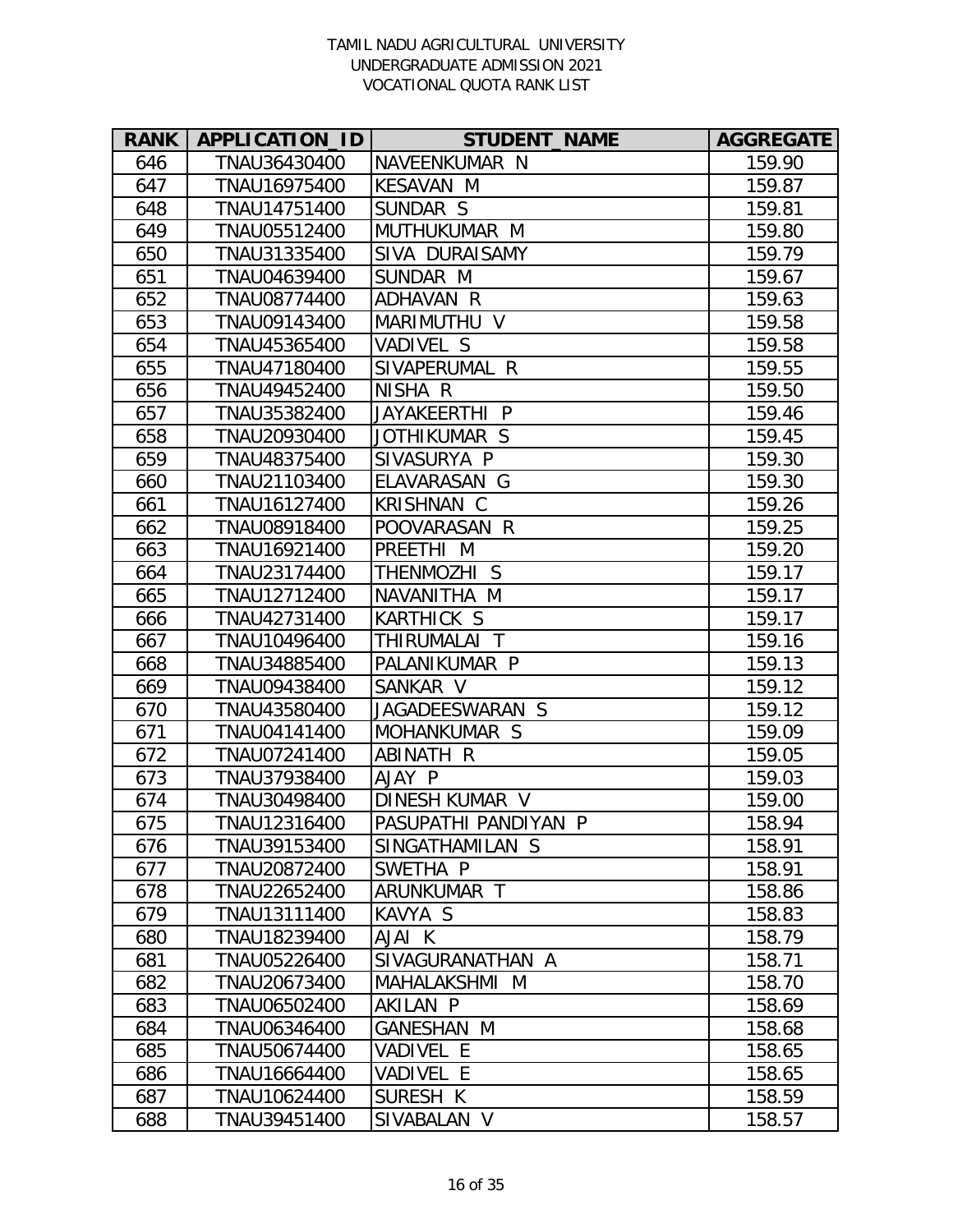| <b>RANK</b> | APPLICATION_ID | <b>STUDENT_NAME</b>       | <b>AGGREGATE</b> |
|-------------|----------------|---------------------------|------------------|
| 689         | TNAU33753400   | AJAI P                    | 158.52           |
| 690         | TNAU37259400   | ABITHA M                  | 158.50           |
| 691         | TNAU51342400   | HARISHKUMAR S             | 158.42           |
| 692         | TNAU30759400   | MANONMANI G               | 158.39           |
| 693         | TNAU05688400   | MURUGAN SELVARAJ          | 158.35           |
| 694         | TNAU21967400   | SOUMIYA M                 | 158.30           |
| 695         | TNAU05813400   | MEGANATHAN M              | 158.28           |
| 696         | TNAU08510400   | VISHNU S                  | 158.20           |
| 697         | TNAU22436400   | TAMILSELVAN M             | 158.16           |
| 698         | TNAU15481400   | VISHALI T                 | 158.13           |
| 699         | TNAU31443400   | MOHANA <sub>S</sub>       | 158.12           |
| 700         | TNAU19849400   | LOGA CHANDIRAN P          | 158.10           |
| 701         | TNAU24460400   | DILIP S                   | 158.10           |
| 702         | TNAU32812400   | ARAVINDH K                | 158.00           |
| 703         | TNAU41409400   | VAIRABOOPATHI S           | 157.93           |
| 704         | TNAU17557400   | RAJI A                    | 157.90           |
| 705         | TNAU26632400   | BHARATHI A                | 157.90           |
| 706         | TNAU05569400   | VIJAY S                   | 157.87           |
| 707         | TNAU06916400   | <b>GOWTHAM KUMAR E</b>    | 157.87           |
| 708         | TNAU02268400   | <b>MEERA KRISHNA S</b>    | 157.87           |
| 709         | TNAU08855400   | RAGHAVI M                 | 157.86           |
| 710         | TNAU12567400   | AKASH M                   | 157.84           |
| 711         | TNAU14545400   | HARISH S                  | 157.83           |
| 712         | TNAU16386400   | LOGESAN K                 | 157.80           |
| 713         | TNAU42777400   | ANANTHA PRABAHARAN N      | 157.78           |
| 714         | TNAU16578400   | DHANUSH E                 | 157.77           |
| 715         | TNAU21500400   | KARTHIGADEVI S            | 157.73           |
| 716         | TNAU14042400   | <b>GOKUL K</b>            | 157.72           |
| 717         | TNAU10534400   | DHARANISH S               | 157.71           |
| 718         | TNAU20964400   | ISWARYA B                 | 157.71           |
| 719         | TNAU51124400   | VISHNUPRIYA R             | 157.69           |
| 720         | TNAU09366400   | HARIHARAN S               | 157.64           |
| 721         | TNAU42514400   | SHEEBA MOL D              | 157.63           |
| 722         | TNAU21177400   | THARUNKUMAR C             | 157.61           |
| 723         | TNAU44072400   | JEGAN S                   | 157.52           |
| 724         | TNAU02323400   | PRAVEEN PANDIYAN          | 157.50           |
| 725         | TNAU38636400   | THIRUMOORTHY S            | 157.50           |
| 726         | TNAU12517400   | SIVASUBRAMANIAN M         | 157.50           |
| 727         | TNAU02497400   | GUBENDHIRAN GUBENDHIRAN M | 157.45           |
| 728         | TNAU32768400   | <b>VEERALAKSHMI A</b>     | 157.40           |
| 729         | TNAU20523400   | MAREESWARI M              | 157.36           |
| 730         | TNAU15815400   | JEEVA D                   | 157.32           |
| 731         | TNAU05390400   | GOKULNATH A               | 157.32           |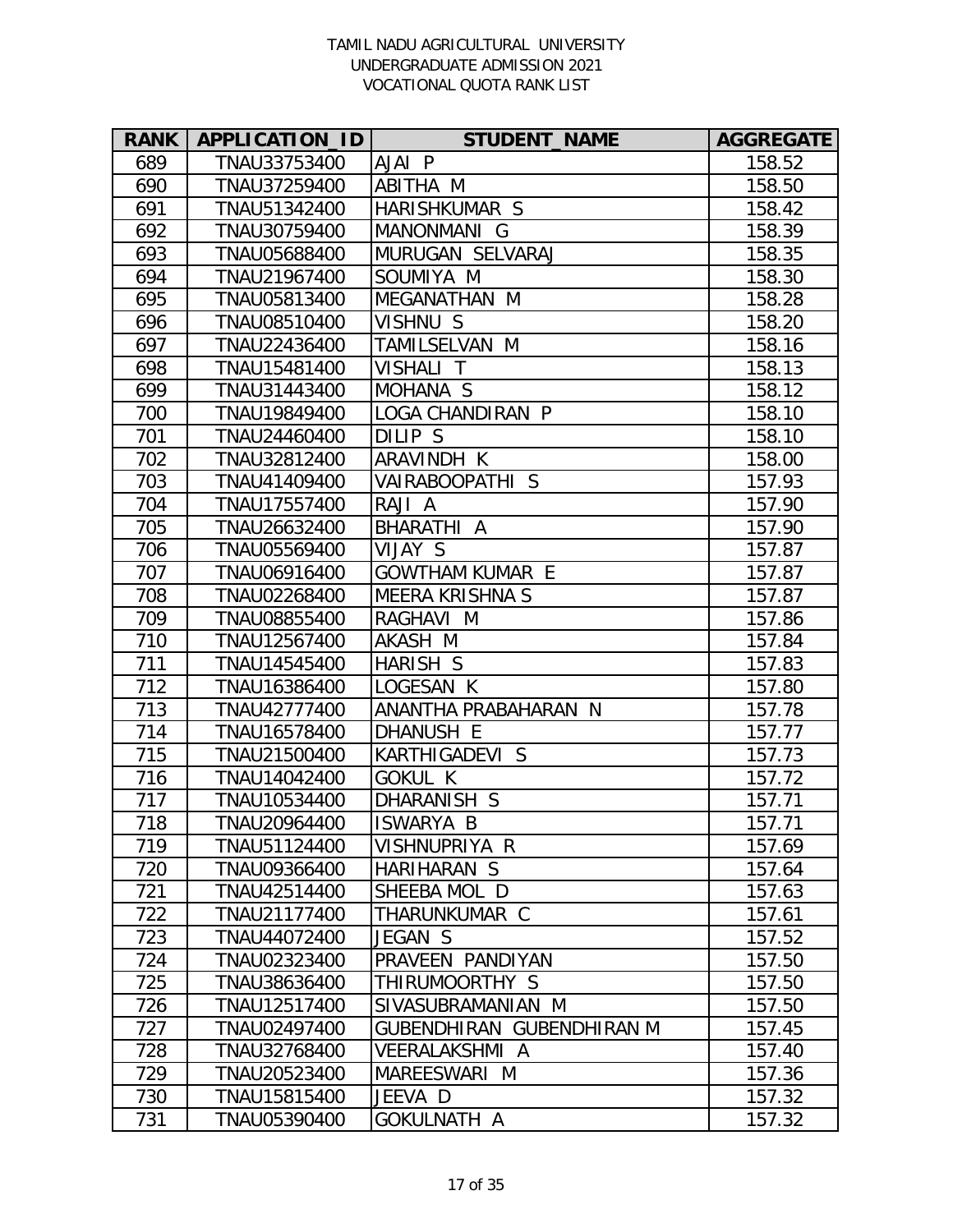| <b>RANK</b> | <b>APPLICATION ID</b> | <b>STUDENT_NAME</b>      | <b>AGGREGATE</b> |
|-------------|-----------------------|--------------------------|------------------|
| 732         | TNAU15778400          | VIGNESH B                | 157.32           |
| 733         | TNAU16169400          | <b>INBAKANI V</b>        | 157.31           |
| 734         | TNAU39144400          | SURYAPRAKASH J           | 157.28           |
| 735         | TNAU43381400          | <b>DHINESH T</b>         | 157.25           |
| 736         | TNAU39147400          | VASANTHKUMAR S           | 157.22           |
| 737         | TNAU32909400          | PARAMASIVAM M            | 157.19           |
| 738         | TNAU24490400          | SUBALAKSHMI A            | 157.16           |
| 739         | TNAU43323400          | VANITHA P                | 157.15           |
| 740         | TNAU24549400          | DIVYA D                  | 157.15           |
| 741         | TNAU04083400          | <b>HARI PRASATH P</b>    | 157.14           |
| 742         | TNAU24019400          | NITHISH J                | 157.13           |
| 743         | TNAU12056400          | MARUTHI M                | 157.12           |
| 744         | TNAU20127400          | AKASH V                  | 157.10           |
| 745         | TNAU08009400          | <b>BOOPATHI M</b>        | 157.07           |
| 746         | TNAU08968400          | SWATHI B                 | 157.06           |
| 747         | TNAU22895400          | PAVITHRA M               | 157.00           |
| 748         | TNAU05002400          | SABARINATHAN R           | 156.99           |
| 749         | TNAU47156400          | <b>GOPALA KRISHNAN K</b> | 156.93           |
| 750         | TNAU29963400          | KATHIRAVAN G             | 156.92           |
| 751         | TNAU05475400          | MARIMUTHU S              | 156.92           |
| 752         | TNAU33787400          | AKSHAYA JEYA MARUTHI J   | 156.87           |
| 753         | TNAU26211400          | VISHNU R                 | 156.83           |
| 754         | TNAU38299400          | <b>GOKULAN D</b>         | 156.82           |
| 755         | TNAU18156400          | MANIKANDAN P             | 156.79           |
| 756         | TNAU35864400          | RADHIKA S                | 156.77           |
| 757         | TNAU08905400          | ANITHRAJ M               | 156.76           |
| 758         | TNAU34351400          | SRIKANTH V               | 156.74           |
| 759         | TNAU20645400          | <b>MADHAN RAJA J</b>     | 156.68           |
| 760         | TNAU15449400          | RAJADURAI G              | 156.68           |
| 761         | TNAU14896400          | SABILA P                 | 156.64           |
| 762         | TNAU08528400          | UTHIRAKUMAR V            | 156.61           |
| 763         | TNAU25319400          | SUMESH S                 | 156.60           |
| 764         | TNAU08423400          | RAMACHANDRAN N.P         | 156.59           |
| 765         | TNAU16341400          | JAYASEELAN M             | 156.58           |
| 766         | TNAU26390400          | THAMIZHMOZH P            | 156.54           |
| 767         | TNAU13599400          | RAGAVAN P                | 156.52           |
| 768         | TNAU02633400          | JEGANATHAN K             | 156.52           |
| 769         | TNAU17747400          | JOTHI ANANTHARAJA G      | 156.49           |
| 770         | TNAU08209400          | SUDHARSANAM S            | 156.46           |
| 771         | TNAU07939400          | ANJALI DEVI J            | 156.44           |
| 772         | TNAU11360400          | ELANGOVAN J              | 156.41           |
| 773         | TNAU23728400          | ELANKATHIR SELVAN M      | 156.39           |
| 774         | TNAU36382400          | DHULASINATH M L          | 156.38           |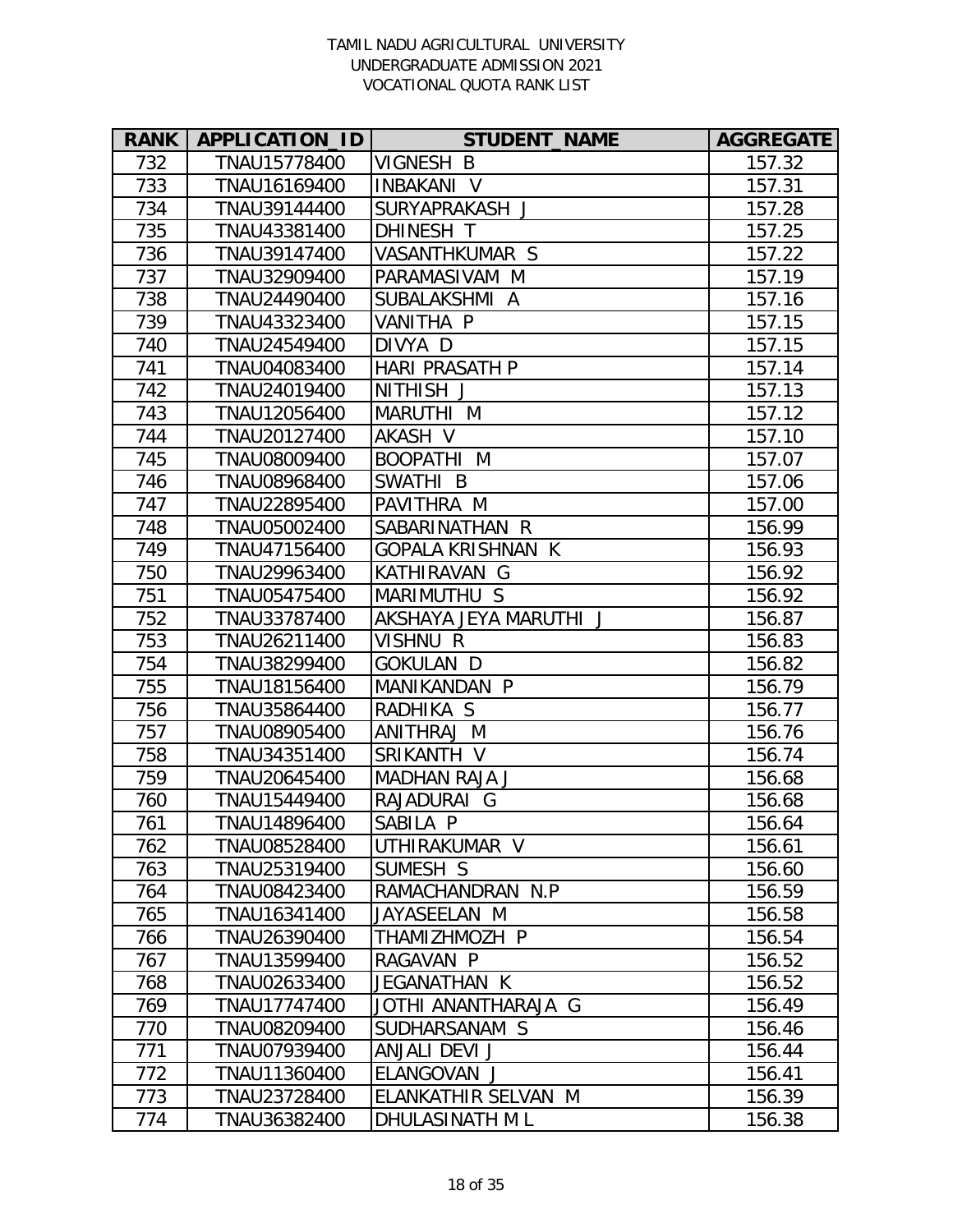| <b>RANK</b> | APPLICATION_ID | <b>STUDENT_NAME</b>         | <b>AGGREGATE</b> |
|-------------|----------------|-----------------------------|------------------|
| 775         | TNAU12463400   | ANBUSELVAN M                | 156.35           |
| 776         | TNAU39051400   | KAMESHRAJ M                 | 156.29           |
| 777         | TNAU38495400   | RAJESWARI K                 | 156.28           |
| 778         | TNAU18721400   | <b>NATHISH L</b>            | 156.19           |
| 779         | TNAU25579400   | HARINI S                    | 156.12           |
| 780         | TNAU36168400   | <b>BALAKRISHNAN R</b>       | 156.09           |
| 781         | TNAU42048400   | AR SABAREE DHARAN           | 156.09           |
| 782         | TNAU18274400   | ELAVARASAN V                | 156.08           |
| 783         | TNAU11054400   | <b>POOVARASAN</b>           | 156.08           |
| 784         | TNAU39135400   | ABITHA S                    | 156.06           |
| 785         | TNAU06122400   | PRIYANKA B                  | 156.00           |
| 786         | TNAU06383400   | THANGADURAI P               | 155.98           |
| 787         | TNAU26666400   | ESWARAMOORTHI R             | 155.98           |
| 788         | TNAU45738400   | SIVASANKAR S                | 155.97           |
| 789         | TNAU00079400   | <b>BALAMURUGAN S</b>        | 155.93           |
| 790         | TNAU03742400   | RAMASAMY P                  | 155.89           |
| 791         | TNAU12962400   | SURYAPRAKASH S              | 155.83           |
| 792         | TNAU12462400   | PAVATHARANI M               | 155.78           |
| 793         | TNAU00938400   | ARUMUGAM S                  | 155.55           |
| 794         | TNAU05951400   | MATHAVAKRISHNAN M           | 155.52           |
| 795         | TNAU03635400   | <b>BOO BESH GOPAL</b>       | 155.46           |
| 796         | TNAU29376400   | SIRANJEEVI E                | 155.43           |
| 797         | TNAU05129400   | GAYATHIRI V                 | 155.42           |
| 798         | TNAU28853400   | SUTHIKA M                   | 155.41           |
| 799         | TNAU20386400   | BALASENA A                  | 155.40           |
| 800         | TNAU25019400   | NATHISH C                   | 155.37           |
| 801         | TNAU22977400   | <b>BARATHRAJ N</b>          | 155.36           |
| 802         | TNAU31083400   | SARAVANAN B                 | 155.36           |
| 803         | TNAU14245400   | RAMKUMAR M                  | 155.33           |
| 804         | TNAU15506400   | ARAVIND BABU K              | 155.27           |
| 805         | TNAU07046400   | SANTHOSH KUMAR S            | 155.21           |
| 806         | TNAU01156400   | CIBI M                      | 155.13           |
| 807         | TNAU36319400   | <b>VELMANI M</b>            | 155.13           |
| 808         | TNAU24924400   | PRIYADHARSHINI E            | 155.13           |
| 809         | TNAU36933400   | ANBURAJ K                   | 155.12           |
| 810         | TNAU26893400   | PRASATH P                   | 155.12           |
| 811         | TNAU07030400   | SIVASAKTHI R                | 155.07           |
| 812         | TNAU39163400   | SUGANYA M                   | 155.04           |
| 813         | TNAU22053400   | DHARSHINIPRIYA R            | 155.03           |
| 814         | TNAU49804400   | SIVA BHARATHI CHINNA THAMBI | 155.01           |
| 815         | TNAU19518400   | SURESH C                    | 155.00           |
| 816         | TNAU25883400   | YAMUNA S                    | 154.90           |
| 817         | TNAU04200400   | RENUKA M MURUGAN            | 154.87           |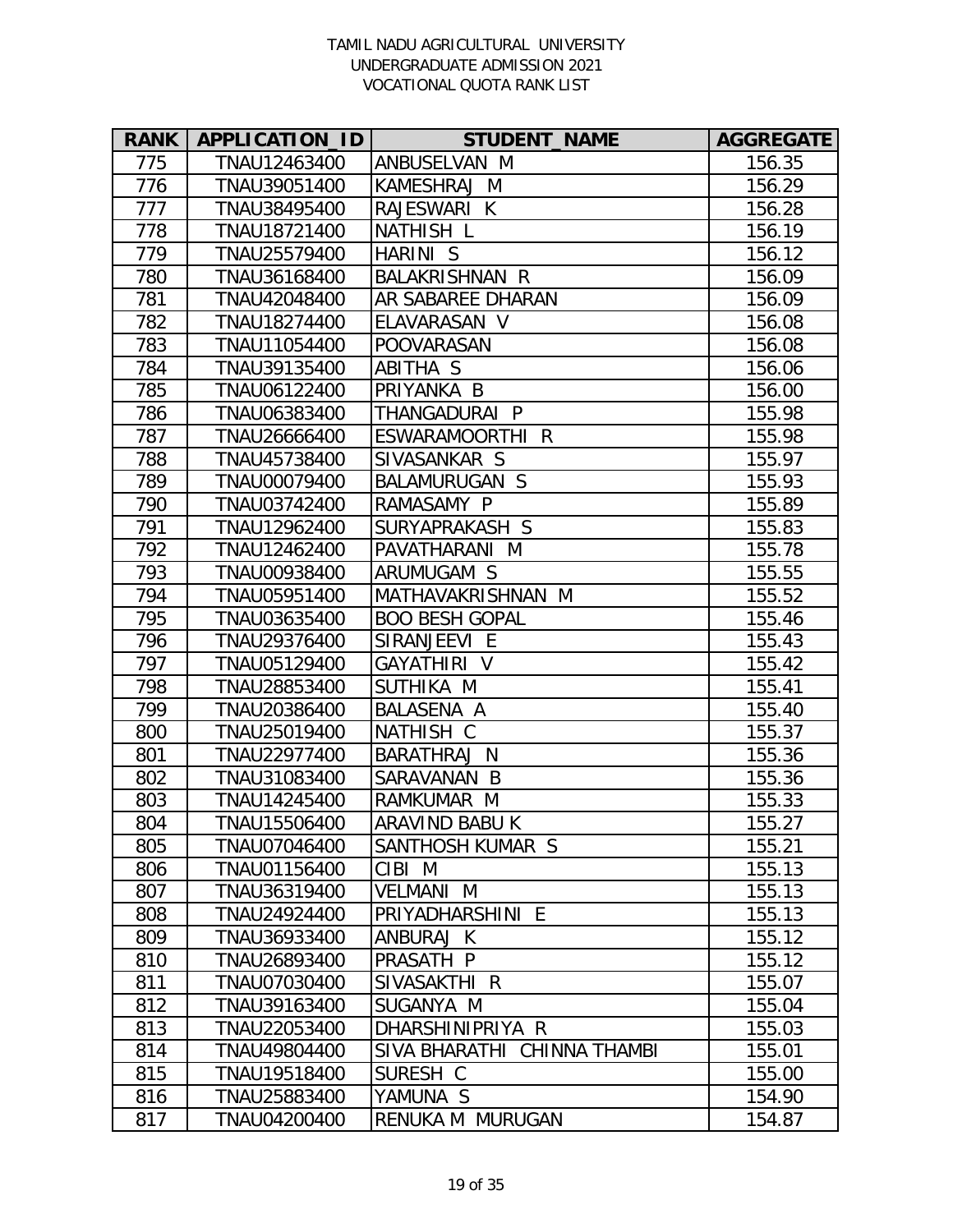| <b>RANK</b> | APPLICATION_ID | <b>STUDENT_NAME</b>   | <b>AGGREGATE</b> |
|-------------|----------------|-----------------------|------------------|
| 818         | TNAU38218400   | SANTHAPRIYAN B        | 154.86           |
| 819         | TNAU11898400   | SARAVANAN R           | 154.84           |
| 820         | TNAU17775400   | PRAVINKUMAR V         | 154.82           |
| 821         | TNAU42330400   | KARTHIGAISELVI C      | 154.81           |
| 822         | TNAU01878400   | RANJITHKUMAR S        | 154.80           |
| 823         | TNAU05647400   | SAKTHIVEL G           | 154.76           |
| 824         | TNAU32425400   | NITHISHKUMAR S        | 154.76           |
| 825         | TNAU42229400   | SELVAKANI S           | 154.71           |
| 826         | TNAU29555400   | SUNDAR M              | 154.69           |
| 827         | TNAU07002400   | DINAKARAN B           | 154.66           |
| 828         | TNAU44613400   | DIVYA D               | 154.52           |
| 829         | TNAU01849400   | PRAVIN KUMAR M        | 154.52           |
| 830         | TNAU44273400   | BRUNDHA M             | 154.51           |
| 831         | TNAU41494400   | KAMALATHARAN S        | 154.50           |
| 832         | TNAU32958400   | UDHAYANITHI R K       | 154.50           |
| 833         | TNAU16433400   | SIVABALAN B           | 154.50           |
| 834         | TNAU11004400   | VIJAYAKUMAR K         | 154.47           |
| 835         | TNAU13015400   | SUVETHA R             | 154.38           |
| 836         | TNAU05593400   | <b>BALAMURALI P</b>   | 154.38           |
| 837         | TNAU49193400   | PEVINA C              | 154.37           |
| 838         | TNAU40172400   | AADHITHYAN A          | 154.34           |
| 839         | TNAU16987400   | ELAVARASAN P          | 154.34           |
| 840         | TNAU48050400   | MANIKANDAN M          | 154.29           |
| 841         | TNAU42796400   | MUGUNTHAN SK          | 154.25           |
| 842         | TNAU22600400   | JIJU.C                | 154.17           |
| 843         | TNAU26367400   | ARULMURUGAN R         | 154.17           |
| 844         | TNAU08180400   | DEVAVARMAN R          | 154.16           |
| 845         | TNAU46187400   | SARANKUMAR S          | 154.14           |
| 846         | TNAU40861400   | V IHTMAYAU            | 154.11           |
| 847         | TNAU17580400   | MUTHUMANICKAM S       | 154.06           |
| 848         | TNAU17939400   | SUGUMAR B             | 154.04           |
| 849         | TNAU49401400   | <b>GOPI KRISHNA D</b> | 154.00           |
| 850         | TNAU42106400   | ELAVARASI A           | 154.00           |
| 851         | TNAU33993400   | BALAJI P              | 153.91           |
| 852         | TNAU03108400   | LEKASWATHI S          | 153.89           |
| 853         | TNAU26161400   | KAVICHANTHIRAN K      | 153.86           |
| 854         | TNAU42119400   | VAIRAMUTHU S          | 153.80           |
| 855         | TNAU18456400   | NAVEEN P              | 153.74           |
| 856         | TNAU06969400   | <b>KAVINTH P</b>      | 153.72           |
| 857         | TNAU30531400   | JAYSANKAR K           | 153.70           |
| 858         | TNAU33054400   | HARIHARASUDAN V       | 153.69           |
| 859         | TNAU14406400   | <b>JEGATHEESH S</b>   | 153.63           |
| 860         | TNAU17527400   | INBARASAN M           | 153.58           |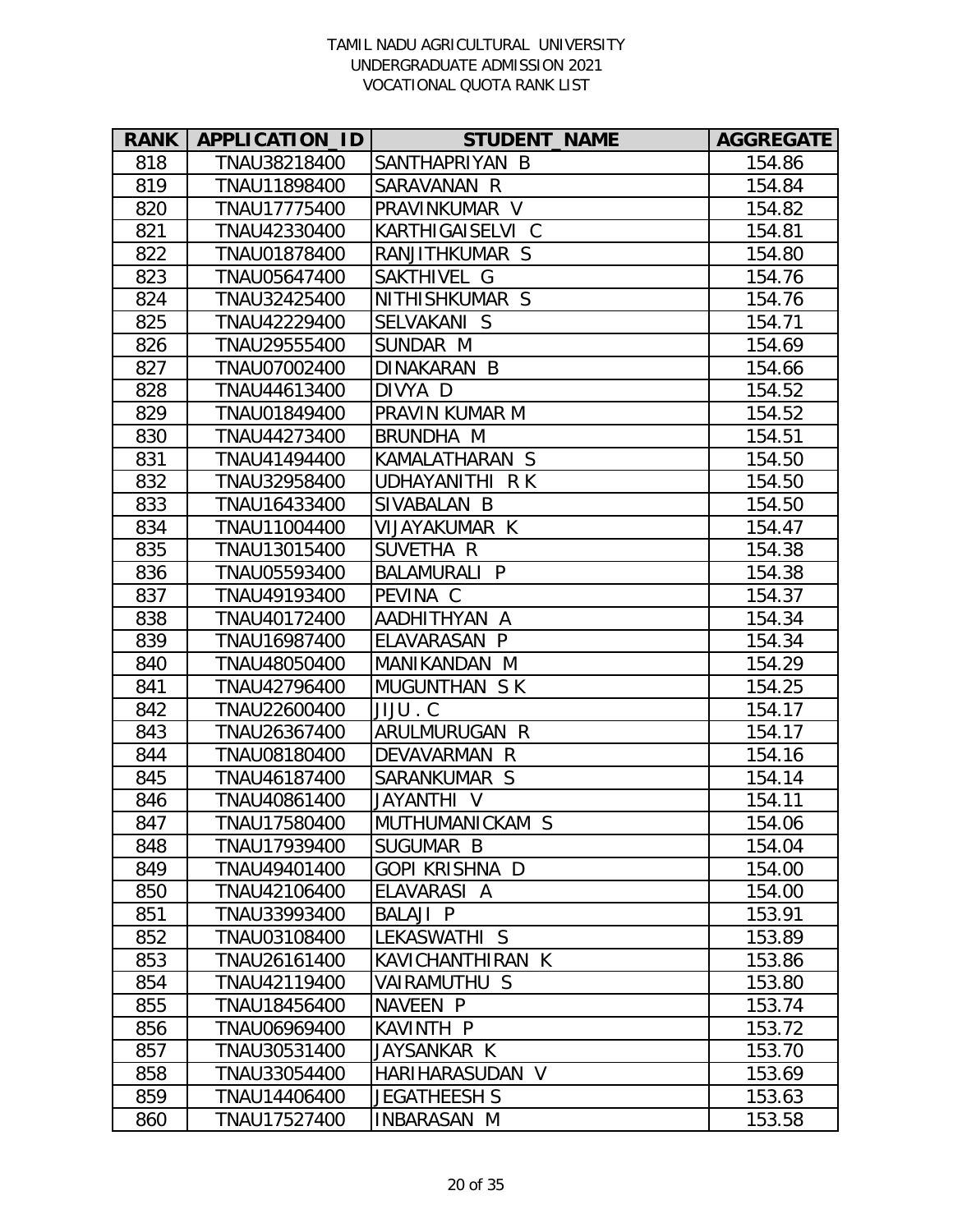| <b>RANK</b> | APPLICATION_ID | <b>STUDENT NAME</b>            | <b>AGGREGATE</b> |
|-------------|----------------|--------------------------------|------------------|
| 861         | TNAU18955400   | RAVIKUMAR K                    | 153.49           |
| 862         | TNAU30391400   | M. NITHISH KUMAR NITHISH KUMAR | 153.48           |
| 863         | TNAU21404400   | PREMKUMAR K                    | 153.47           |
| 864         | TNAU27099400   | <b>GOWTHAM M</b>               | 153.47           |
| 865         | TNAU15178400   | ATCHAYA R                      | 153.36           |
| 866         | TNAU52620400   | SUBA S                         | 153.32           |
| 867         | TNAU26819400   | MOHANKUMAR M                   | 153.28           |
| 868         | TNAU47971400   | JANARTHANAM D                  | 153.28           |
| 869         | TNAU04931400   | AJAY S                         | 153.27           |
| 870         | TNAU18312400   | GOKUL S                        | 153.26           |
| 871         | TNAU31968400   | SANTHOSH M                     | 153.22           |
| 872         | TNAU07303400   | <b>MADHAN KUMAR K</b>          | 153.21           |
| 873         | TNAU43555400   | MOHAN K                        | 153.14           |
| 874         | TNAU16420400   | MAHADEVI S                     | 153.12           |
| 875         | TNAU19795400   | UTHAYAKUMAR E                  | 153.10           |
| 876         | TNAU24773400   | <b>WESTIN PRABHU I</b>         | 153.08           |
| 877         | TNAU41440400   | PARTHIPAN V                    | 153.07           |
| 878         | TNAU47305400   | VASANTH B                      | 153.05           |
| 879         | TNAU09297400   | MUKESHKUMAR M                  | 153.02           |
| 880         | TNAU46532400   | <b>GOKULRAJ P</b>              | 153.00           |
| 881         | TNAU27640400   | CHANDRAKANTH G                 | 153.00           |
| 882         | TNAU24798400   | HANUMANTH S                    | 153.00           |
| 883         | TNAU06701400   | MUTHU M                        | 152.92           |
| 884         | TNAU24824400   | POOVAARASAN M                  | 152.91           |
| 885         | TNAU36729400   | SANTHIYA S                     | 152.90           |
| 886         | TNAU27114400   | SELVANDRAN V                   | 152.89           |
| 887         | TNAU48380400   | JAYASWATHI S                   | 152.89           |
| 888         | TNAU39233400   | RANJITHKUMAR G                 | 152.85           |
| 889         | TNAU27104400   | KALAISELVAN S                  | 152.84           |
| 890         | TNAU21346400   | GOWSHIK S                      | 152.80           |
| 891         | TNAU21712400   | <b>VENGADESH T</b>             | 152.79           |
| 892         | TNAU20435400   | JEYAN K                        | 152.79           |
| 893         | TNAU43506400   | KOMALAVALLI P                  | 152.77           |
| 894         | TNAU12317400   | KAVIYASHIRI L S                | 152.75           |
| 895         | TNAU08242400   | MEENA S                        | 152.71           |
| 896         | TNAU03141400   | NAVEENKUMAR M                  | 152.70           |
| 897         | TNAU07333400   | SANJAIPRATIP R C               | 152.69           |
| 898         | TNAU51077400   | SANJAIPRATIP R C               | 152.69           |
| 899         | TNAU43260400   | MONIKA M                       | 152.69           |
| 900         | TNAU07426400   | SASINDRAN R                    | 152.67           |
| 901         | TNAU10047400   | SRI RAMA CHANDRA KUMAR M       | 152.64           |
| 902         | TNAU17121400   | MURUGESAN KALIMUTHU            | 152.63           |
| 903         | TNAU50757400   | MURUGESAN K                    | 152.63           |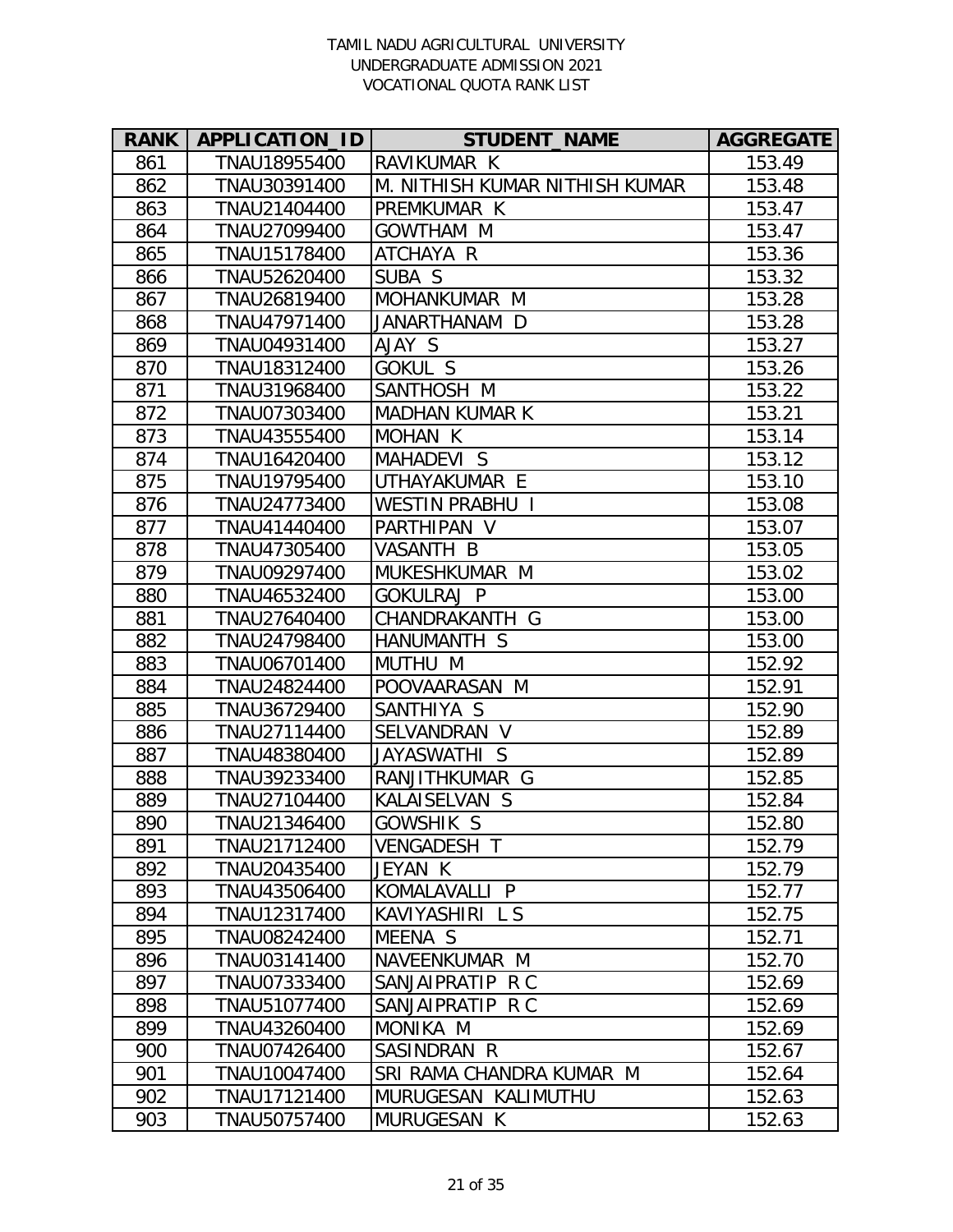| <b>RANK</b> | APPLICATION_ID | <b>STUDENT NAME</b>      | <b>AGGREGATE</b> |
|-------------|----------------|--------------------------|------------------|
| 904         | TNAU11667400   | GANDHIRAJ M              | 152.63           |
| 905         | TNAU07553400   | GOWRISHANKAR G           | 152.61           |
| 906         | TNAU30630400   | <b>GOWTHAM K</b>         | 152.59           |
| 907         | TNAU27293400   | ARUNODHAYAKUMAR A        | 152.58           |
| 908         | TNAU08339400   | SAKTHIPRIYA S            | 152.58           |
| 909         | TNAU39018400   | VIGNESH M                | 152.52           |
| 910         | TNAU33002400   | <b>DIVYA DHARSHINI S</b> | 152.48           |
| 911         | TNAU01421400   | THYNES NOVA R            | 152.47           |
| 912         | TNAU39341400   | KALEESWARAN M            | 152.44           |
| 913         | TNAU17895400   | RAMESHKUMAR N            | 152.39           |
| 914         | TNAU37262400   | KEERTHANA``K             | 152.39           |
| 915         | TNAU05937400   | NITHISHKUMAR V           | 152.27           |
| 916         | TNAU34354400   | SANTHOSH KUMARI          | 152.24           |
| 917         | TNAU27717400   | MANOJ P                  | 152.23           |
| 918         | TNAU29439400   | PUGAZHENTHI S            | 152.22           |
| 919         | TNAU18107400   | SUJEETH K                | 152.16           |
| 920         | TNAU01771400   | ESWARAN V                | 152.15           |
| 921         | TNAU47755400   | PRAVEEN R                | 152.14           |
| 922         | TNAU08086400   | SIBI MALAR K             | 152.07           |
| 923         | TNAU17780400   | ARUN A                   | 152.07           |
| 924         | TNAU06940400   | TAMILARASAN D            | 152.02           |
| 925         | TNAU49835400   | KOWSHIKA S               | 151.98           |
| 926         | TNAU25094400   | BALAGANGADHARA A         | 151.92           |
| 927         | TNAU34985400   | <b>KARTHIK V</b>         | 151.92           |
| 928         | TNAU21359400   | BHARATHIRAJA P           | 151.88           |
| 929         | TNAU20455400   | MURUGANANTHAN A          | 151.85           |
| 930         | TNAU35062400   | MUTHULAKSHMI G           | 151.83           |
| 931         | TNAU34790400   | SATHIYANAGESHVARAN S     | 151.80           |
| 932         | TNAU35550400   | SELVENTHIRAN M           | 151.77           |
| 933         | TNAU36665400   | RUNITH B                 | 151.74           |
| 934         | TNAU05942400   | SHAM DANIEL I            | 151.72           |
| 935         | TNAU05537400   | KODIESHWARAN M           | 151.68           |
| 936         | TNAU23648400   | KALEESHWARAN A           | 151.68           |
| 937         | TNAU12649400   | DHANASEKAR S             | 151.65           |
| 938         | TNAU03866400   | <b>JOEL VASANTH K</b>    | 151.63           |
| 939         | TNAU25329400   | SRIMAN SAKTHIVEL B       | 151.61           |
| 940         | TNAU38596400   | <b>GUBERAN M</b>         | 151.60           |
| 941         | TNAU03323400   | <b>MOHANDAS R</b>        | 151.57           |
| 942         | TNAU00954400   | BALAMURUGAN T            | 151.55           |
| 943         | TNAU45634400   | UDHAYA BABU N            | 151.51           |
| 944         | TNAU38026400   | KANIMOZHI G              | 151.50           |
| 945         | TNAU08923400   | GOKUL S                  | 151.46           |
| 946         | TNAU16346400   | THEKALISH M              | 151.45           |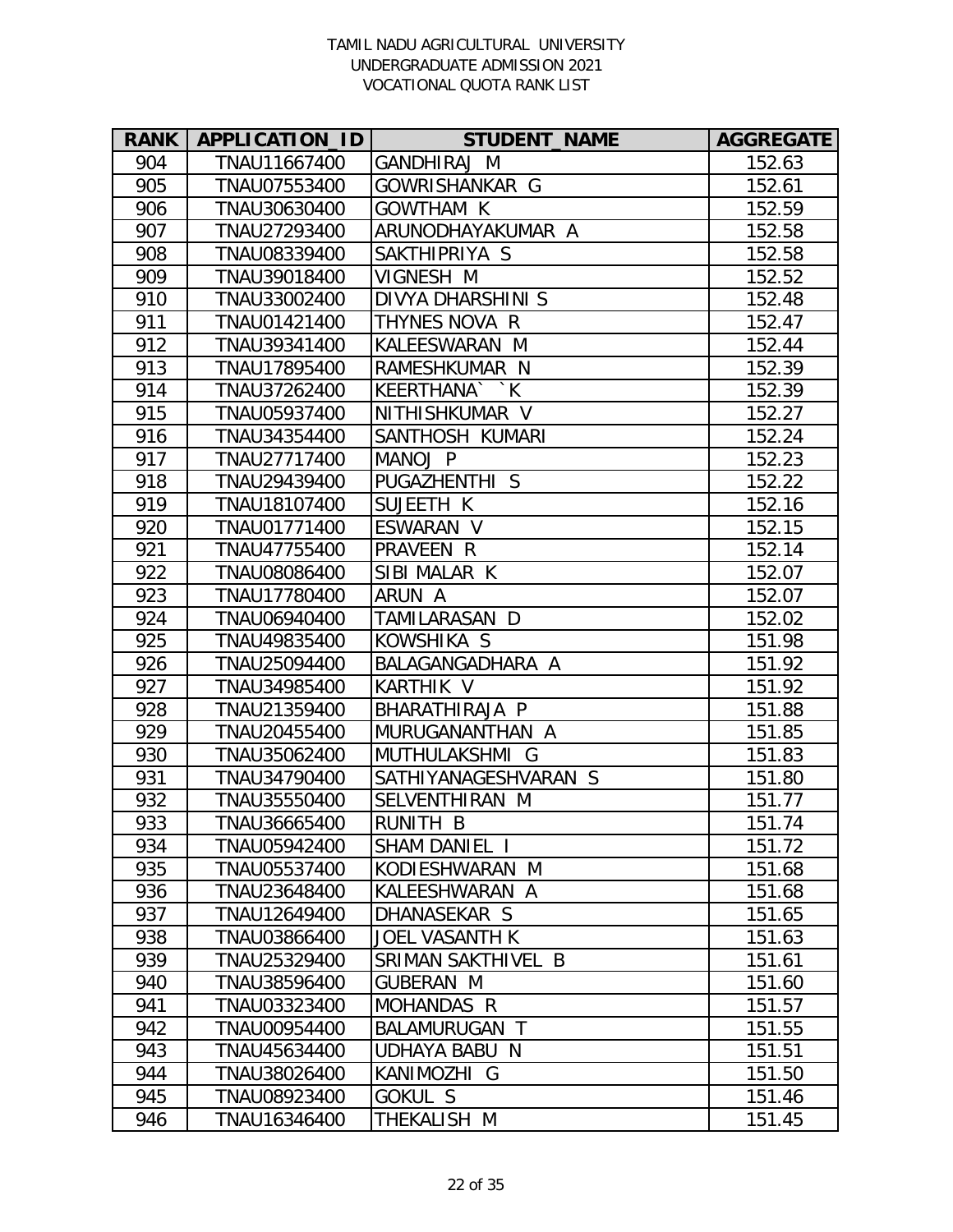| <b>RANK</b> | APPLICATION_ID | <b>STUDENT NAME</b>     | <b>AGGREGATE</b> |
|-------------|----------------|-------------------------|------------------|
| 947         | TNAU32580400   | SANDEEP M               | 151.44           |
| 948         | TNAU28493400   | ARIHARAN K              | 151.32           |
| 949         | TNAU06104400   | PREETHI A               | 151.30           |
| 950         | TNAU12690400   | SURYA PRAKASH G         | 151.23           |
| 951         | TNAU52762400   | <b>GOKULRAJ K</b>       | 151.19           |
| 952         | TNAU12172400   | JAGATHEES P             | 151.14           |
| 953         | TNAU34329400   | PRAVEENKUMAR R          | 151.07           |
| 954         | TNAU13403400   | YASMI YASMI M           | 151.06           |
| 955         | TNAU08737400   | RAGADHARSHINI<br>S      | 151.02           |
| 956         | TNAU00405400   | SHOBAN PS               | 151.00           |
| 957         | TNAU44600400   | SHOBAN PS               | 151.00           |
| 958         | TNAU34870400   | SEENIVASAN U            | 151.00           |
| 959         | TNAU20200400   | MURALIDHARAN R          | 150.99           |
| 960         | TNAU21372400   | KARUPPASAMY E           | 150.99           |
| 961         | TNAU28757400   | GURUABISHEK P           | 150.97           |
| 962         | TNAU21747400   | SRIDHARAN R             | 150.97           |
| 963         | TNAU34910400   | TAMILSELVAM M           | 150.96           |
| 964         | TNAU30739400   | <b>INDUJA S</b>         | 150.93           |
| 965         | TNAU33577400   | ABIRAMI M               | 150.89           |
| 966         | TNAU10305400   | MURALIDHARAN P          | 150.87           |
| 967         | TNAU16838400   | KARTHICK RAJA R         | 150.87           |
| 968         | TNAU01493400   | DHANUSH M               | 150.87           |
| 969         | TNAU11840400   | DEENA DHAYALAN V        | 150.85           |
| 970         | TNAU16759400   | ANANTHI K               | 150.81           |
| 971         | TNAU13834400   | SANJAY B                | 150.80           |
| 972         | TNAU12327400   | <b>BALAMURUGAN R</b>    | 150.77           |
| 973         | TNAU25098400   | MOHAN M                 | 150.71           |
| 974         | TNAU16654400   | KESAVAMOORTHY K         | 150.68           |
| 975         | TNAU06914400   | MATHIALAGAN R           | 150.67           |
| 976         | TNAU02513400   | SERAN E                 | 150.62           |
| 977         | TNAU11940400   | <b>GOVINDAN A</b>       | 150.57           |
| 978         | TNAU11929400   | KALASALINGAM M          | 150.51           |
| 979         | TNAU51773400   | JANAKIRAM K             | 150.50           |
| 980         | TNAU46759400   | SENTHOOR MURUGAN M      | 150.50           |
| 981         | TNAU31212400   | RAJKUMAR L              | 150.50           |
| 982         | TNAU27401400   | <b>GOKILA B</b>         | 150.46           |
| 983         | TNAU21455400   | HARIGARAN B             | 150.45           |
| 984         | TNAU40617400   | MADHANRAJ P             | 150.44           |
| 985         | TNAU17130400   | <b>DURGESH PANDEY P</b> | 150.38           |
| 986         | TNAU44846400   | KARTHIKEYAN B           | 150.38           |
| 987         | TNAU04302400   | KAVIMATHI.K KAVIMATHI.K | 150.38           |
| 988         | TNAU17100400   | VINOTH S                | 150.38           |
| 989         | TNAU08559400   | SANTHOSH S              | 150.35           |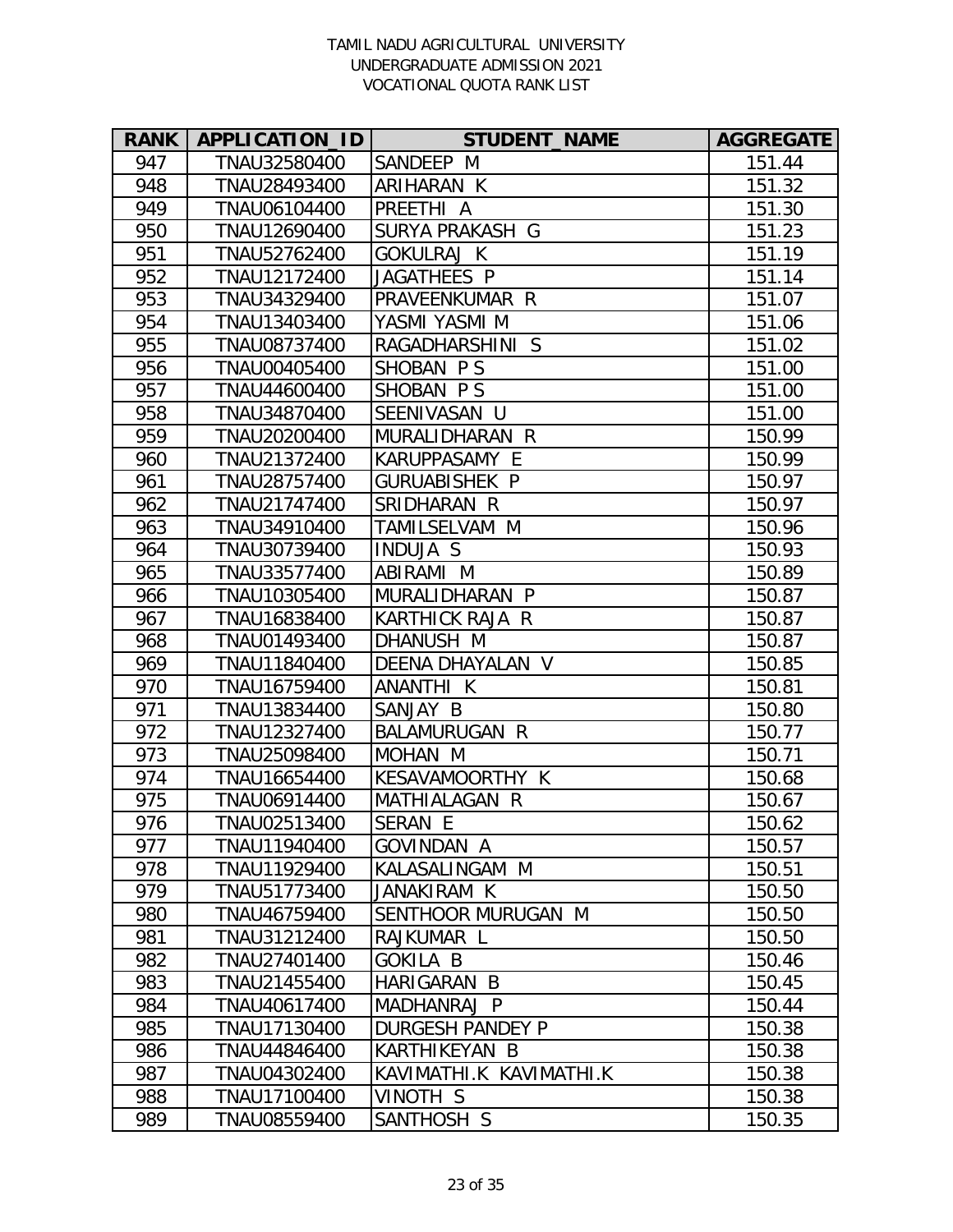| <b>RANK</b> | APPLICATION_ID | <b>STUDENT_NAME</b>      | <b>AGGREGATE</b> |
|-------------|----------------|--------------------------|------------------|
| 990         | TNAU49329400   | SANJAY M                 | 150.29           |
| 991         | TNAU19955400   | PRAKASHRAJ V             | 150.28           |
| 992         | TNAU49487400   | AKASH P                  | 150.28           |
| 993         | TNAU39055400   | NITHYA P                 | 150.25           |
| 994         | TNAU43002400   | BOOPATHIRAJAN G          | 150.23           |
| 995         | TNAU16676400   | PARKAVI R                | 150.20           |
| 996         | TNAU06149400   | RANJANI K                | 150.16           |
| 997         | TNAU30037400   | MANOJ D                  | 150.14           |
| 998         | TNAU09209400   | AJITHKUMAR R             | 150.09           |
| 999         | TNAU16874400   | RAJESHWARAN R            | 150.05           |
| 1000        | TNAU16447400   | MANISHARMA M             | 150.02           |
| 1001        | TNAU46491400   | MURALI R                 | 149.95           |
| 1002        | TNAU36115400   | <b>VENKATESH KUMAR R</b> | 149.94           |
| 1003        | TNAU06599400   | MOHANRAJ M               | 149.94           |
| 1004        | TNAU18479400   | VENNILA V                | 149.86           |
| 1005        | TNAU19024400   | PRASANNA P               | 149.83           |
| 1006        | TNAU16006400   | SURENDAR S               | 149.77           |
| 1007        | TNAU17137400   | ASHOK A                  | 149.69           |
| 1008        | TNAU21729400   | NISHA G                  | 149.65           |
| 1009        | TNAU26272400   | PARAMASIVAM D            | 149.65           |
| 1010        | TNAU05020400   | NANDHAKUMAR D            | 149.63           |
| 1011        | TNAU12691400   | PRABAHARAN B             | 149.53           |
| 1012        | TNAU47179400   | PRABAHARAN<br>B          | 149.53           |
| 1013        | TNAU00174400   | ABINAYA S                | 149.46           |
| 1014        | TNAU00409400   | PRAVEEN KUMAR V          | 149.41           |
| 1015        | TNAU19598400   | ABINAYA J                | 149.38           |
| 1016        | TNAU05341400   | NAVEENKUMAR S            | 149.35           |
| 1017        | TNAU08722400   | MANOJ K                  | 149.34           |
| 1018        | TNAU28717400   | SETTU P                  | 149.25           |
| 1019        | TNAU43439400   | SARANYA R                | 149.20           |
| 1020        | TNAU48593400   | NIVASH G                 | 149.16           |
| 1021        | TNAU10196400   | THIRUMURUGAN V           | 149.13           |
| 1022        | TNAU26410400   | SELVAKANI R              | 149.11           |
| 1023        | TNAU17644400   | SUDHARSAN J              | 149.11           |
| 1024        | TNAU19897400   | PRIYANKA S               | 149.05           |
| 1025        | TNAU02101400   | KUMARAGURURAM S          | 149.03           |
| 1026        | TNAU39850400   | PARTHASARATHI R          | 149.00           |
| 1027        | TNAU12199400   | SUDALAIRAJA M            | 149.00           |
| 1028        | TNAU40360400   | GNANASEKAR R             | 148.96           |
| 1029        | TNAU45736400   | ARUNKUMAR S              | 148.91           |
| 1030        | TNAU22904400   | MUTHURAMAN M             | 148.87           |
| 1031        | TNAU16407400   | SANTHURU B               | 148.86           |
| 1032        | TNAU04628400   | JOEL R                   | 148.85           |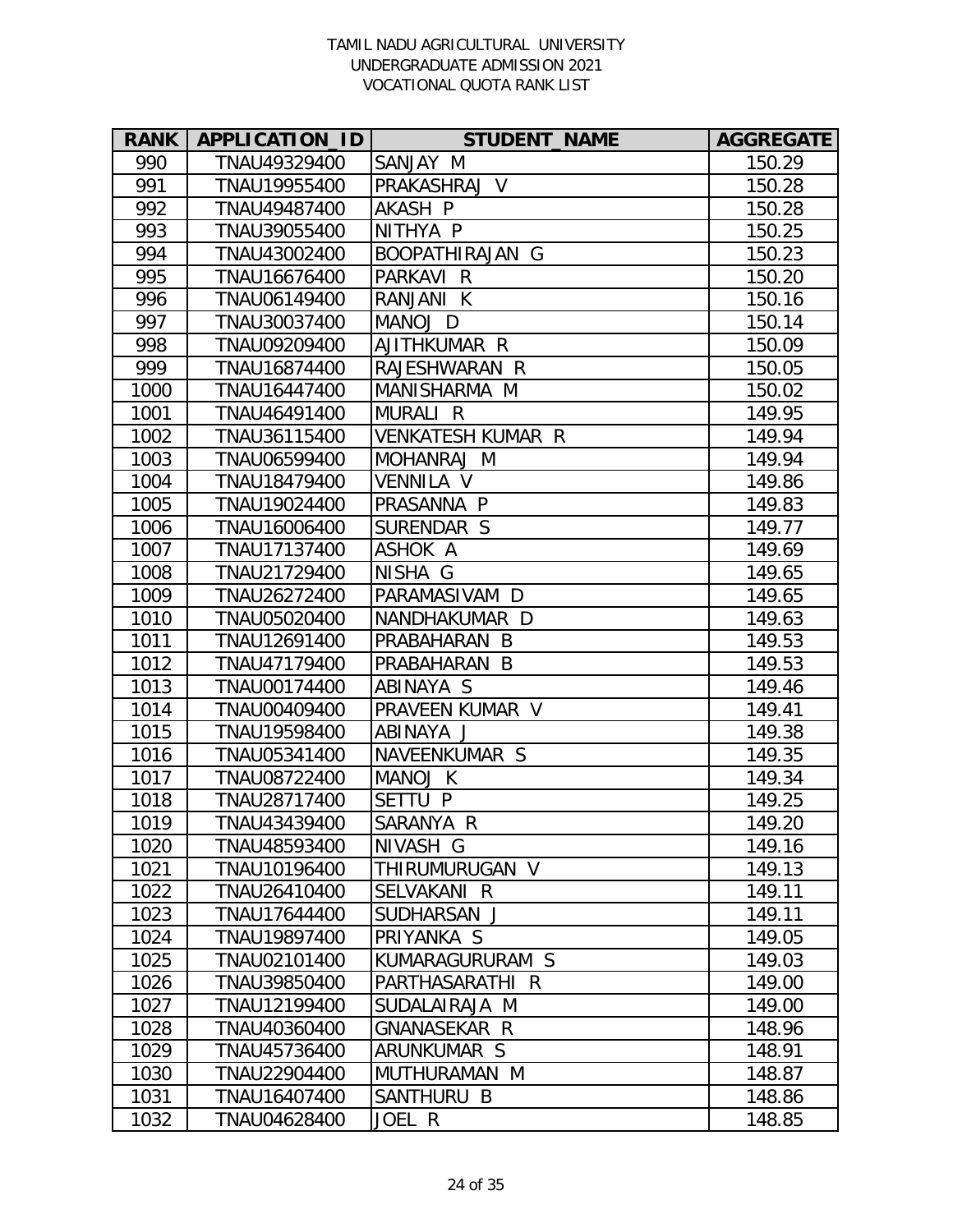| <b>RANK</b> | APPLICATION_ID | <b>STUDENT NAME</b>   | <b>AGGREGATE</b> |
|-------------|----------------|-----------------------|------------------|
| 1033        | TNAU25211400   | ARUNKUMAR M           | 148.77           |
| 1034        | TNAU31310400   | VIGNESH M             | 148.75           |
| 1035        | TNAU16826400   | SIBIRAJ M             | 148.72           |
| 1036        | TNAU37467400   | SURESH KUMAR S        | 148.66           |
| 1037        | TNAU45924400   | SRIRAM S              | 148.64           |
| 1038        | TNAU15716400   | SUBASH V              | 148.64           |
| 1039        | TNAU06537400   | MUGESH S              | 148.60           |
| 1040        | TNAU44133400   | PASUPATHI G           | 148.57           |
| 1041        | TNAU31086400   | LOGESHWARAN U         | 148.55           |
| 1042        | TNAU02110400   | VASANTHARAJAN P       | 148.51           |
| 1043        | TNAU23976400   | YUVARAJ S             | 148.50           |
| 1044        | TNAU33657400   | MADHUBALA M           | 148.37           |
| 1045        | TNAU27987400   | PRANEETH R            | 148.37           |
| 1046        | TNAU10145400   | KALIDHAS K            | 148.33           |
| 1047        | TNAU26942400   | KAVIARASU PANDIAN P   | 148.32           |
| 1048        | TNAU24674400   | VASANTHAKUMAR B       | 148.22           |
| 1049        | TNAU16460400   | <b>VEERAMANI T</b>    | 148.21           |
| 1050        | TNAU26905400   | JOTHI R               | 148.14           |
| 1051        | TNAU25312400   | ALAGUJOTHI K          | 148.13           |
| 1052        | TNAU31734400   | VIGNESH I             | 148.12           |
| 1053        | TNAU00135400   | PERINBAM M            | 148.12           |
| 1054        | TNAU49189400   | NIVETHA L             | 148.11           |
| 1055        | TNAU20617400   | SADHASIVAM D          | 148.09           |
| 1056        | TNAU07094400   | SATHISHKUMAR V        | 148.08           |
| 1057        | TNAU34114400   | THENMOZHI A           | 148.00           |
| 1058        | TNAU07269400   | <b>BOOMIKA K</b>      | 147.93           |
| 1059        | TNAU42813400   | SRIDHAR K             | 147.84           |
| 1060        | TNAU22044400   | SARAVANARAJ S         | 147.84           |
| 1061        | TNAU15772400   | JOTHEESWARAN K        | 147.83           |
| 1062        | TNAU18548400   | GOWSALYA MARISAMY     | 147.69           |
| 1063        | TNAU11379400   | PATCHAIPANDI R        | 147.64           |
| 1064        | TNAU24809400   | AKASH N               | 147.61           |
| 1065        | TNAU22267400   | SAMAIYARAJA K         | 147.58           |
| 1066        | TNAU21393400   | JAGATHESWARAN M       | 147.54           |
| 1067        | TNAU07086400   | KARTHIKSELVAN M       | 147.52           |
| 1068        | TNAU17538400   | <b>VELAN SE</b>       | 147.50           |
| 1069        | TNAU22093400   | KAVIN <sub>V</sub>    | 147.46           |
| 1070        | TNAU24199400   | <b>N INIHTONIV</b>    | 147.45           |
| 1071        | TNAU05878400   | SOWMIYA M             | 147.42           |
| 1072        | TNAU00081400   | SETHURAMANA S         | 147.41           |
| 1073        | TNAU33218400   | ANANTH M              | 147.35           |
| 1074        | TNAU27591400   | VIJAYARAGAVAN K       | 147.34           |
| 1075        | TNAU29032400   | SUBASH CHANDRA BOSE S | 147.34           |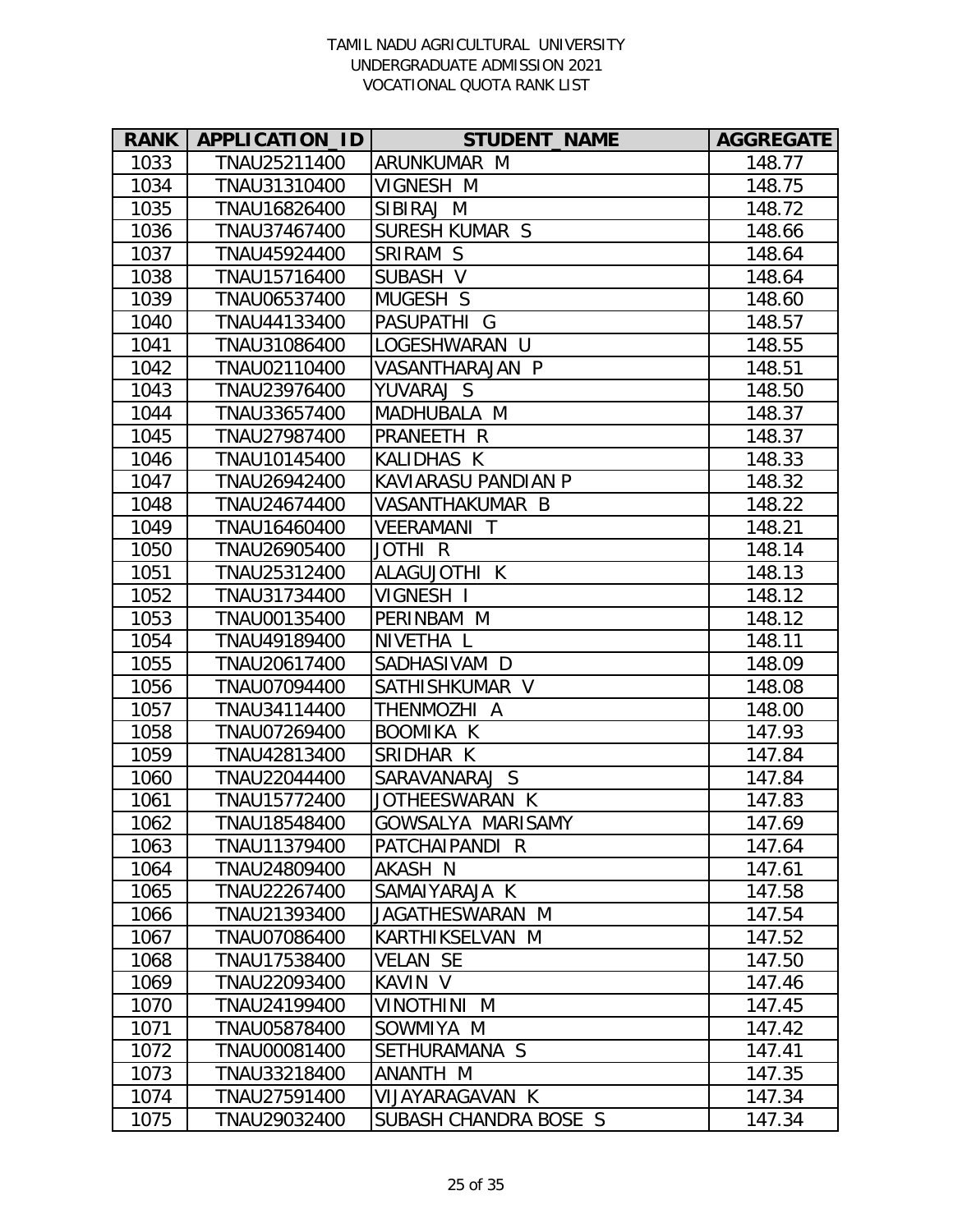| <b>RANK</b> | APPLICATION_ID | <b>STUDENT_NAME</b>       | <b>AGGREGATE</b> |
|-------------|----------------|---------------------------|------------------|
| 1076        | TNAU39794400   | VISHAL V                  | 147.33           |
| 1077        | TNAU40005400   | KESAVAMOORTHI V           | 147.24           |
| 1078        | TNAU27016400   | <b>BOOBALAN V</b>         | 147.24           |
| 1079        | TNAU45693400   | JEEVADHARSAN K            | 147.24           |
| 1080        | TNAU12713400   | <b>BALAMURUGAN S</b>      | 147.22           |
| 1081        | TNAU05891400   | <b>VINISH Y</b>           | 147.21           |
| 1082        | TNAU10660400   | <b>KARNAN KARNAN P</b>    | 147.19           |
| 1083        | TNAU17022400   | DHANUSHWARAN C            | 147.15           |
| 1084        | TNAU38666400   | DHINESH C                 | 147.14           |
| 1085        | TNAU08185400   | SATHISH K                 | 147.13           |
| 1086        | TNAU06799400   | INDRAKUMAR R              | 147.12           |
| 1087        | TNAU30458400   | FEDRICKANGELS G           | 147.11           |
| 1088        | TNAU04735400   | LINGASAMY A               | 147.10           |
| 1089        | TNAU38981400   | SUBBULAKSHMI M            | 147.05           |
| 1090        | TNAU41682400   | ARJUN A                   | 147.05           |
| 1091        | TNAU10439400   | MURALIDHARAN M            | 147.05           |
| 1092        | TNAU09015400   | RAGUL A                   | 147.01           |
| 1093        | TNAU06362400   | SANTHOSHKUMAR M           | 146.94           |
| 1094        | TNAU43967400   | SATHEESHKUMAR G           | 146.90           |
| 1095        | TNAU07066400   | DHANUSHKUMAR P            | 146.83           |
| 1096        | TNAU05469400   | SIRANJITH R               | 146.83           |
| 1097        | TNAU24015400   | DINESH R                  | 146.81           |
| 1098        | TNAU24155400   | SRIKANTH M                | 146.79           |
| 1099        | TNAU05544400   | TAMILSELVAN T             | 146.79           |
| 1100        | TNAU05551400   | VEERMALAI. E              | 146.78           |
| 1101        | TNAU21193400   | SRIRAM M                  | 146.78           |
| 1102        | TNAU20820400   | <b>MANOJ KUMAR SIVA S</b> | 146.78           |
| 1103        | TNAU30012400   | DHANALAKSHMI G            | 146.72           |
| 1104        | TNAU22298400   | SATHEESH R                | 146.61           |
| 1105        | TNAU02076400   | MOHANRAJ M                | 146.61           |
| 1106        | TNAU03408400   | JAYAMANIKANDAN B          | 146.60           |
| 1107        | TNAU27398400   | RUBANRAJ S                | 146.53           |
| 1108        | TNAU08531400   | PRAGADESH V               | 146.53           |
| 1109        | TNAU37368400   | BHARATH S                 | 146.51           |
| 1110        | TNAU24416400   | REJI M                    | 146.50           |
| 1111        | TNAU33521400   | ARUNKUMAR A               | 146.50           |
| 1112        | TNAU52731400   | <b>MUTHU KUMAR K</b>      | 146.43           |
| 1113        | TNAU05273400   | VAISHNAVI R               | 146.40           |
| 1114        | TNAU30084400   | KALEESWARAN N             | 146.37           |
| 1115        | TNAU06329400   | DHAKSHNAMOORTHI K         | 146.34           |
| 1116        | TNAU17952400   | KIRUBAKARAN G             | 146.33           |
| 1117        | TNAU32846400   | SURYA K                   | 146.32           |
| 1118        | TNAU33190400   | RANJITHKUMAR R            | 146.32           |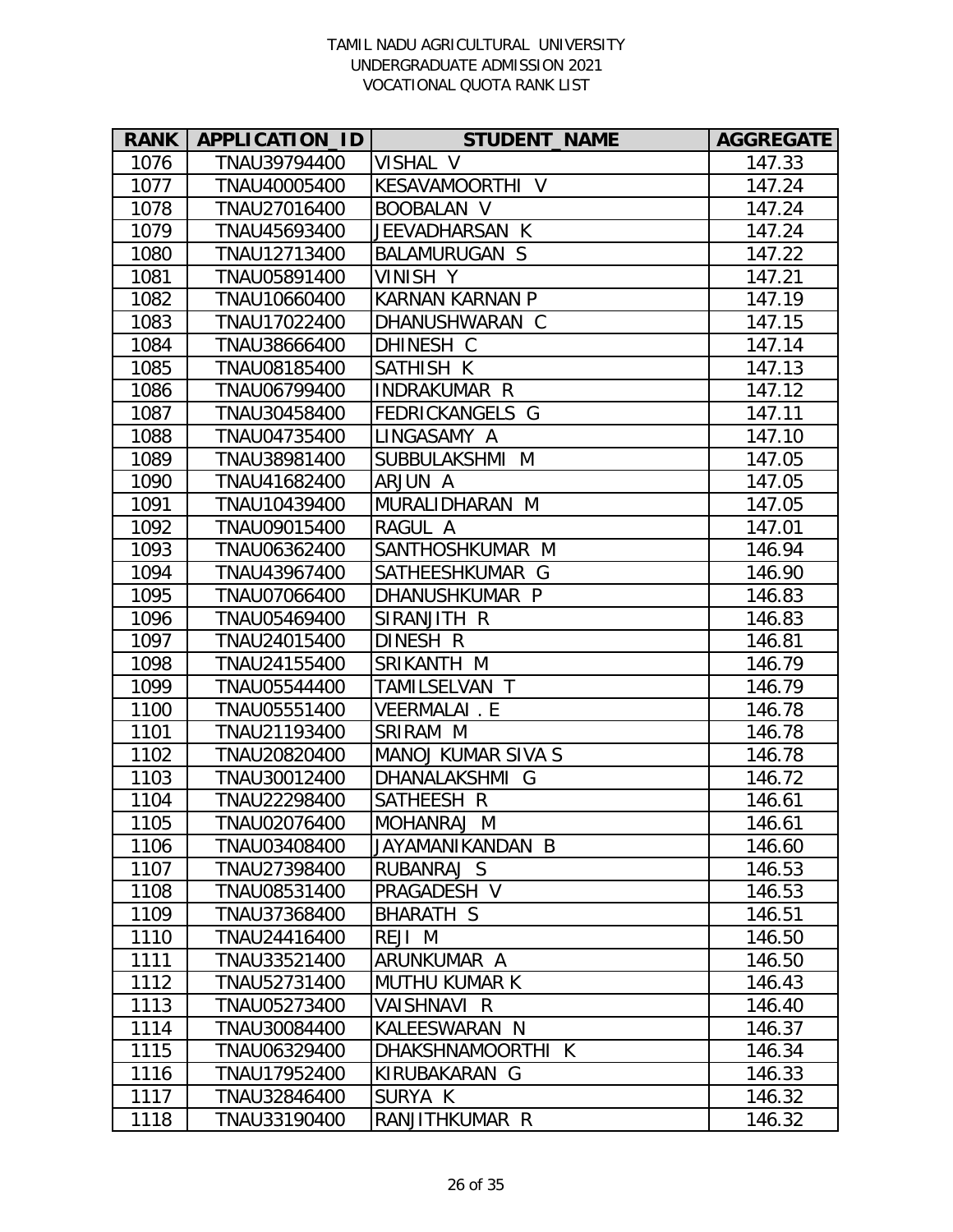| <b>RANK</b> | APPLICATION_ID | <b>STUDENT_NAME</b> | <b>AGGREGATE</b> |
|-------------|----------------|---------------------|------------------|
| 1119        | TNAU22520400   | SHARMA R            | 146.30           |
| 1120        | TNAU00334400   | <b>BIRUNTHA S</b>   | 146.28           |
| 1121        | TNAU11670400   | HARINDER P          | 146.18           |
| 1122        | TNAU36342400   | LENIN <sub>S</sub>  | 146.17           |
| 1123        | TNAU42464400   | SAKTHEESWARAN K     | 146.15           |
| 1124        | TNAU00832400   | VISHWAPRIYAN E      | 146.14           |
| 1125        | TNAU40607400   | UMAMAHESWARI D      | 146.12           |
| 1126        | TNAU36178400   | CHITRA A            | 146.11           |
| 1127        | TNAU39702400   | RANJITHKUMAR S      | 146.02           |
| 1128        | TNAU17478400   | ABISHEK K           | 146.00           |
| 1129        | TNAU02211400   | PUNITHAVAN Y        | 146.00           |
| 1130        | TNAU17151400   | SRIDHAR D N         | 145.90           |
| 1131        | TNAU06517400   | SANJAY S            | 145.80           |
| 1132        | TNAU49299400   | RAMAN P             | 145.80           |
| 1133        | TNAU00487400   | ARAVINTH S          | 145.75           |
| 1134        | TNAU32639400   | NAVANEETHAN V       | 145.74           |
| 1135        | TNAU11658400   | NAVEEN M            | 145.67           |
| 1136        | TNAU24002400   | RAGUL RAGHUL P      | 145.66           |
| 1137        | TNAU27204400   | SIVABHARATHI S      | 145.66           |
| 1138        | TNAU49435400   | <b>GOWTHAM A</b>    | 145.64           |
| 1139        | TNAU06731400   | JEGATHEESAN M       | 145.59           |
| 1140        | TNAU48768400   | ARAVINTH K          | 145.50           |
| 1141        | TNAU27760400   | SIVASUBRAMANIYAN J  | 145.49           |
| 1142        | TNAU07183400   | ABI PRAVEEN V       | 145.48           |
| 1143        | TNAU34852400   | JAGADESH S          | 145.46           |
| 1144        | TNAU09841400   | AMEER JOHN R        | 145.41           |
| 1145        | TNAU24149400   | RAVICHANDRAN R      | 145.41           |
| 1146        | TNAU36525400   | PRAPAKARAN S        | 145.40           |
| 1147        | TNAU30672400   | BANUPRIYA P         | 145.36           |
| 1148        | TNAU08863400   | SURENDAR P          | 145.34           |
| 1149        | TNAU07254400   | ANDRU V             | 145.22           |
| 1150        | TNAU09307400   | ASHWIN THANGARAJA J | 145.22           |
| 1151        | TNAU37005400   | KAVIYA G            | 145.22           |
| 1152        | TNAU17157400   | <b>BALA K</b>       | 145.22           |
| 1153        | TNAU24584400   | DINESHRAM S         | 145.16           |
| 1154        | TNAU16746400   | SATHEES KUMAR M     | 145.14           |
| 1155        | TNAU27479400   | ARIHARAN P          | 145.07           |
| 1156        | TNAU27539400   | SIVA K              | 145.05           |
| 1157        | TNAU02676400   | DHEENA DHAYALAN N   | 145.04           |
| 1158        | TNAU06719400   | OORKAVALAN B        | 144.99           |
| 1159        | TNAU31441400   | SANGEETHA S         | 144.93           |
| 1160        | TNAU20790400   | DINESH D            | 144.93           |
| 1161        | TNAU47196400   | SRIRANGAN S         | 144.92           |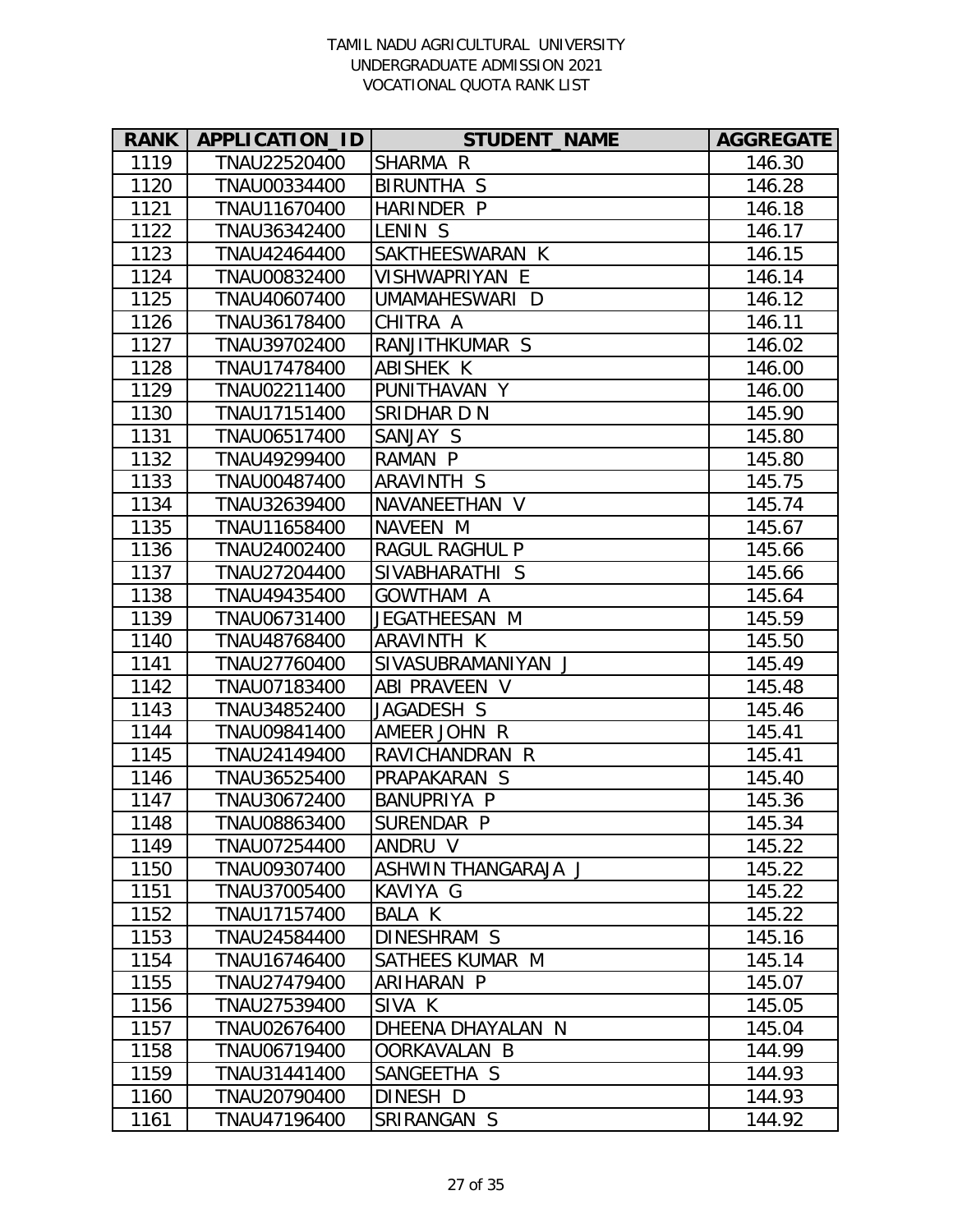| <b>RANK</b> | APPLICATION_ID | <b>STUDENT NAME</b>      | <b>AGGREGATE</b> |
|-------------|----------------|--------------------------|------------------|
| 1162        | TNAU37565400   | <b>GOWTHAMAN S</b>       | 144.83           |
| 1163        | TNAU27389400   | YOGESHWARAN S            | 144.80           |
| 1164        | TNAU34381400   | IYYAPPAN M               | 144.71           |
| 1165        | TNAU29754400   | THENMOZHI K              | 144.65           |
| 1166        | TNAU20280400   | GANESHAMOORTHY N         | 144.64           |
| 1167        | TNAU09435400   | VIJAY P                  | 144.63           |
| 1168        | TNAU37786400   | HARIHARAN V              | 144.58           |
| 1169        | TNAU07846400   | ANBUSELVAN BHARATHIMOHAN | 144.54           |
| 1170        | TNAU34617400   | DEVIKA R                 | 144.53           |
| 1171        | TNAU35090400   | SATHYASEELAN K           | 144.51           |
| 1172        | TNAU24879400   | SUNDHARARESHWARI P       | 144.44           |
| 1173        | TNAU35252400   | AMARNATH A               | 144.41           |
| 1174        | TNAU21851400   | SAMUVEL MUTHAIYA D       | 144.34           |
| 1175        | TNAU25071400   | <b>MUTHU KUMAR</b>       | 144.33           |
| 1176        | TNAU12145400   | <b>KARTHICK S</b>        | 144.32           |
| 1177        | TNAU16621400   | ABITHA V                 | 144.29           |
| 1178        | TNAU24618400   | SIVANANTHAN A            | 144.27           |
| 1179        | TNAU04790400   | SHOBIKA S                | 144.26           |
| 1180        | TNAU15753400   | SIVAKUMARI S             | 144.25           |
| 1181        | TNAU08285400   | VIKRAM K                 | 144.24           |
| 1182        | TNAU35955400   | SUDHARSANSUNIL S         | 144.22           |
| 1183        | TNAU21276400   | <b>GURUNATHAN K</b>      | 144.21           |
| 1184        | TNAU40059400   | SUNIL M                  | 144.20           |
| 1185        | TNAU08193400   | JASHWIN M                | 144.20           |
| 1186        | TNAU25158400   | ARIVALAHAN M             | 144.18           |
| 1187        | TNAU16958400   | GOPI <sub>R</sub>        | 144.15           |
| 1188        | TNAU38159400   | SHALIYA BEBI J           | 144.13           |
| 1189        | TNAU26430400   | <b>BALASURIYA K</b>      | 144.08           |
| 1190        | TNAU46442400   | SUDHARSANSUNIL S         | 144.07           |
| 1191        | TNAU48535400   | SATHYDHARSHINI M         | 144.04           |
| 1192        | TNAU35154400   | SAKTHIRAJA R             | 144.02           |
| 1193        | TNAU19081400   | SRI PRANAW K             | 144.01           |
| 1194        | TNAU20840400   | NAVEEN A                 | 143.97           |
| 1195        | TNAU21170400   | JAYASURYA K              | 143.91           |
| 1196        | TNAU29465400   | PARAMESWARY P            | 143.89           |
| 1197        | TNAU08156400   | KISHORE KUMAR D          | 143.80           |
| 1198        | TNAU28702400   | JEYARAM A                | 143.80           |
| 1199        | TNAU08477400   | SEDHU R                  | 143.77           |
| 1200        | TNAU27356400   | JEEVANANTHAM S           | 143.77           |
| 1201        | TNAU20408400   | KALAIVENDHAN D           | 143.75           |
| 1202        | TNAU18610400   | ARUNKUMAR N              | 143.70           |
| 1203        | TNAU17082400   | SABITHA SABITHA P        | 143.69           |
| 1204        | TNAU21515400   | MUTHAMILAN A             | 143.68           |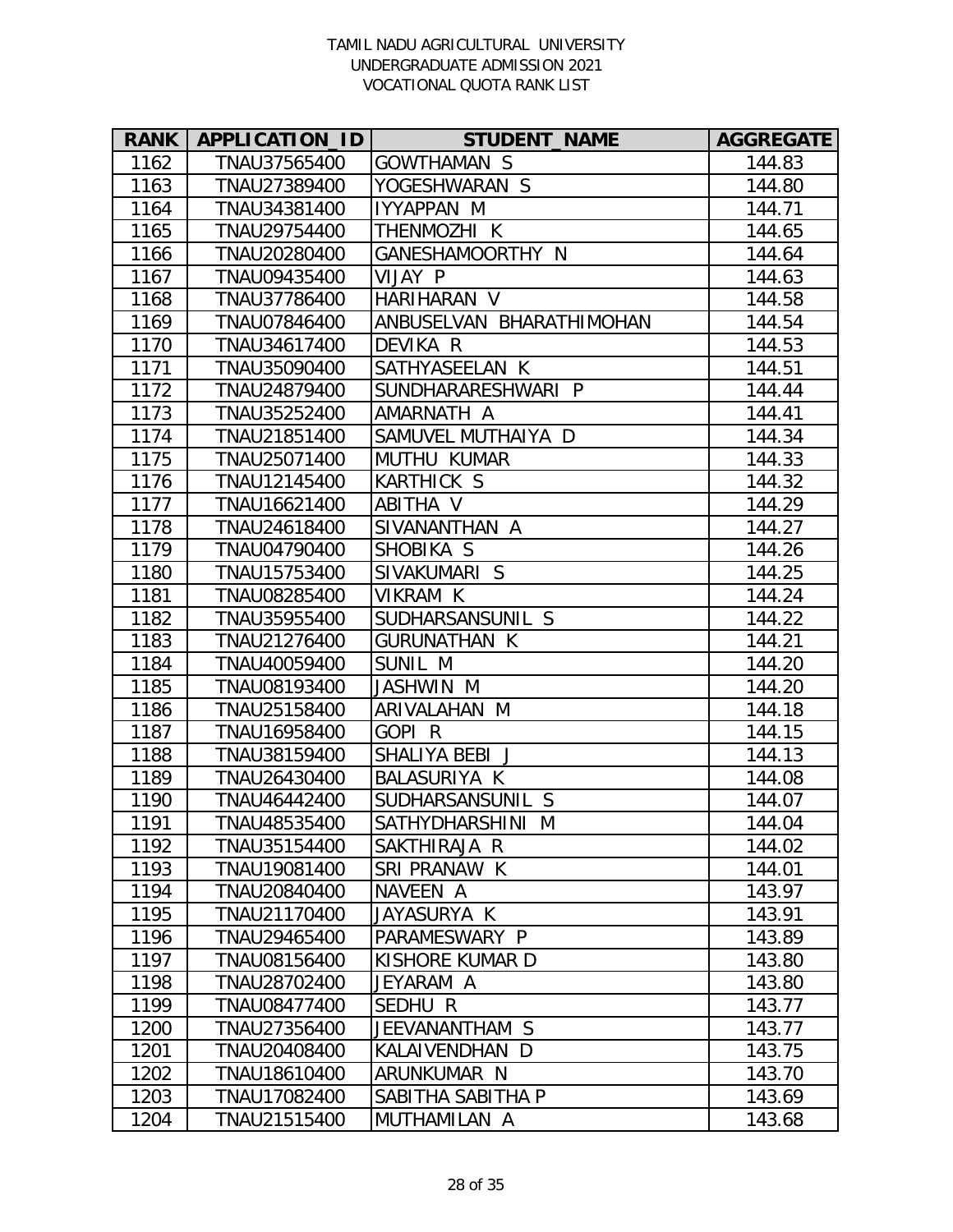| <b>RANK</b> | APPLICATION_ID | <b>STUDENT_NAME</b>        | <b>AGGREGATE</b> |
|-------------|----------------|----------------------------|------------------|
| 1205        | TNAU27243400   | GIRI B                     | 143.62           |
| 1206        | TNAU01081400   | SUNIL D                    | 143.55           |
| 1207        | TNAU00909400   | VISHNU M                   | 143.52           |
| 1208        | TNAU36903400   | RAVIKUMAR K                | 143.50           |
| 1209        | TNAU40154400   | <b>DESIGAN M</b>           | 143.49           |
| 1210        | TNAU16526400   | DHARANIDHARAN J            | 143.46           |
| 1211        | TNAU15871400   | NAVEEN V                   | 143.45           |
| 1212        | TNAU01973400   | PARASURAMAN E              | 143.44           |
| 1213        | TNAU18053400   | VINOTH KUMAR S             | 143.41           |
| 1214        | TNAU30516400   | NANTHA KUMAR S             | 143.31           |
| 1215        | TNAU02901400   | SUKUMAR A                  | 143.24           |
| 1216        | TNAU34672400   | BHARATHIKANNAN C           | 143.21           |
| 1217        | TNAU20390400   | DEEPARAJ S                 | 143.09           |
| 1218        | TNAU29409400   | PARAMESH WARAN R           | 143.08           |
| 1219        | TNAU48384400   | <b>GOKUL P</b>             | 143.08           |
| 1220        | TNAU23144400   | VIGNESH R                  | 143.05           |
| 1221        | TNAU05893400   | MONESH S                   | 143.04           |
| 1222        | TNAU32771400   | BALAJI K                   | 143.01           |
| 1223        | TNAU12114400   | KAVIN M                    | 143.00           |
| 1224        | TNAU39130400   | THUMILAN S                 | 142.96           |
| 1225        | TNAU16917400   | MANIKANDAN M               | 142.94           |
| 1226        | TNAU12594400   | PRASANTH J                 | 142.91           |
| 1227        | TNAU31132400   | MAHADEVAN K                | 142.89           |
| 1228        | TNAU41288400   | SRIDHAR E                  | 142.88           |
| 1229        | TNAU21049400   | HABORIYA B                 | 142.88           |
| 1230        | TNAU20638400   | TAMILSELVAN K              | 142.83           |
| 1231        | TNAU18676400   | SANTHANAMARI SAKTHIVEL A   | 142.82           |
| 1232        | TNAU32490400   | <b>KUMARESAN K</b>         | 142.79           |
| 1233        | TNAU32857400   | GOKULAKANNAN K             | 142.77           |
| 1234        | TNAU15713400   | RAGUL G                    | 142.77           |
| 1235        | TNAU10584400   | RAMASAMY S                 | 142.74           |
| 1236        | TNAU43497400   | GOKULAKRISHNAN RAMAMOORTHI | 142.65           |
| 1237        | TNAU37079400   | PRITHVIRAJSOWKHAN G        | 142.65           |
| 1238        | TNAU01435400   | BASKAR BASKAR N            | 142.63           |
| 1239        | TNAU10525400   | MAHESHKUMAR T              | 142.53           |
| 1240        | TNAU04998400   | <b>INFANT WILLKINGS A</b>  | 142.50           |
| 1241        | TNAU42226400   | ESAKKIAMMAL M              | 142.49           |
| 1242        | TNAU06024400   | RABIN Y                    | 142.48           |
| 1243        | TNAU11244400   | TAMILKALANCHIYAM M         | 142.40           |
| 1244        | TNAU31646400   | MATHAN V                   | 142.39           |
| 1245        | TNAU43143400   | PAVITHIRA P                | 142.36           |
| 1246        | TNAU16298400   | HARISH S                   | 142.35           |
| 1247        | TNAU29083400   | THIRUMALAI PANDIYAN G      | 142.34           |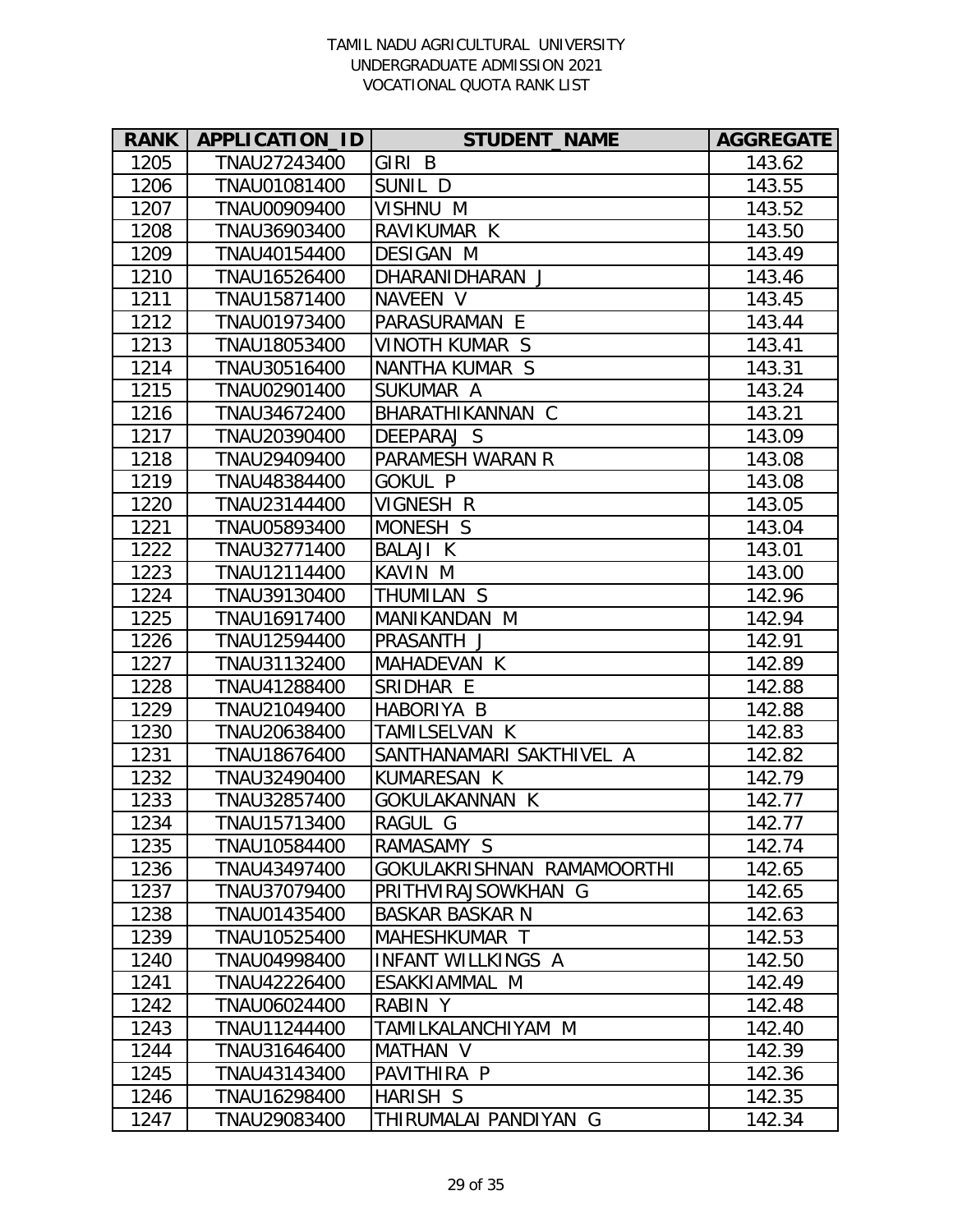| <b>RANK</b> | APPLICATION_ID | <b>STUDENT_NAME</b>     | <b>AGGREGATE</b> |
|-------------|----------------|-------------------------|------------------|
| 1248        | TNAU06943400   | <b>GOWTHAM S</b>        | 142.28           |
| 1249        | TNAU33269400   | <b>GUKAN S</b>          | 142.25           |
| 1250        | TNAU00952400   | KAVIYADEVI M            | 142.24           |
| 1251        | TNAU31470400   | SANTHAKUMAR P           | 142.22           |
| 1252        | TNAU16852400   | SADHASIVAM S            | 142.16           |
| 1253        | TNAU21588400   | DHANESH K               | 142.05           |
| 1254        | TNAU30565400   | SARATHI AKILAN R        | 142.02           |
| 1255        | TNAU37720400   | NAVEENKUMAR K           | 141.94           |
| 1256        | TNAU18846400   | PRAVEENRAJ SIVAKUMAR    | 141.94           |
| 1257        | TNAU34313400   | SATHYA V                | 141.87           |
| 1258        | TNAU50963400   | JANAKARAN P             | 141.85           |
| 1259        | TNAU27140400   | RAJAGOPALAN R           | 141.79           |
| 1260        | TNAU19251400   | SUDHAKAR T              | 141.78           |
| 1261        | TNAU18009400   | BASKAR S                | 141.76           |
| 1262        | TNAU22503400   | NEELAKANDAMOORTHY S     | 141.74           |
| 1263        | TNAU07750400   | <b>GOKULRAJ P</b>       | 141.74           |
| 1264        | TNAU24952400   | PRATHAP B               | 141.72           |
| 1265        | TNAU27617400   | KARTHI C                | 141.71           |
| 1266        | TNAU09402400   | ABRAHAM WICKLES WORTH A | 141.61           |
| 1267        | TNAU21511400   | KRISHNARAJ<br>G         | 141.60           |
| 1268        | TNAU12151400   | LOKESHWARAN B           | 141.60           |
| 1269        | TNAU33802400   | ARJUN A                 | 141.52           |
| 1270        | TNAU49117400   | VIDHYA V                | 141.48           |
| 1271        | TNAU09840400   | RANJINI SS              | 141.45           |
| 1272        | TNAU21180400   | GOPINATH R              | 141.43           |
| 1273        | TNAU24681400   | SANDHIYA K              | 141.41           |
| 1274        | TNAU43325400   | <b>GOKULRAJ T</b>       | 141.38           |
| 1275        | TNAU37443400   | DHAKSHNAMOORTHY J       | 141.38           |
| 1276        | TNAU20041400   | <b>MUTHARASI S</b>      | 141.26           |
| 1277        | TNAU22438400   | THENMOZHI V             | 141.18           |
| 1278        | TNAU27310400   | ARUL PANDIYAN M         | 141.10           |
| 1279        | TNAU48602400   | ARUL PANDIYAN M         | 141.10           |
| 1280        | TNAU33836400   | SANJAY S                | 141.08           |
| 1281        | TNAU23653400   | HARISH P                | 141.00           |
| 1282        | TNAU42248400   | <b>REEKANTH S</b>       | 140.99           |
| 1283        | TNAU43496400   | KAVIYA M                | 140.94           |
| 1284        | TNAU08018400   | INBAVENGATESH K         | 140.91           |
| 1285        | TNAU27444400   | THIRUVENGATARAMANI S    | 140.89           |
| 1286        | TNAU20446400   | GOVINDARAJ P            | 140.88           |
| 1287        | TNAU16796400   | KARPAGAM P              | 140.88           |
| 1288        | TNAU37471400   | VAIRAVAN A              | 140.85           |
| 1289        | TNAU07108400   | KRISHNA VENI E          | 140.63           |
| 1290        | TNAU36784400   | RAJALAKSHMI K           | 140.60           |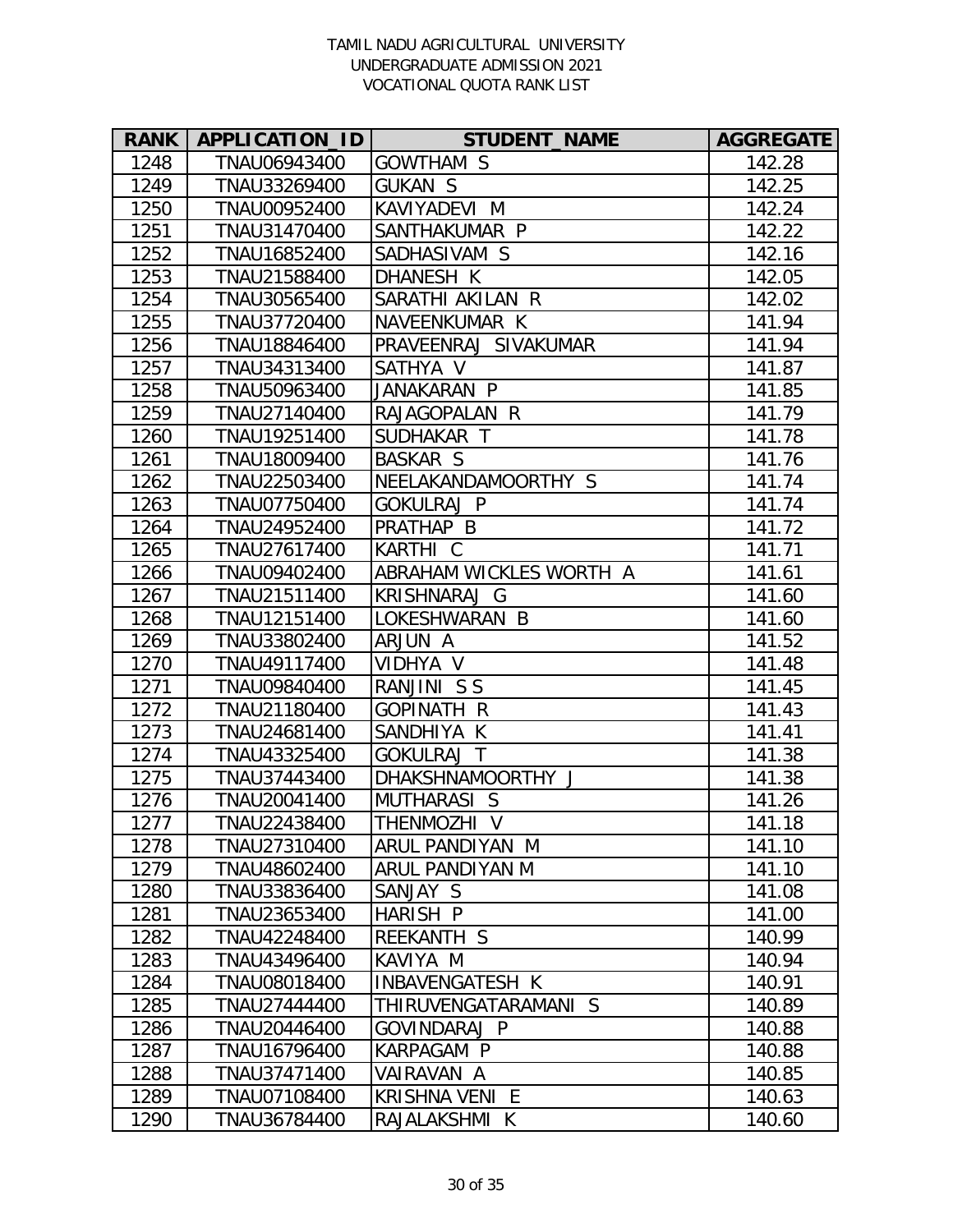| <b>RANK</b> | APPLICATION_ID | <b>STUDENT_NAME</b>     | <b>AGGREGATE</b> |
|-------------|----------------|-------------------------|------------------|
| 1291        | TNAU06807400   | RAMALAKSHMI K           | 140.60           |
| 1292        | TNAU47069400   | POORKAVILAN<br>M        | 140.59           |
| 1293        | TNAU06482400   | YOGESWARAN D            | 140.58           |
| 1294        | TNAU20663400   | MARISELVAM M            | 140.58           |
| 1295        | TNAU52487400   | RUBIKA R                | 140.57           |
| 1296        | TNAU07301400   | HEMAVARSHINI P          | 140.55           |
| 1297        | TNAU43884400   | MOULIDHARAN RAMALINGAM  | 140.50           |
| 1298        | TNAU50186400   | MOULIDHARAN R           | 140.50           |
| 1299        | TNAU38871400   | <b>KARTHIK S</b>        | 140.44           |
| 1300        | TNAU50873400   | HARISH R                | 140.41           |
| 1301        | TNAU17030400   | SELVAKUMAR R            | 140.37           |
| 1302        | TNAU17278400   | AAKASH M                | 140.35           |
| 1303        | TNAU18190400   | SANKARAMOORTHY M        | 140.32           |
| 1304        | TNAU06387400   | RAJSUNDAR S             | 140.24           |
| 1305        | TNAU27652400   | CHANTRU P               | 140.22           |
| 1306        | TNAU08501400   | THIRISHA R              | 140.15           |
| 1307        | TNAU20973400   | BUVANESHWAR P           | 140.10           |
| 1308        | TNAU10959400   | <b>SANJAI</b><br>- U    | 140.00           |
| 1309        | TNAU40352400   | <b>KARAN K</b>          | 139.95           |
| 1310        | TNAU39792400   | JOSEPHJOHNPAUL Y        | 139.91           |
| 1311        | TNAU18327400   | TAMILARASAN S           | 139.71           |
| 1312        | TNAU37035400   | JAGAN S                 | 139.71           |
| 1313        | TNAU23684400   | KANNADASAN G            | 139.70           |
| 1314        | TNAU27224400   | SANTHOSHKUMAR S         | 139.65           |
| 1315        | TNAU24779400   | GIRI A                  | 139.60           |
| 1316        | TNAU50285400   | GIRI A                  | 139.60           |
| 1317        | TNAU05764400   | PRIYADHARSHINI R        | 139.50           |
| 1318        | TNAU44984400   | <b>VENKATESAN R</b>     | 139.50           |
| 1319        | TNAU39883400   | TAMILARASAN D           | 139.49           |
| 1320        | TNAU20233400   | HARIPRAKASH N           | 139.46           |
| 1321        | TNAU02917400   | SANJAI K                | 139.41           |
| 1322        | TNAU36242400   | AJIN BABU B S           | 139.39           |
| 1323        | TNAU26872400   | YOGESH R                | 139.38           |
| 1324        | TNAU21907400   | CHANDRU G               | 139.38           |
| 1325        | TNAU00166400   | KATHIRAVAN SUBRAMANIYAN | 139.24           |
| 1326        | TNAU10651400   | SONAI E                 | 139.21           |
| 1327        | TNAU26870400   | RAMALINGAM M            | 139.18           |
| 1328        | TNAU08836400   | ESAIMATHAVAN S          | 139.16           |
| 1329        | TNAU07397400   | MUGUNDHAN R             | 139.15           |
| 1330        | TNAU21863400   | SUDALAI K               | 139.08           |
| 1331        | TNAU31360400   | ABIRAMI K               | 139.00           |
| 1332        | TNAU48131400   | UTHAYANITHI K           | 138.99           |
| 1333        | TNAU14039400   | HARIHARAN E             | 138.95           |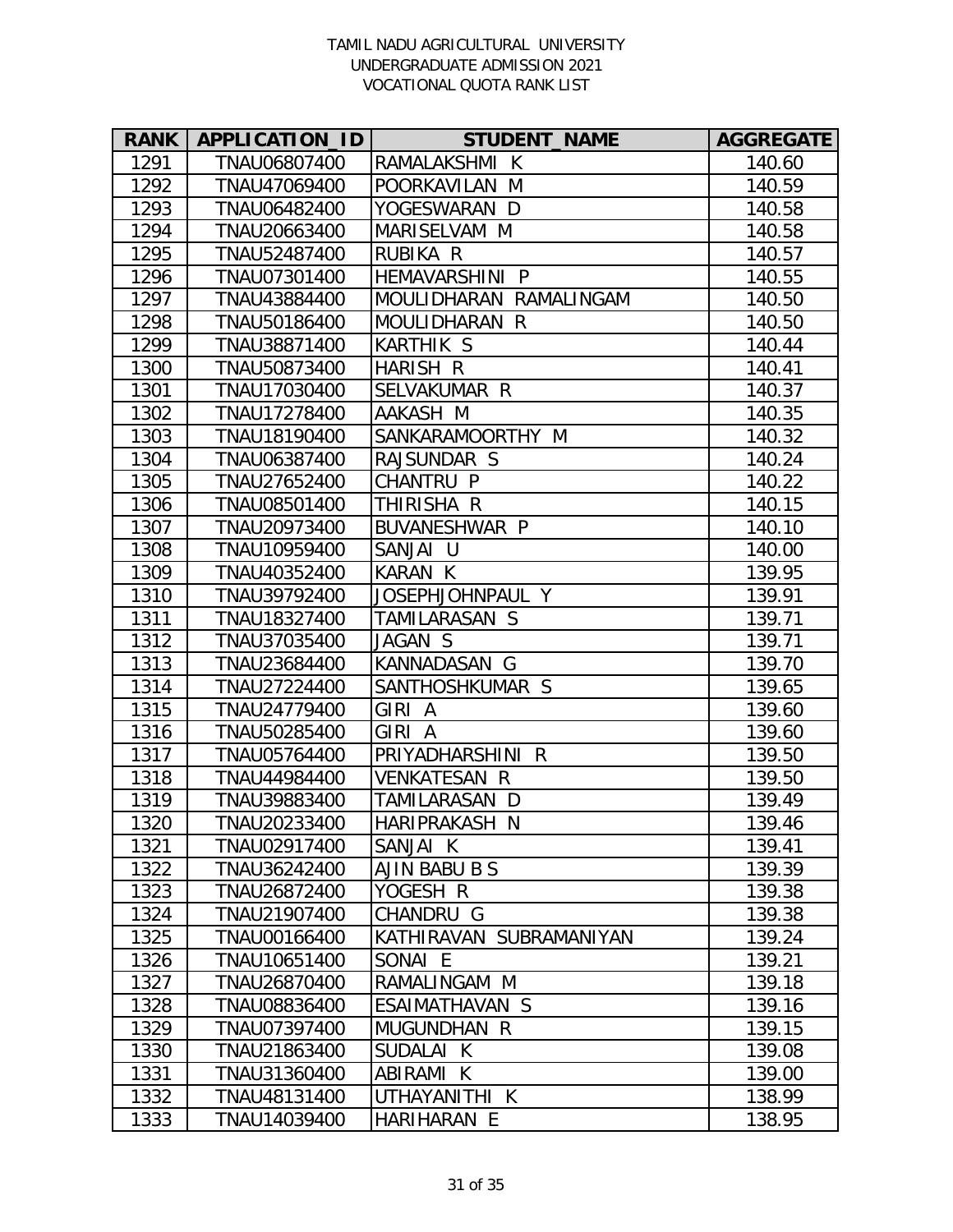| <b>RANK</b> | APPLICATION_ID | <b>STUDENT NAME</b>   | <b>AGGREGATE</b> |
|-------------|----------------|-----------------------|------------------|
| 1334        | TNAU35365400   | <b>SRI KANTH K</b>    | 138.93           |
| 1335        | TNAU12392400   | SATHISH KUMAR S       | 138.89           |
| 1336        | TNAU34591400   | MUTHU T               | 138.85           |
| 1337        | TNAU11498400   | RAVEENDIRAN RAJESH    | 138.83           |
| 1338        | TNAU21979400   | KAVIDHARAN M          | 138.80           |
| 1339        | TNAU41473400   | VIGNESH S             | 138.75           |
| 1340        | TNAU13511400   | SUKASINI M            | 138.70           |
| 1341        | TNAU04027400   | RATHEESH G            | 138.64           |
| 1342        | TNAU34462400   | ABISHA M              | 138.62           |
| 1343        | TNAU28933400   | ARAVIND KUMAR         | 138.60           |
| 1344        | TNAU41993400   | MADHAN R              | 138.55           |
| 1345        | TNAU00855400   | <b>BASKAR E</b>       | 138.55           |
| 1346        | TNAU04981400   | ROHINI S              | 138.52           |
| 1347        | TNAU03000400   | SUDAKAR ANANDRAJ      | 138.52           |
| 1348        | TNAU40620400   | SRINATH R             | 138.50           |
| 1349        | TNAU09921400   | GOBINATHAN M          | 138.50           |
| 1350        | TNAU41979400   | ESWARI A              | 138.50           |
| 1351        | TNAU09831400   | KAVITHA B             | 138.49           |
| 1352        | TNAU07836400   | MUTHURASU S           | 138.43           |
| 1353        | TNAU45165400   | KRISHNA MOORTHY J     | 138.41           |
| 1354        | TNAU05829400   | VINOTH L              | 138.24           |
| 1355        | TNAU09385400   | RAJAMANOKARI M        | 138.21           |
| 1356        | TNAU21148400   | POOVARASAN M          | 138.16           |
| 1357        | TNAU03832400   | DHARANI K             | 138.15           |
| 1358        | TNAU36004400   | DEEPAK ANTO PRAKASH J | 138.13           |
| 1359        | TNAU10073400   | RAJA J                | 138.09           |
| 1360        | TNAU15568400   | SNEHAN K              | 138.05           |
| 1361        | TNAU11783400   | PREMKUMAR B           | 137.94           |
| 1362        | TNAU07224400   | PRAKASH C             | 137.92           |
| 1363        | TNAU37550400   | ABISHEK V             | 137.91           |
| 1364        | TNAU07218400   | SIBIRAJ V             | 137.88           |
| 1365        | TNAU17870400   | MUTHAMILARASU M       | 137.80           |
| 1366        | TNAU07334400   | SANGILIDURAI P        | 137.74           |
| 1367        | TNAU16147400   | NIRMALKUMAR B         | 137.64           |
| 1368        | TNAU18689400   | HARIKRISHNAN S        | 137.47           |
| 1369        | TNAU02488400   | SURESH KUMAR R        | 137.41           |
| 1370        | TNAU43641400   | MOWLEESWAR K          | 137.33           |
| 1371        | TNAU17552400   | ROOPESH T             | 137.26           |
| 1372        | TNAU07265400   | NAVAMANI S            | 137.21           |
| 1373        | TNAU38429400   | PUSHPA K              | 137.16           |
| 1374        | TNAU05162400   | KRISHNARAJ G P        | 137.13           |
| 1375        | TNAU38472400   | PRAKASH A             | 137.12           |
| 1376        | TNAU15492400   | DINESH R              | 137.11           |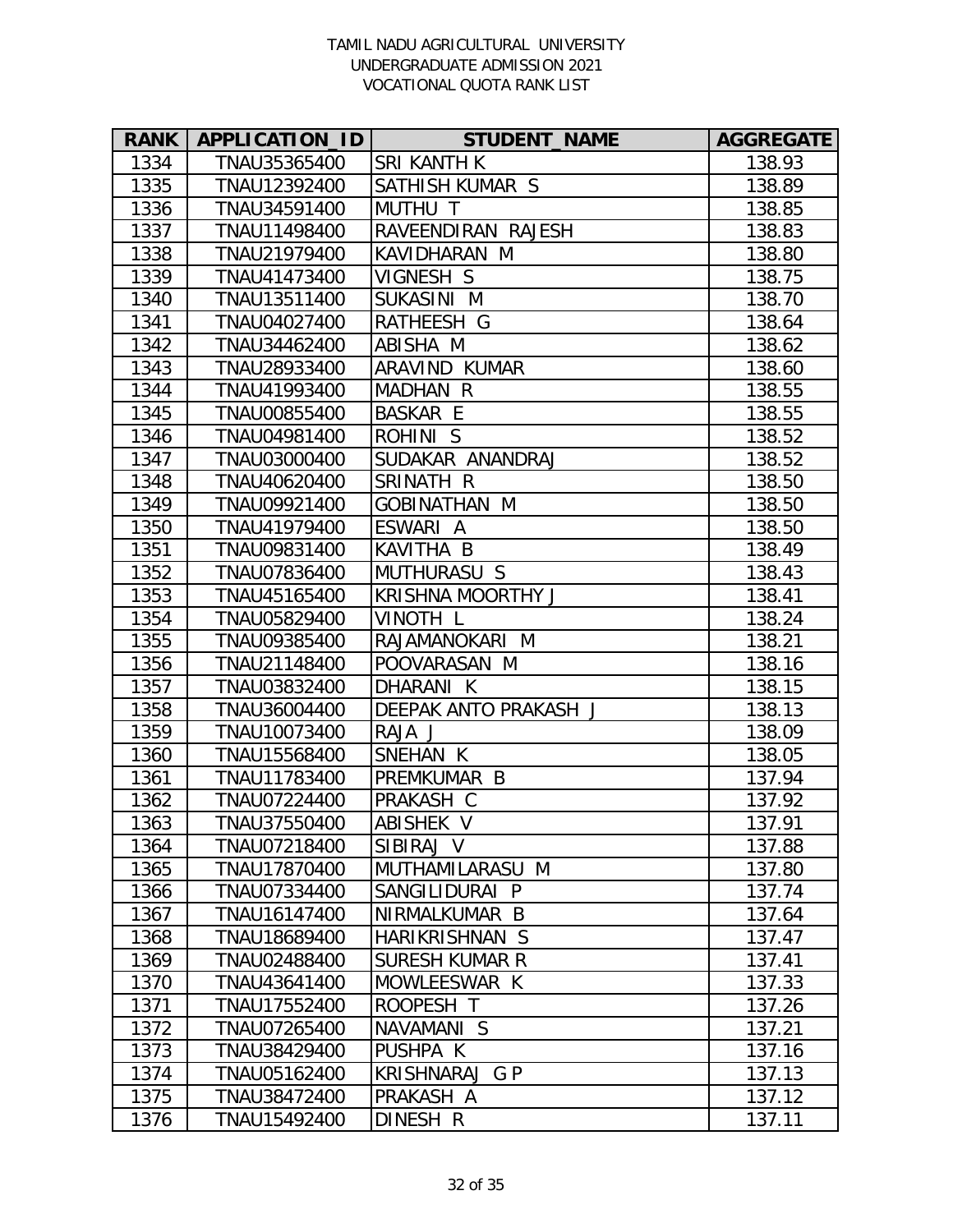| <b>RANK</b> | <b>APPLICATION ID</b> | <b>STUDENT_NAME</b>          | <b>AGGREGATE</b> |
|-------------|-----------------------|------------------------------|------------------|
| 1377        | TNAU47492400          | PRIYADHARSHINI V S           | 137.11           |
| 1378        | TNAU16548400          | RAJESHWARAN S                | 137.08           |
| 1379        | TNAU37511400          | MUTHUSAMY P                  | 137.00           |
| 1380        | TNAU17069400          | VETRIVEL D                   | 136.99           |
| 1381        | TNAU11905400          | MOHAMMED ARSHATH M           | 136.94           |
| 1382        | TNAU32838400          | LAKSHMANAN A                 | 136.94           |
| 1383        | TNAU37392400          | AAKASH A                     | 136.91           |
| 1384        | TNAU41587400          | NITHISHKUMAR R               | 136.89           |
| 1385        | TNAU29294400          | SAMKARTHICK S                | 136.77           |
| 1386        | TNAU39107400          | MOHAMMED ASIF M              | 136.69           |
| 1387        | TNAU01124400          | SANKAR GANESH P              | 136.57           |
| 1388        | TNAU36705400          | DINESH G                     | 136.57           |
| 1389        | TNAU31697400          | SANTHOSH S                   | 136.57           |
| 1390        | TNAU31294400          | MUTHUVEL M                   | 136.54           |
| 1391        | TNAU29605400          | CHANDRU E                    | 136.54           |
| 1392        | TNAU39291400          | GOVINDARASU M                | 136.52           |
| 1393        | TNAU23850400          | AKASHKUMAR B                 | 136.46           |
| 1394        | TNAU09132400          | NITHISH D                    | 136.44           |
| 1395        | TNAU23704400          | SRIKANTH M                   | 136.41           |
| 1396        | TNAU50105400          | SUDHAKAR A                   | 136.38           |
| 1397        | TNAU22132400          | DHILIP V                     | 136.36           |
| 1398        | TNAU25252400          | MANOJ S                      | 136.31           |
| 1399        | TNAU13221400          | PRAVEENKUMAR R               | 136.17           |
| 1400        | TNAU50248400          | MUTHUKUMAR P                 | 136.04           |
| 1401        | TNAU16385400          | SANTHOSH S                   | 136.00           |
| 1402        | TNAU04442400          | HARIS JAYARAJ CHANDRASEKARAN | 135.88           |
| 1403        | TNAU10467400          | VISHVA PERIASAMY SANTHANAM   | 135.82           |
| 1404        | TNAU12755400          | KUMARESH A                   | 135.80           |
| 1405        | TNAU37710400          | SRIVIGNESH V                 | 135.79           |
| 1406        | TNAU09138400          | VEERARAGAVAR V               | 135.72           |
| 1407        | TNAU31608400          | SIDDHURANJAN E               | 135.72           |
| 1408        | TNAU21447400          | SUBALAKSHMI E                | 135.71           |
| 1409        | TNAU50066400          | BASKAR M                     | 135.50           |
| 1410        | TNAU41537400          | MANIKANDAN M                 | 135.49           |
| 1411        | TNAU31373400          | <b>AJAY KAMAL K</b>          | 135.49           |
| 1412        | TNAU16770400          | GOWTHAM K                    | 135.41           |
| 1413        | TNAU09562400          | PAKALAVAN KM                 | 135.14           |
| 1414        | TNAU24204400          | <b>GUNALAN P</b>             | 134.90           |
| 1415        | TNAU34990400          | PARTHARASATHI B              | 134.84           |
| 1416        | TNAU38769400          | PAVITHRA P.S.                | 134.80           |
| 1417        | TNAU24180400          | LOGESH M                     | 134.72           |
| 1418        | TNAU42347400          | SAISURIYA I                  | 134.66           |
| 1419        | TNAU13797400          | ARULKUMARAN S                | 134.63           |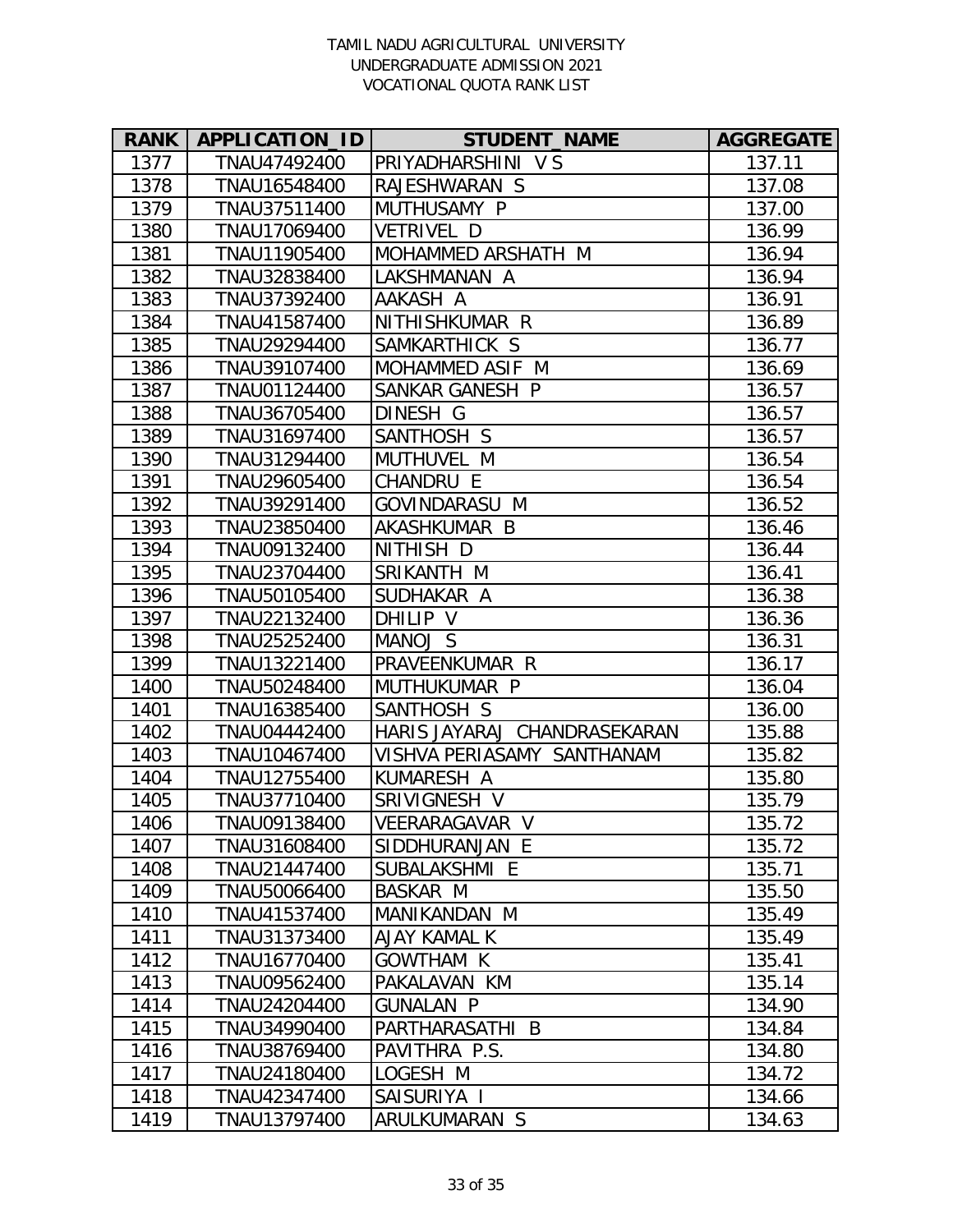| <b>RANK</b> | APPLICATION_ID | <b>STUDENT_NAME</b>             | <b>AGGREGATE</b> |
|-------------|----------------|---------------------------------|------------------|
| 1420        | TNAU10555400   | <b>MUTHU SIVA K</b>             | 134.62           |
| 1421        | TNAU02453400   | MANOJKUMAR M                    | 134.61           |
| 1422        | TNAU13169400   | NIRMALKUMAR P                   | 134.58           |
| 1423        | TNAU37307400   | POOVARASAN B                    | 134.51           |
| 1424        | TNAU28049400   | VINOTH R                        | 134.50           |
| 1425        | TNAU07676400   | YUVARAJAN V                     | 134.43           |
| 1426        | TNAU30875400   | SANDHIYA E                      | 134.36           |
| 1427        | TNAU31209400   | MITHUNKUMAR S                   | 134.30           |
| 1428        | TNAU07777400   | MUGUNTHAN P                     | 134.27           |
| 1429        | TNAU31023400   | SRIRAMAR T                      | 134.08           |
| 1430        | TNAU47584400   | VEERAMANI A                     | 134.08           |
| 1431        | TNAU14812400   | MALARSELVAN A                   | 133.90           |
| 1432        | TNAU35854400   | ARUNPANDI P                     | 133.63           |
| 1433        | TNAU37102400   | BARATHRAJ P                     | 133.57           |
| 1434        | TNAU03760400   | MARISELVAM K                    | 133.57           |
| 1435        | TNAU36956400   | <b>MALAI ARASAN T</b>           | 133.50           |
| 1436        | TNAU36530400   | SHANMUGAVEL A                   | 133.49           |
| 1437        | TNAU44342400   | TAMILMANI<br><sup>D</sup>       | 133.14           |
| 1438        | TNAU47363400   | SAKTHIVEL R                     | 133.02           |
| 1439        | TNAU52037400   | <b>MITHUN G</b>                 | 133.00           |
| 1440        | TNAU25122400   | DHANUSH R                       | 133.00           |
| 1441        | TNAU32876400   | TAMILSELVAN M                   | 132.97           |
| 1442        | TNAU40625400   | PRAVEENKUMAR R                  | 132.85           |
| 1443        | TNAU05685400   | <b>GUGAN V</b>                  | 132.50           |
| 1444        | TNAU19633400   | GODWIN A M                      | 132.50           |
| 1445        | TNAU35108400   | MAHENDRAN B                     | 132.35           |
| 1446        | TNAU46045400   | VASU M G                        | 132.25           |
| 1447        | TNAU10948400   | <b>GOWTHAM B</b>                | 132.15           |
| 1448        | TNAU42327400   | <b>SUBBURAJ</b><br>$\mathsf{P}$ | 132.00           |
| 1449        | TNAU09873400   | BALASUBRAMANIAN N               | 132.00           |
| 1450        | TNAU13833400   | LOGESHWARAN K                   | 131.94           |
| 1451        | TNAU05339400   | SIVANANTHAKALIRAJ E             | 131.81           |
| 1452        | TNAU40731400   | PRATHAP B                       | 131.71           |
| 1453        | TNAU21418400   | KARTHIKEYAN A                   | 131.63           |
| 1454        | TNAU07118400   | SUVENDRAN S                     | 131.50           |
| 1455        | TNAU16985400   | IYYAPPAN S                      | 131.21           |
| 1456        | TNAU36916400   | RAMANA P                        | 131.08           |
| 1457        | TNAU09954400   | PRASANNA A                      | 130.98           |
| 1458        | TNAU24473400   | ABISHEK R                       | 130.88           |
| 1459        | TNAU08989400   | AADHITHAN K                     | 130.50           |
| 1460        | TNAU20644400   | GOPALAKRISHNAN N                | 130.38           |
| 1461        | TNAU28543400   | GOWTHAM RAJAN M                 | 130.27           |
| 1462        | TNAU11791400   | SUBASH P                        | 129.50           |